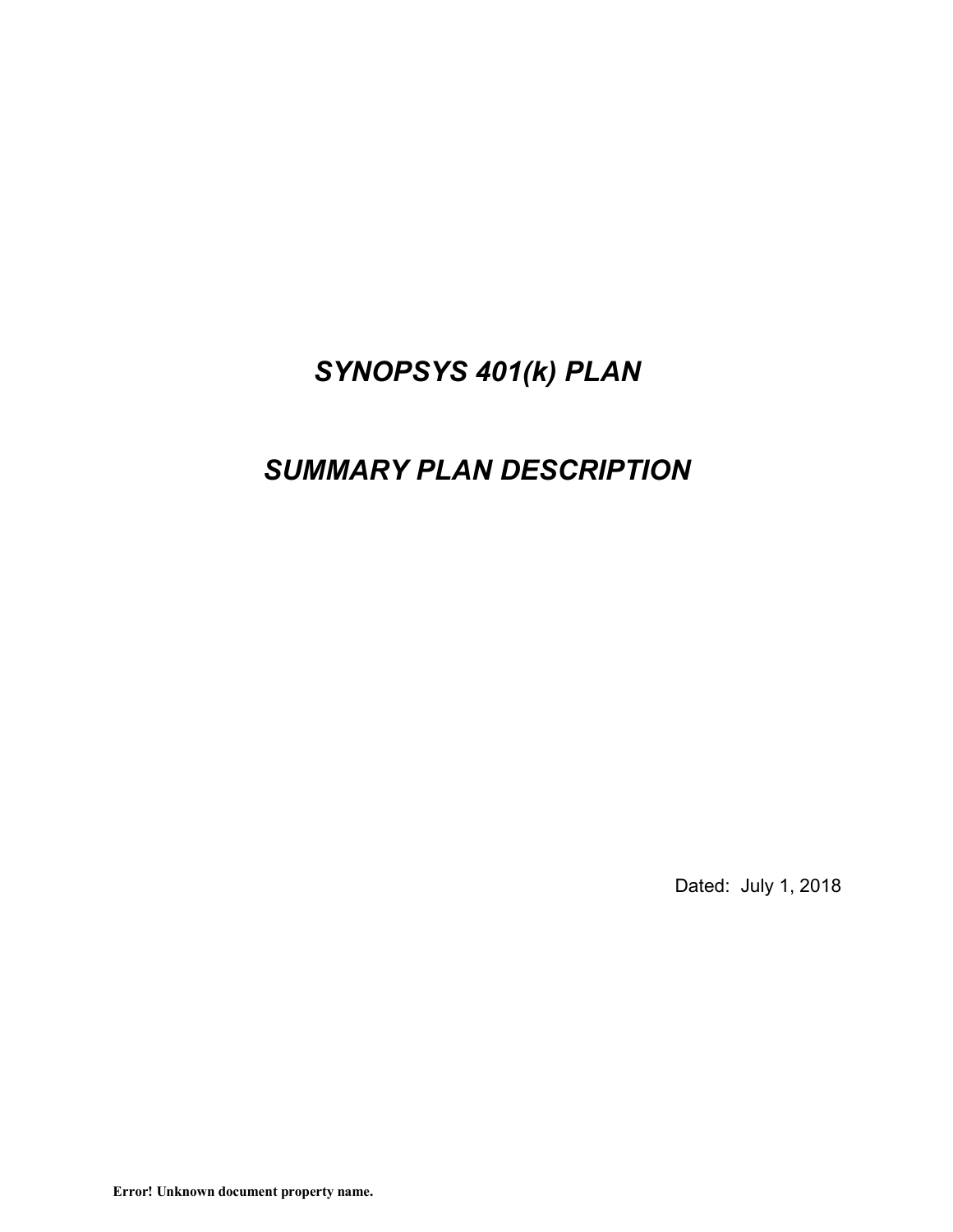# **TABLE OF CONTENTS**

| 1.               |                                                                                                                        |
|------------------|------------------------------------------------------------------------------------------------------------------------|
| 2.               |                                                                                                                        |
| 3.               | WHAT MAY I CONTRIBUTE TO THE SYNOPSYS PLAN AS ELECTIVE                                                                 |
| $\overline{4}$ . | HOW MUCH CAN I CONTRIBUTE AS ELECTIVE DEFERRALS AND AFTER-                                                             |
| 5.               |                                                                                                                        |
| 6.               | WILL THE EMPLOYER MAKE CONTRIBUTIONS TO THE SYNOPSYS PLAN?  5                                                          |
| 7.               | WHAT IS MY ELIGIBLE COMPENSATION FOR CONTRIBUTION PURPOSES?  6                                                         |
| 8.               | MAY I ROLL OVER CONTRIBUTIONS TO THE SYNOPSYS PLAN?  6                                                                 |
| 9.               |                                                                                                                        |
| 10.              |                                                                                                                        |
| 11.              |                                                                                                                        |
| 12.              |                                                                                                                        |
| 13.              | HOW CAN I TELL HOW MANY YEARS OF VESTING SERVICE I HAVE?  15                                                           |
| 14.              | WHAT HAPPENS WHEN I TERMINATE EMPLOYMENT WITH THE                                                                      |
| 15.              |                                                                                                                        |
| 16.              | HOW MAY I DESIGNATE A BENEFICIARY?                                                                                     |
| 17.              |                                                                                                                        |
| 18.              | CAN MY DISTRIBUTION BE MADE AS A DIRECT ROLLOVER? 19                                                                   |
| 19.              |                                                                                                                        |
| 20.              | WHAT ARE THE TAX RULES FOR IN-SERVICE WITHDRAWALS OR                                                                   |
| 21.              | ARE THERE SPECIAL TAX RULES THAT APPLY TO IN-SERVICE<br>WITHDRAWALS AND DISTRIBUTIONS FROM MY ROTH 401(k) ACCOUNT?  20 |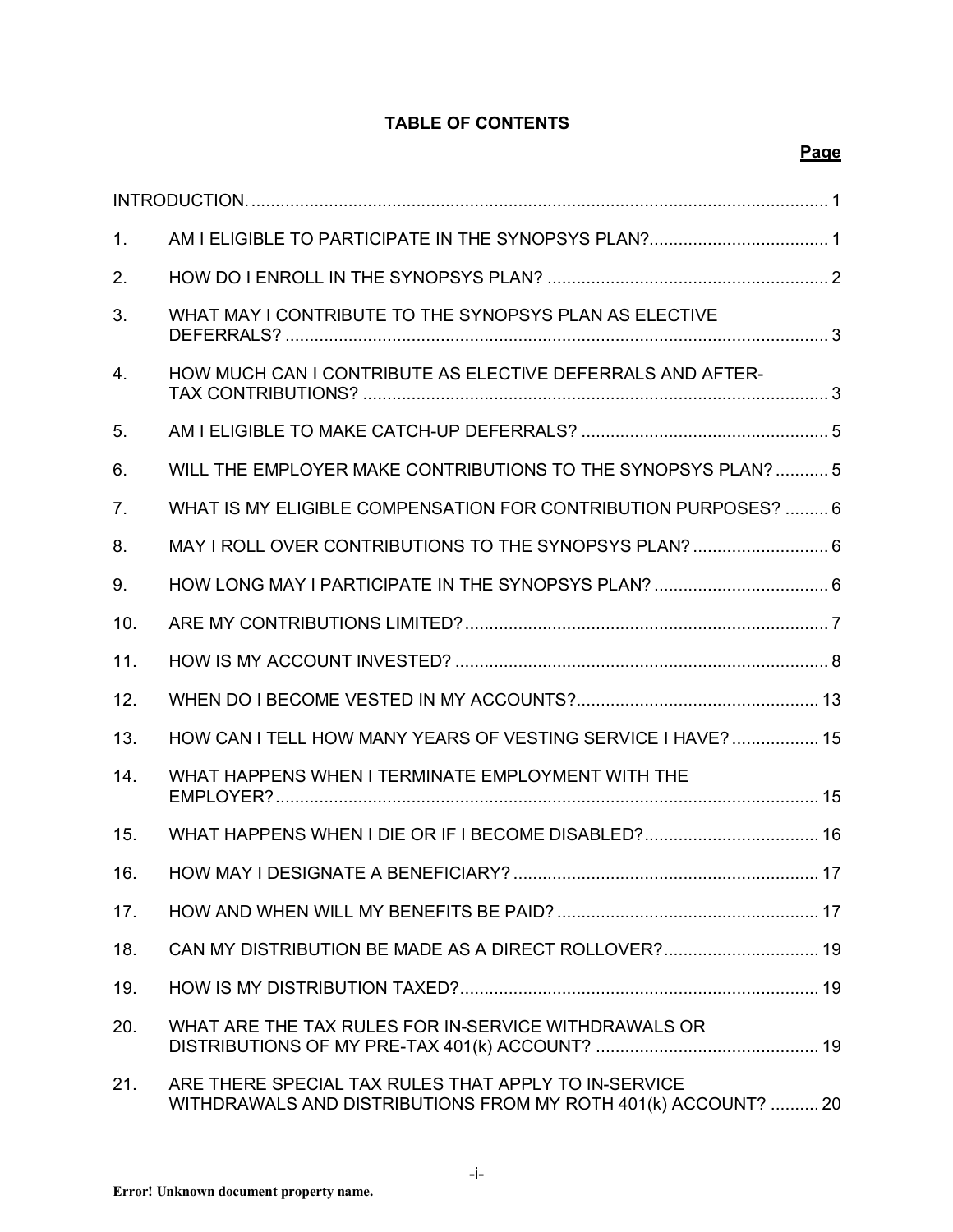| 22. | ARE THERE SPECIAL TAX RULES THAT APPLY TO IN-SERVICE<br>WITHDRAWALS AND DISTRIBUTIONS FROM MY AFTER-TAX |  |
|-----|---------------------------------------------------------------------------------------------------------|--|
| 23. | ARE THERE SPECIAL RULES RELATING TO THE ROLLOVER OF ROTH                                                |  |
| 24. | CAN I CONVERT MY PRE-TAX DEFERRALS, AFTER-TAX CONTRIBUTIONS,                                            |  |
| 25. | MAY I WITHDRAW FUNDS FROM MY SYNOPSYS PLAN ACCOUNT WHILE I                                              |  |
| 26. |                                                                                                         |  |
| 27. | MAY I ASSIGN OR TRANSFER MY ACCOUNTS PRIOR TO DISTRIBUTION?  27                                         |  |
| 28. |                                                                                                         |  |
| 29. |                                                                                                         |  |
| 30. |                                                                                                         |  |
| 31. | WHAT DO I DO IF I BELIEVE I AM ENTITLED TO BENEFITS THAT I HAVE                                         |  |
| 32. | CAN THE SYNOPSYS PLAN BE AMENDED OR TERMINATED?  30                                                     |  |
| 33. | WILL MY ACCOUNT BE CHARGED FOR EXPENSES OF PLAN                                                         |  |
| 34. |                                                                                                         |  |
| 35. |                                                                                                         |  |
| 36. |                                                                                                         |  |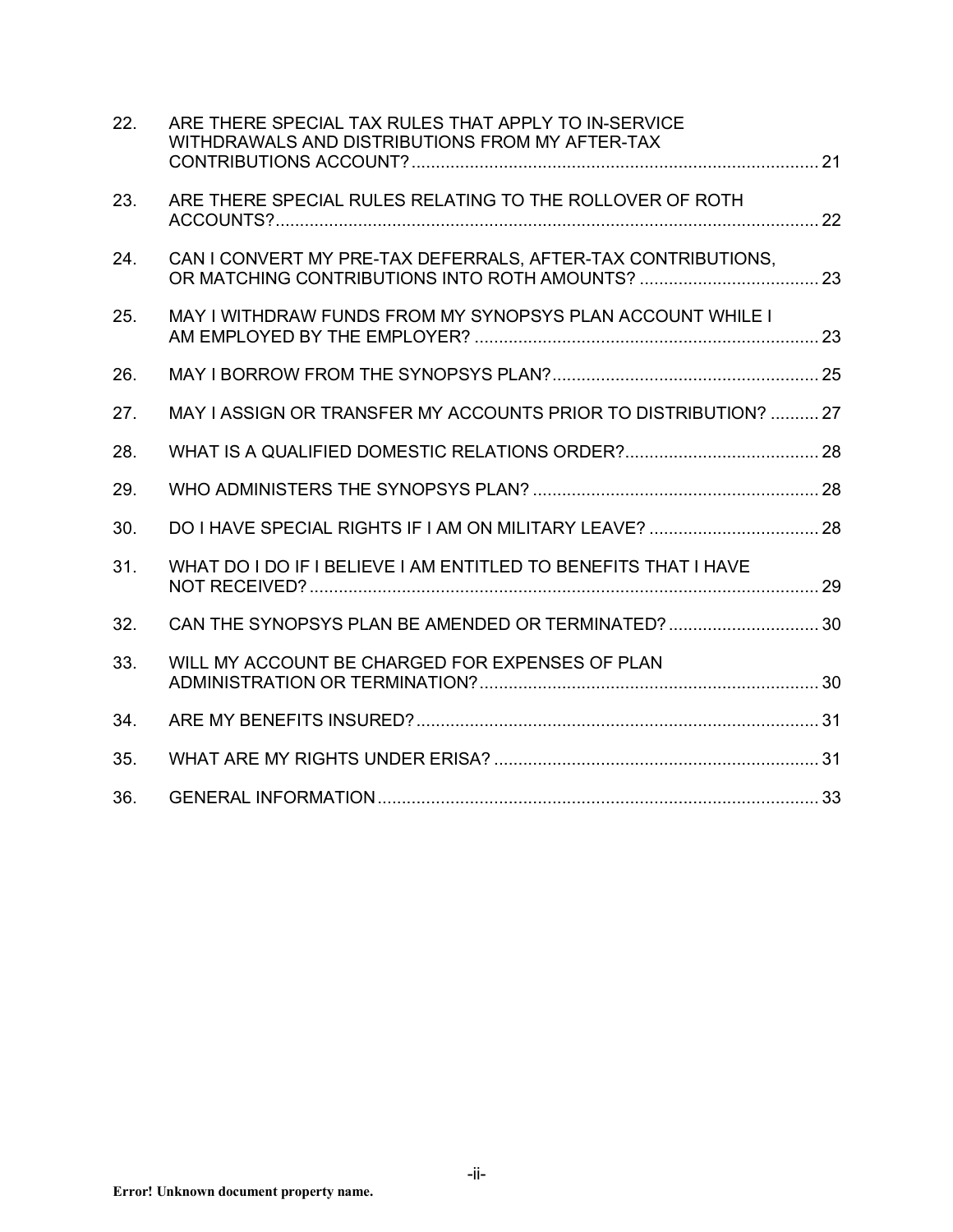#### *SUMMARY PLAN DESCRIPTION*

## *FOR THE*

#### *SYNOPSYS 401(k) PLAN*

#### **INTRODUCTION.**

The Synopsys 401(k) Plan (the "**Synopsys Plan**") is a retirement plan sponsored by Synopsys, Inc. ("**Synopsys**") and is designed to permit eligible employees of Synopsys, Synopsys International Services, Inc., and certain other Synopsys subsidiaries (collectively referred to as the "**Employer**"), to set aside funds for retirement. If you would like a list of employers included in the term the Employer, or if you would like to know whether employees of your employer are eligible to participate in the Synopsys Plan, you may contact the Synopsys Plan Administrator (See Question 36).

The Synopsys Plan was originally effective as of January 1, 1990, was most recently restated in its entirety effective as of January 1, 2018, and has been subsequently amended. The purpose of this document is to summarize the major features of the Synopsys Plan, as restated and amended as of July 1, 2018.

This is a non-technical summary of the important features of the Synopsys Plan. This summary will be revised from time to time, so please make sure that you have the most recent summary.

This summary is not meant to interpret, extend or change the provisions of the Synopsys Plan in any way. The provisions of the Synopsys Plan may only be accurately interpreted by reading the Synopsys Plan documents. The Synopsys Plan documents take precedence if there should be any conflict between the actual Synopsys Plan documents and this summary. The actual Synopsys Plan documents will be used by the Administrator in interpreting the provisions of the Synopsys Plan, including, without limitation, determining all claims.

The laws relating to retirement plans change frequently. In any case in which a provision of the Synopsys Plan is inconsistent with any new law, regulation or ruling, the Synopsys Plan may be administered in accordance with the new law, regulation or ruling, regardless of the terms of the Synopsys Plan or this summary.

Neither the Synopsys Plan nor this summary shall give you any right with respect to continuation of your employment by the Employer, nor shall they interfere in any way with your right, or the Employer's right, to terminate your employment at any time and for any reason, which right is hereby expressly reserved, with or without cause and with or without notice.

#### **1. AM I ELIGIBLE TO PARTICIPATE IN THE SYNOPSYS PLAN?**

In general, you are eligible to participate in the Synopsys Plan as of the next regular business day of the Employer that is coincident with or next following the later of your completion of one (1) hour of service or the date when you reach age eighteen (18). However, you will not be eligible to participate in the Synopsys Plan if: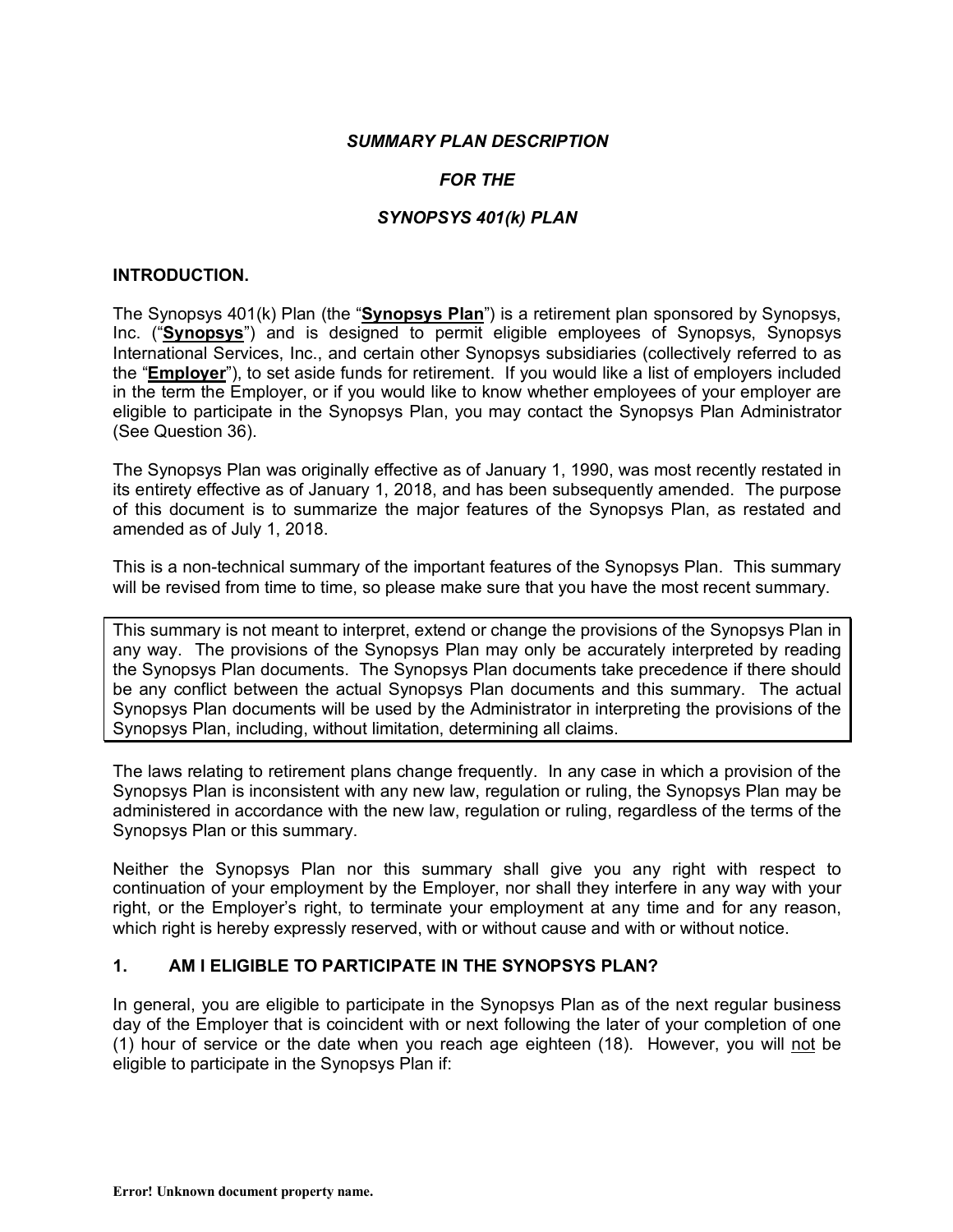- you are classified as a part-time employee by the Employer (generally, an employee who is regularly scheduled to work less than twenty (20) hours per week), unless you are credited with at least one thousand (1,000) hours of service for the twelve (12)-consecutive month period beginning with your first hour of service, or for any "**Plan Year**" (January 1 through December 31) beginning after your first hour of service;
- you are classified as a temporary employee by the Employer (that is, an employee whose services are intended to be of limited duration, generally, three (3) months or less), unless you are a temporary employee who has been credited with at least one thousand (1,000) hours of service for the twelve (12) consecutive month period beginning with your first hour of service, or for any Plan Year beginning after your first hour of service;
- you are a leased employee (as defined by Internal Revenue Code ("**Code**") Section 414(n));
- you are a non-resident alien with no U.S.-source income;
- you are covered by a collective bargaining agreement between a union and the Employer (unless that agreement specifically provides for participation in the Synopsys Plan);
- you are classified by the Employer as an intern, consultant, independent contractor, or agency worker;
- you are a reclassified employee (that is, you were formerly not classified by the Employer as an employee, but were reclassified as an employee by an official governmental agency or a court);
- you are a party to an agreement that provides that you are ineligible to participate in the Synopsys Plan (regardless of whether such agreement is upheld in a court of law); or
- you are not on the U.S. payroll of the Employer.

## **2. HOW DO I ENROLL IN THE SYNOPSYS PLAN?**

If you are eligible to participate in the Synopsys Plan (see Question 1) and you want to elect the portion of your eligible compensation contributed to the Synopsys Plan as Elective Deferrals (see Question 7), then you need to enroll in the Synopsys Plan. You may enroll as soon as administratively feasible following the receipt of your first Synopsys paycheck or at any time thereafter. To enroll in the Synopsys Plan call the **Fidelity Retirement Benefits Line at (800) 835-5095**, or log onto **Fidelity's NetBenefits Website at www.401k.com**. Your Elective Deferrals will begin as soon as administratively practicable following your enrollment in the Synopsys Plan.

**If you do not enroll or decline to participate in the Plan by the end of the sixty (60) day period beginning on your date of hire, you will be automatically enrolled in the Plan (as described in more detail below).**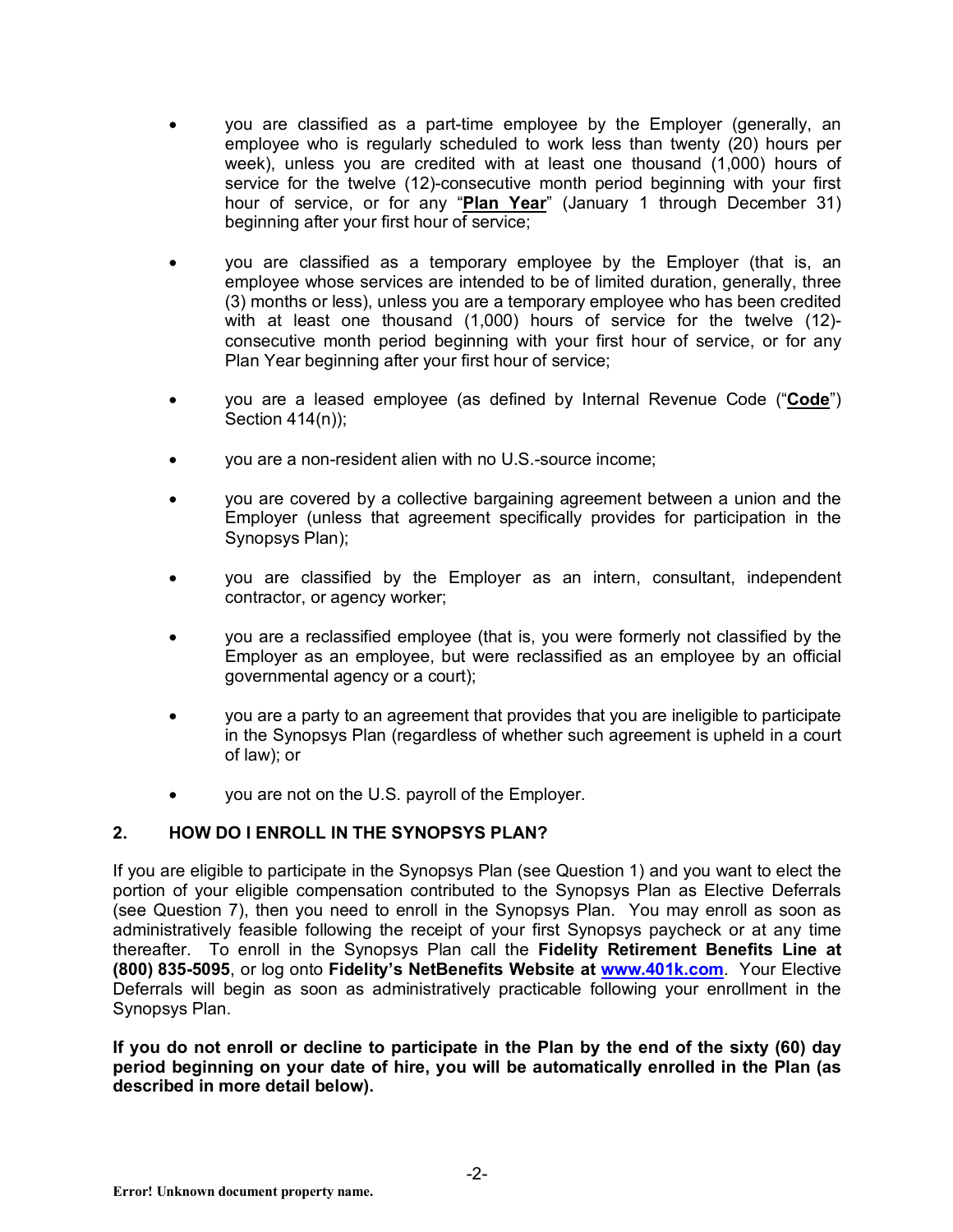#### **3. WHAT MAY I CONTRIBUTE TO THE SYNOPSYS PLAN AS ELECTIVE DEFERRALS?**

As an eligible participant in the Synopsys Plan, you may elect to defer a portion of your eligible compensation (as defined in Question 7) each pay period instead of receiving that cash amount in your paycheck. Your election must designate which of the following types of Elective Deferrals you wish to make:

*Pre-Tax 401(k) Deferrals*. "**Pre-tax 401(k) Deferrals**" are salary deferral contributions that are not taxable when contributed to the Synopsys Plan, but are taxed as ordinary income, along with earnings, when distributed.

*Roth 401(k) Deferrals*. "**Roth 401(k) Deferrals**" are salary deferral contributions made on an after-tax basis and designated as "**Roth**" contributions (that is, these contributions are taxable to you when contributed to the Synopsys Plan). If certain requirements are met, Roth 401(k) Deferrals and the earnings on them can be distributed *tax free*. See Question 21 for a summary of the tax consequences of a distribution of Roth contributions. Please be aware that the tax rules regarding Roth contributions are complex. We recommend that you consult with a tax expert before you elect a distribution of your Roth 401(k) Deferrals.

*Pre-Tax Catch-Up Deferrals and/or Roth Catch-Up Deferrals*. If you are age 50 or older, or will turn age 50 at any time during a Plan Year, you may also choose to make additional Elective Deferrals designated as "**Pre-Tax Catch-up Deferrals**" and/or "**Roth Catch-Up Deferrals**" (see Question 5 for more details).

*After-Tax Contributions.* "**After-Tax Contributions**" are salary deferral contributions that are made on an after-tax basis. Earnings on After-Tax Contributions are taxed as ordinary income when distributed.

*Increasing, Decreasing or Discontinuing Elective Deferrals.* You may increase, decrease or discontinue Elective Deferrals at any time, to be effective as soon as administratively feasible, by logging onto **Fidelity's NetBenefits Website at www.401k.com**. Alternatively, you may call the **Fidelity Retirement Benefits Line at (800) 835-5095**. Both the Fidelity web site and Participant Services Center provide detailed instructions.

*Automatic Enrollment.* If you do not enroll in the Plan or affirmatively decline to make Elective Deferrals by the end of the sixty (60) day period beginning on your date of hire, you will be automatically enrolled in the Plan at a deferral rate of 10% of your eligible compensation (excluding variable pay). You will receive a notice prior to being automatically enrolled. These contributions will be made to the Plan on a pre-tax basis and will be invested in the Plan's default investment. See below for information on the Plan's default investment. Automatic enrollment contributions are treated the same as regular Pre-tax 401(k) Deferrals. You can modify or revoke these automatic elections at any time, by logging onto **Fidelity's NetBenefits Website at www.401k.com**. Alternatively, you may call the **Fidelity Retirement Benefits Line at (800) 835-5095.**

## **4. HOW MUCH CAN I CONTRIBUTE AS ELECTIVE DEFERRALS AND AFTER-TAX CONTRIBUTIONS?**

*Pre-Tax 401(k) Deferrals and Roth 401(k) Deferrals*. You may elect to contribute up to 60% of your eligible compensation (excluding your variable pay, which is subject to a separate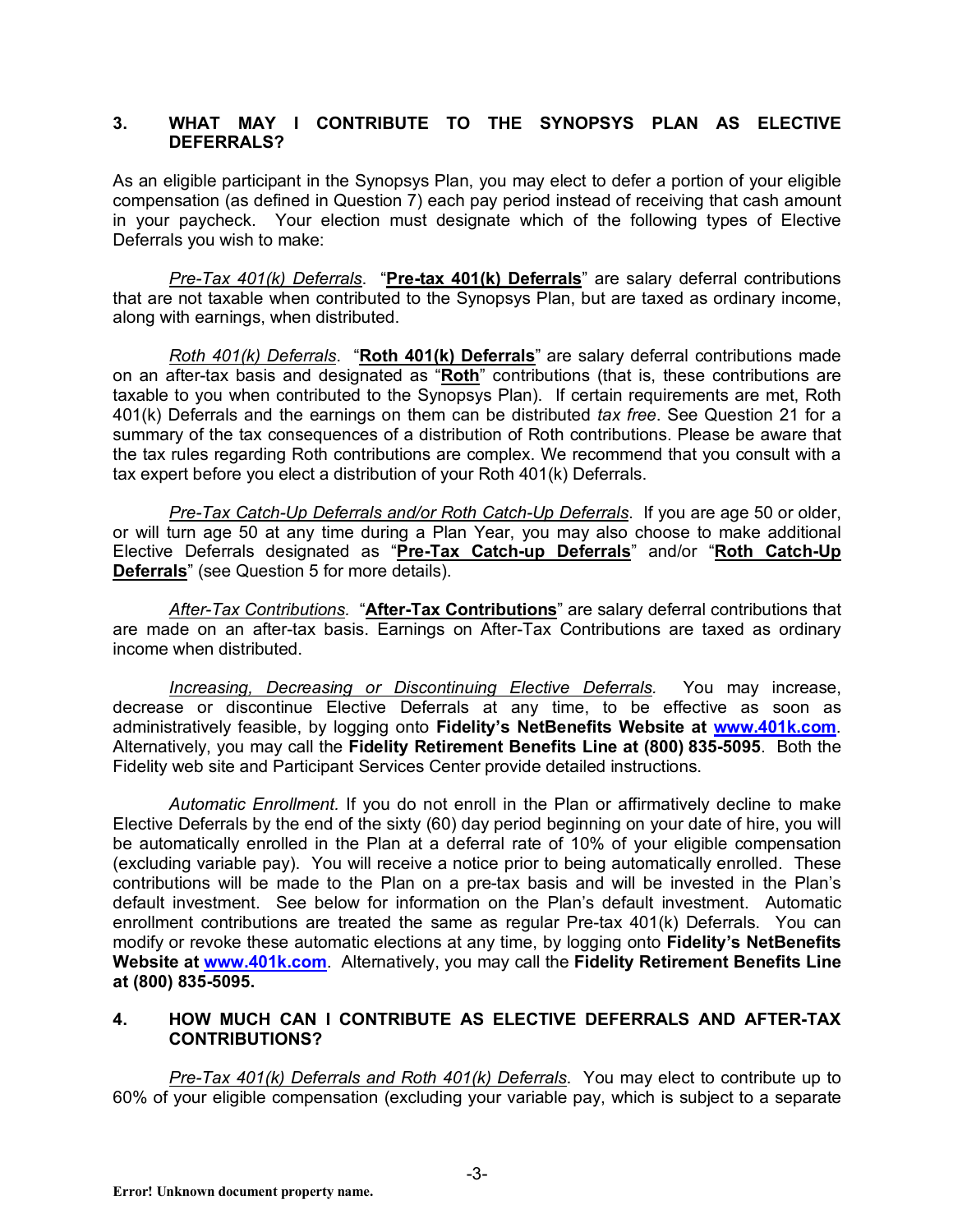election described below) for each pay period as Pre-Tax 401(k) Deferrals and/or Roth 401(k) Deferrals. You can contribute either or both of these types of Elective Deferrals, but your total deferral percentage for either or both for a pay period cannot exceed 75% of your eligible compensation. In addition, the Internal Revenue Service ("**IRS**") sets a dollar limit on the amount of Pre-Tax 401(k) Deferrals and/or Roth 401(k) Deferrals that can be made each calendar year by an individual to *all plans of all employers* (including 401(k) plans, Code Section 403(b) plans, SARSEPs and SIMPLE plans). This limit may be changed from year to year. For 2018, this dollar limit is \$18,500.

*Pre-Tax Catch-Up Deferrals and Roth Catch-Up Deferrals.* If you are eligible to make catch-up deferrals (see Question 5) you may elect to contribute up to 75% of your eligible compensation for each pay period as Pre-Tax Catch-Up Deferrals and/or up to 60% of your eligible compensation for each pay period as Roth Catch-Up Deferrals. However, your total deferral percentage for Pre-Tax Catch-up Deferrals and Roth Catch-Up Deferrals may not exceed 75% of your eligible compensation for a pay period. Also, your total deferral percentage for Pre-Tax 401(k) Deferrals and Pre-Tax Catch-Up Deferrals cannot exceed 75% of your eligible compensation for a pay period. In addition, the IRS sets a dollar limit on the amount of Pre-Tax Catch-Up Deferrals and/or Roth Catch-Up Deferrals that can be made each calendar year by an individual to *all plans of all employers* (including 401(k) plans, Code Section 403(b) plans, SARSEPs and SIMPLE plans). This limit may be changed from year to year. For 2018, this dollar limit is \$6,000.

*After-Tax Contributions.* You may elect to contribute up to 30% of your eligible compensation (excluding your variable pay, which is subject to a separate election described below) for each pay period as After-Tax Contributions. Please note that the sum of your After-Tax Contributions and all other contributions under the Plan (excluding rollovers and Pre-Tax and Roth Catch-Up Deferrals) for a calendar year cannot exceed the annual additions limit described below.

*Special Election for Variable Pay.* You may elect to contribute up a portion of your variable pay (i.e., your bonus pay) for each pay period as Pre-Tax 401(k) Deferrals, Roth 401(k) Deferrals, and/or After-Tax Contributions. You may contribute up to 65% of your variable pay as Pre-tax 401(k) Deferrals, up to 45% as Roth 401(k) Deferrals, and/or up to 45% as After-Tax Contributions. However, the total deferral percentage of your variable pay for all three types of these types cannot exceed 65% of your variable pay for any payroll period. In addition, your combined election for Roth 401(k) variable pay contributions and After-Tax variable pay contributions cannot exceed 45% of your variable pay for any payroll period.

*Combined Limit for Roth 401(k) Deferrals, Roth Catch-Up Deferrals, and After-Tax Contributions.* Your total deferral percentage for Roth 401(k) Deferrals, Roth Catch-Up Deferrals (if you are eligible), and After-Tax Contributions may not exceed 60% of your eligible compensation for each pay period.

*Combined Limit on All Elective Deferrals and After-Tax Contributions*. Please note that, although you can elect up to 75% of your eligible compensation as Pre-Tax 401(k) Deferrals or Roth 401(k) Deferrals, and up to 75% of your eligible compensation as Pre-Tax Catch-Up Deferrals and Roth Catch-Up Deferrals, your combined elections for *all types* of Elective Deferrals and After-Tax Contributions cannot exceed 75% of your eligible compensation for a pay period.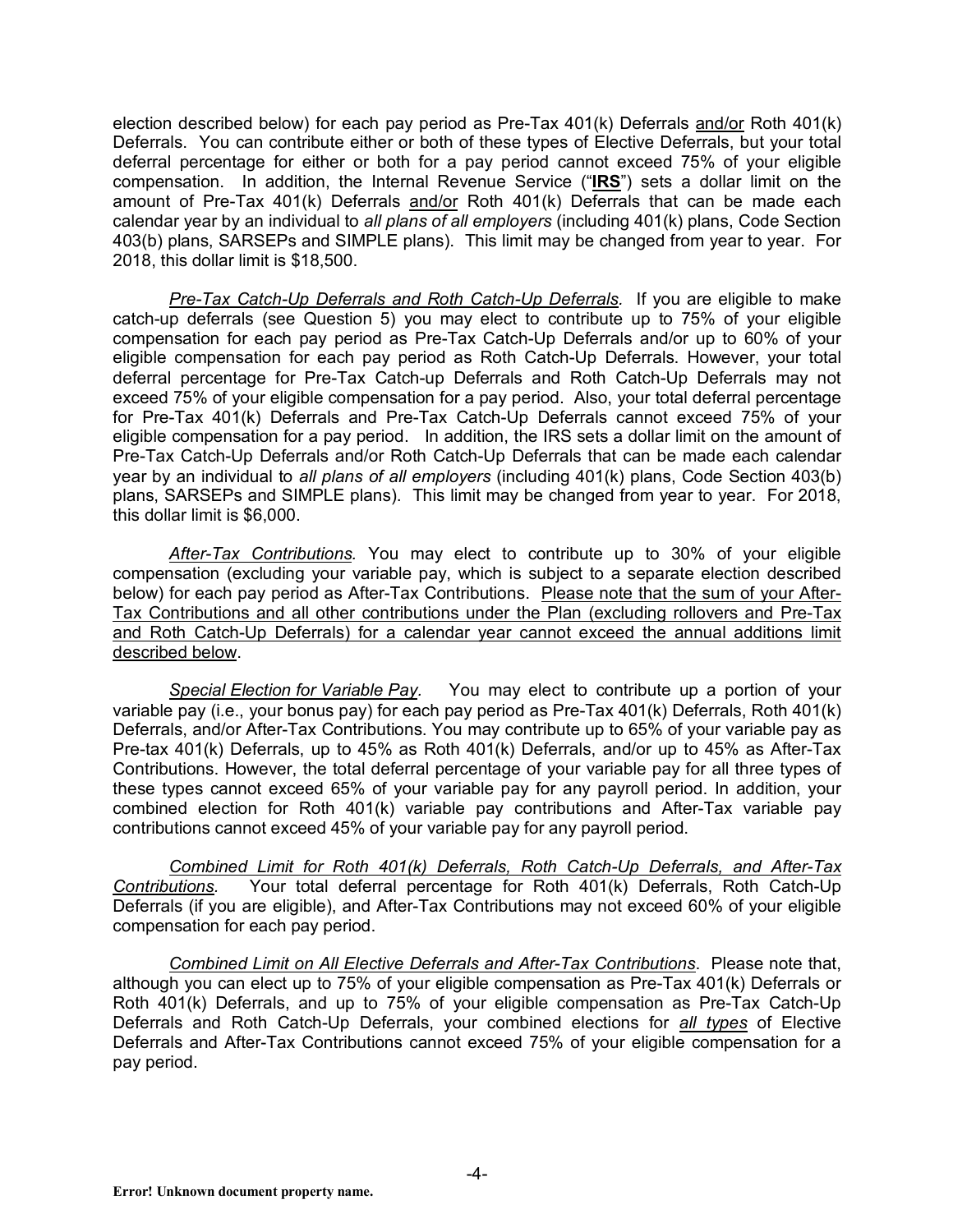## **5. AM I ELIGIBLE TO MAKE CATCH-UP DEFERRALS?**

If you are age 50 or older or will turn age 50 at any time during a calendar year, then you are eligible to make Pre-Tax Catch-Up Deferrals or Roth Catch-Up Deferrals beginning on the January  $1<sup>st</sup>$  of that year. This is true even if you die or your employment with the Employer otherwise terminates prior to you actually reaching age 50.

In general, you must contribute Pre-Tax 401(k) Deferrals and/or Roth 401(k) Deferrals at the annual IRS salary deferral dollar limit for the calendar year (\$18,500 for 2018) in order to be eligible to also make Pre-Tax Catch-Up Deferrals or Roth Catch-Up Deferrals for that year.

## **6. WILL THE EMPLOYER MAKE CONTRIBUTIONS TO THE SYNOPSYS PLAN?**

*Matching* Contributions. The Employer may make "**Matching Contributions**" to the Synopsys Plan based on your Elective Deferrals, in an amount determined by the Board of Directors (or its authorized delegate) from time to time. The Board of Directors can also decide to prospectively suspend Matching Contributions. You will be notified of any changes to the formula for Matching Contributions.

For 2018, the Board of Directors approved Matching Contributions in an amount equal to \$0.40 for every dollar you contribute as Pre-Tax 401(k) Deferrals and/or Roth 401(k) Deferrals up to the first \$7,500 you contribute during 2018, for a maximum Matching Contribution by the Employer of \$3,000.

Examples Using the 2018 Matching Contribution Formula: If your eligible compensation is equal to \$70,000 and you contribute 15% of your eligible compensation (\$10,500) as Pre-Tax 401(k) Deferrals and/or Roth 401(k) Deferrals, the Employer will contribute \$3,000 in Matching Contributions*.* If your eligible compensation is equal to \$70,000 and you only contribute 5% of your eligible compensation (\$3,500) as Pre-Tax 401(k) Deferrals and/or Roth 401(k) Deferrals, the Employer will contribute \$1,400 in Matching Contributions. Regardless of your eligible compensation, you must contribute \$7,500 to the Plan in order to receive the maximum Matching Contribution of \$3,000.

Pre-Tax Catch-Up Deferrals, Roth Catch-Up Deferrals, and After-Tax Contributions are not eligible for Matching Contributions. Matching Contributions, whether based on Pre-Tax 401(k) Deferrals or Roth 401(k) Deferrals, are deposited to your pre-tax Matching Contributions account in the Synopsys Plan.

If you are a newly eligible participant in the Synopsys Plan due to an acquisition of your employer by Synopsys, Matching Contributions, if any, made to your account in the Synopsys Plan may be reduced by the amount of any matching contributions made to your former employer's plan for the year in which the acquisition occurred. If this offset will be applied to you, you will be notified.

*Success Sharing Contributions*. In some prior years, success sharing contributions were made to the Synopsys Plan on behalf of eligible participants. Such contributions are no longer made, but some participants still have success sharing accounts in the Synopsys Plan. Those accounts are always 100% vested and are subject to the same rules for investment, withdrawal and distribution as Matching Contributions as set forth in this Summary.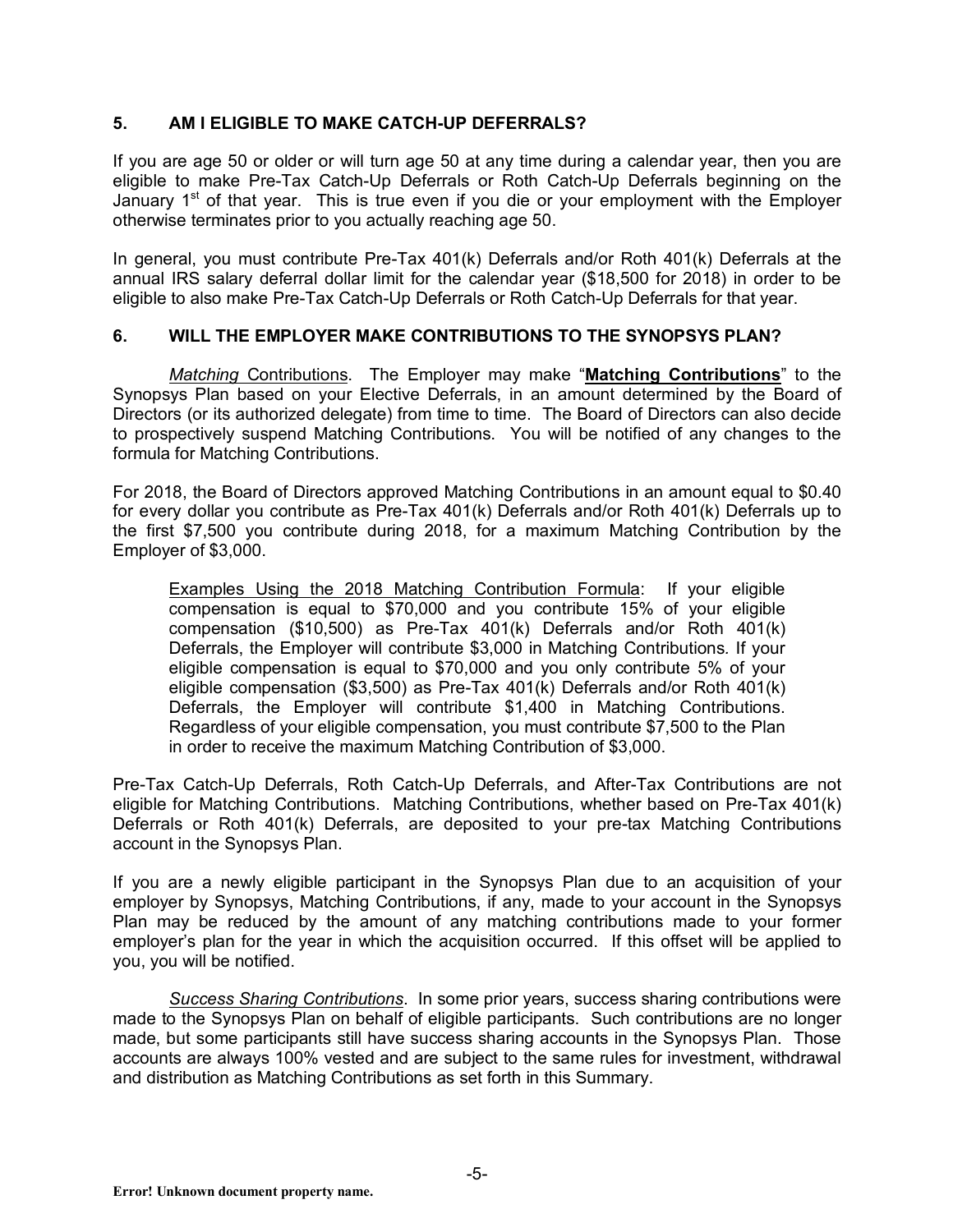## **7. WHAT IS MY ELIGIBLE COMPENSATION FOR CONTRIBUTION PURPOSES?**

In general, your eligible compensation for purposes of Elective Deferrals is your direct and current compensation, including your base pay, bonuses (other than (a) retention bonuses, and (b) other bonuses subject to repayment as a result of a specified future event), commissions and other cash incentives, overtime, vacation and holiday pay, shift differentials and military differential pay.

Please note that the dollar amount of eligible compensation that may be used in calculating contributions each Plan Year is limited by a dollar amount set by the IRS. For 2018, that limit is \$275,000. This amount may be adjusted annually by the IRS to reflect cost-of-living changes.

## **8. MAY I ROLL OVER CONTRIBUTIONS TO THE SYNOPSYS PLAN?**

*Pre-Tax Rollover Contributions*. If the Administrator consents, you may roll over distributions to the Synopsys Plan made from: (a) a plan described in Code Section 401(a) or Section 403(a), excluding after-tax employee contributions; (b) an annuity contract described in Code Section 403(b), excluding after-tax employee contributions; (c) an eligible plan under Code Section 457(b) that is maintained by a state, political subdivision of a state or any agency or instrumentality of a state or political subdivision of a state; or (d) an individual retirement account or annuity described in Code Section 408(a) or 408(b) that is eligible to be rolled over and would otherwise be includible in gross income. These amounts may be made as a direct rollover or as a rollover after the amount has been distributed to you, provided that certain requirements are met (please contact the Administrator if you have questions).

*Roth Rollover Contributions.* You may elect a direct rollover of Roth 401(k) Deferrals and/or Roth Catch-Up Deferrals, plus earnings, from another 401(k) plan or 403(b) plan to this Plan. If the distribution from the other plan is not a Qualified Roth Distribution (see Question 21 for an explanation), then the distributing plan will provide this Plan with the information necessary to track your Roth 401(k) Account to determine when it will meet the requirements for a Qualified Roth Distribution. See Question 23 for more information on rollovers of Roth 401(k) Accounts. Please contact the Administrator if you have questions.

*Rollovers of Plan Loans From Acquired Companies.* Rollovers of plan loans will be permitted only from tax-qualified plans of companies that have been acquired by the Employer, as determined by the Administrator. A rollover of a plan loan may be made in the form of the cash amount of a plan loan offset or of a promissory note evidencing the plan loan, provided that certain requirements are met (please contact the Administrator if you have questions).

Special tax rules may apply, and certain states may not recognize a rollover as tax deferred. Therefore, we strongly suggest that you consult with your individual tax adviser prior to initiating a rollover.

To initiate a rollover, please visit the "Plan Literature" option under the "Savings" tab at the Fidelity NetBenefits web site **www.401k.com** or call the **Fidelity Retirement Benefits Line at (800) 835-5095**.

## **9. HOW LONG MAY I PARTICIPATE IN THE SYNOPSYS PLAN?**

Once you become a participant in the Synopsys Plan, then you will remain an active participant until the earliest of the following: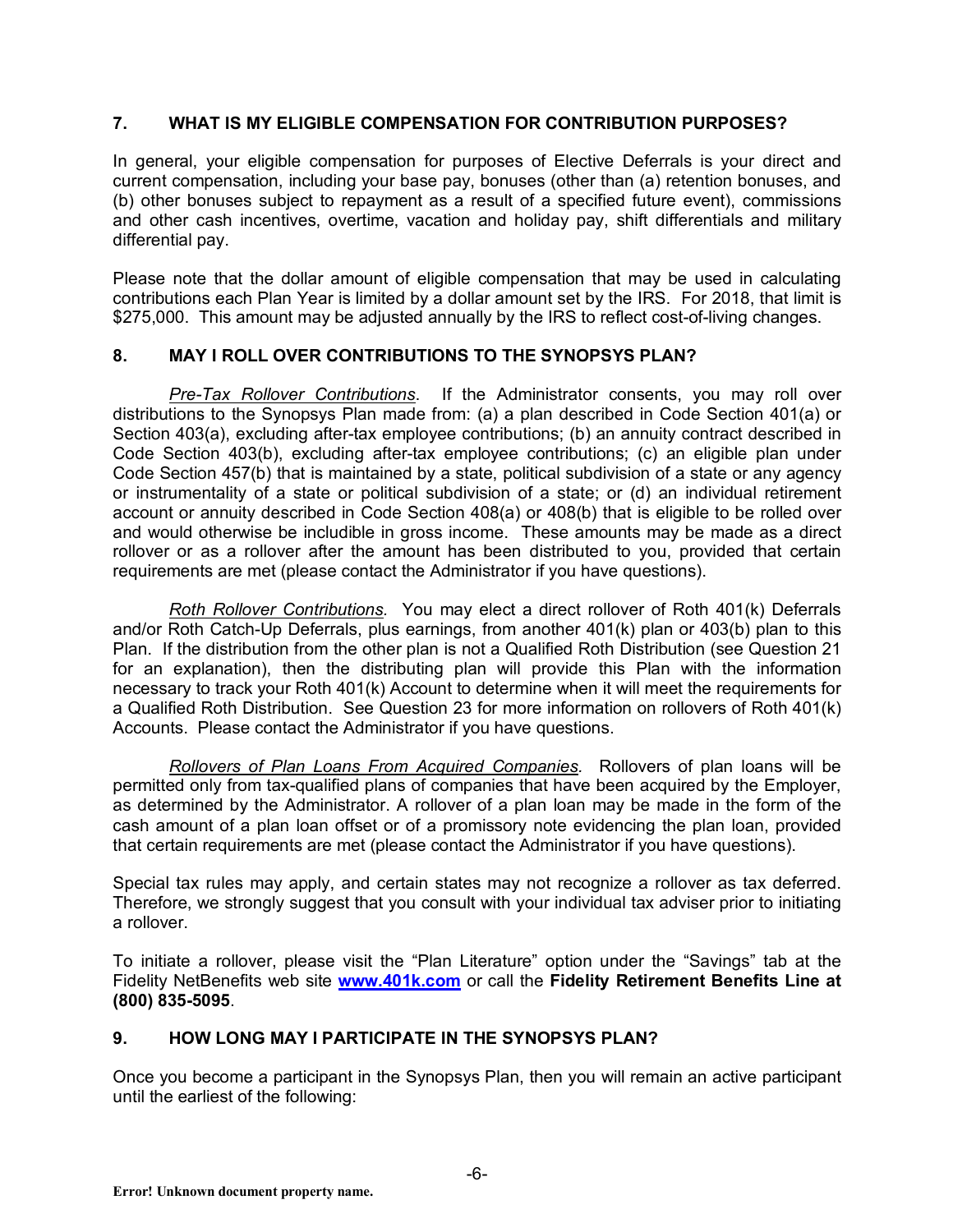- you cease to be eligible to participate (as explained in Question 1);
- you retire;
- you die; or
- you terminate employment with the Employer.

If you cease to be an active participant because you become ineligible, and you subsequently become eligible to participate again in the Synopsys Plan, then you will immediately be reinstated as an active participant and you may contribute to the Synopsys Plan as soon as administratively practicable after you resume eligible status.

If you take an authorized leave of absence of up to twelve (12) months or are required to perform military service (see Question 30), then you will not lose your participant status in the Synopsys Plan. Your Synopsys Plan account will continue to be held in trust and invested in accordance with your investment elections (as described below in Question 11) and will be credited with gains and losses during your leave. You may not make Elective Deferrals during the period of your leave, unless you earn and are paid eligible compensation by the Employer; however, if you are on military leave you may be able to make up missed Elective Deferrals following your return to active employment with the Employer and you may be eligible for Matching Contributions on any make-up Pre-Tax 401(k) Deferrals and/or Roth 401(k) Deferrals.

If you terminate employment and later are reemployed by the Employer, then you will again become a participant in the Synopsys Plan on the date you complete one hour of service and you may again elect to make Elective Deferrals.

## **10. ARE MY CONTRIBUTIONS LIMITED?**

Yes. The IRS imposes several dollar limits on the amount of salary deferrals and catch-up contributions that you may contribute to the Synopsys Plan.

*Salary Deferral Limit.* The maximum amount you may defer as Pre-Tax 401(k) Deferrals and/or Roth 401(k) Deferrals in any *calendar* year to *all* plans (including 401(k) plans, Code Section 403(b) plans, SARSEPs and SIMPLE plans) is a dollar limit set by the IRS (\$18,500 in 2018). If, in any calendar year, you contribute amounts to the Synopsys Plan in excess of the maximum permitted, the excess Pre-Tax 401(k) Deferrals and/or Roth 401(k) Deferrals will be returned to you and you will forfeit all Matching Contributions made on account of the excess Pre-Tax 401(k) Deferrals and/or Roth 401(k) Deferrals.

In addition, if you participate in the 401(k) plan, Code Section 403(b) plan, SARSEP or SIMPLE plan of another employer as well as the Synopsys Plan in any calendar year, you will incur a tax penalty if your combined contributions to all plans exceed the applicable dollar limit. However, you can avoid this tax penalty if you request and receive the excess amount from one or a combination of the 401(k) plans in which you participated for the year. If you wish to receive any excess deferral amount from the Synopsys Plan, then you must notify the Synopsys Plan Administrator, who may be reached at the address and phone number shown in Question 36, in writing no later than March 1 of the following calendar year.

*Catch-Up Limit.* The maximum amount of Pre-Tax Catch-Up Deferrals and/or Roth Catch-Up Deferrals you may make in any *calendar* year to *all* plans is also subject to a dollar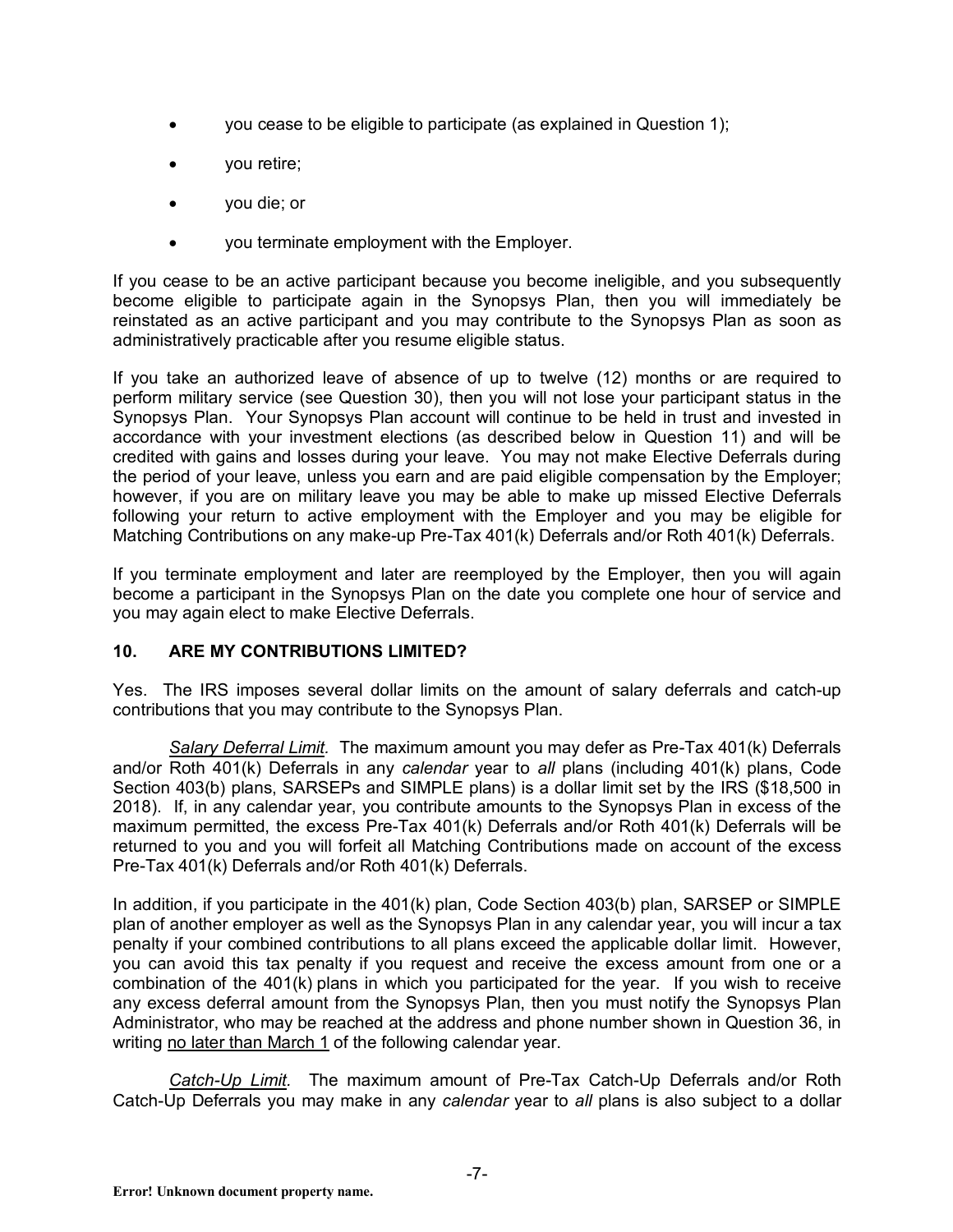limit set by the IRS (\$6,000 in 2018). Catch-up contributions in excess of the maximum permitted may be corrected in the same manner as excess Pre-Tax 401(k) Deferrals and/or Roth 401(k) Deferrals, as explained above.

*Annual Additions Limit.* Federal tax laws impose a maximum dollar amount (the "**annual addition limit**") of contributions (excluding rollovers, Pre-Tax Catch-Up Deferrals and Roth Catch-Up Deferrals) that can be added to all of your combined accounts under the Synopsys Plan for any one calendar year. The maximum annual addition limit is currently the lesser of (i) a dollar amount set by the IRS (\$55,000 in 2018) or (ii) 100% of your compensation (as defined in the Synopsys Plan for this purpose) for the calendar year. If the total amount contributed to all of your applicable accounts under the Synopsys Plan for the limitation year exceeds the maximum dollar amount, you will be notified.

*Nondiscrimination Test Limits.* Federal tax laws impose further limits on the amount of contributions that may be allocated to your Synopsys Plan accounts during a Plan Year through nondiscrimination testing. These additional limits are designed to prevent the Synopsys Plan from primarily benefiting higher-paid employees (referred to as "**highly compensated employees**" or "**HCEs**"). These limits may require the Administrator to reduce the amount of contributions allocated to your account if you are an HCE. You will be notified if you are determined to be an HCE whose contributions will be limited by this requirement.

## **11. HOW IS MY ACCOUNT INVESTED?**

(a) Assets Held in Trust. The Synopsys Plan assets are held in a trust fund. The Trustee, Fidelity Management Trust Company, is responsible for maintaining the trust fund and for managing the investment of the trust fund, subject to your investment fund selections.

(b) Selection of Investment Options. Synopsys has established the Synopsys Deferred Compensation Plans Committee (the "**Committee**") The Committee is responsible for selecting and monitoring the investment options offered to participants in the Synopsys Plan, with the exception of investments offered through the brokerage account. The Committee may obtain assistance in this regard from investment consultants.

(c) Investment Funds. The chart below lists the investment fund choices offered under the Synopsys Plan, the ticker symbol and any fees associated with the fund. Please note that these fees may change periodically, so to ensure that you have current information, please refer to the most recent fund prospectus. You may obtain up-to-date information of current investments offered by the Synopsys Plan and related fees through the annual fee disclosure notice, a copy of which can be obtained by contacting Fidelity, either by calling 1-800-835-5095 or logging on to Fidelity's NetBenefits® website at www.401k.com.

| <b>Fund Name</b>                                                                          | <b>Ticker</b><br><b>Symbol</b> | <b>Audited</b><br><b>Expense</b><br>Ratio <sup>1</sup> | <b>Short-Term</b><br><b>Trading Fee</b> <sup>2</sup> | <b>Front</b><br>Load | Other $3$ |
|-------------------------------------------------------------------------------------------|--------------------------------|--------------------------------------------------------|------------------------------------------------------|----------------------|-----------|
| Fidelity <sup>®</sup> Institutional Money<br>Market - Money Market<br>Portfolio - Class I | <b>FMPXX</b>                   | .18                                                    | N/A                                                  |                      |           |
| Vanguard Total Bond Market<br>Index Fund Institutional                                    | <b>VBTIX</b>                   | .04                                                    | N/A                                                  |                      |           |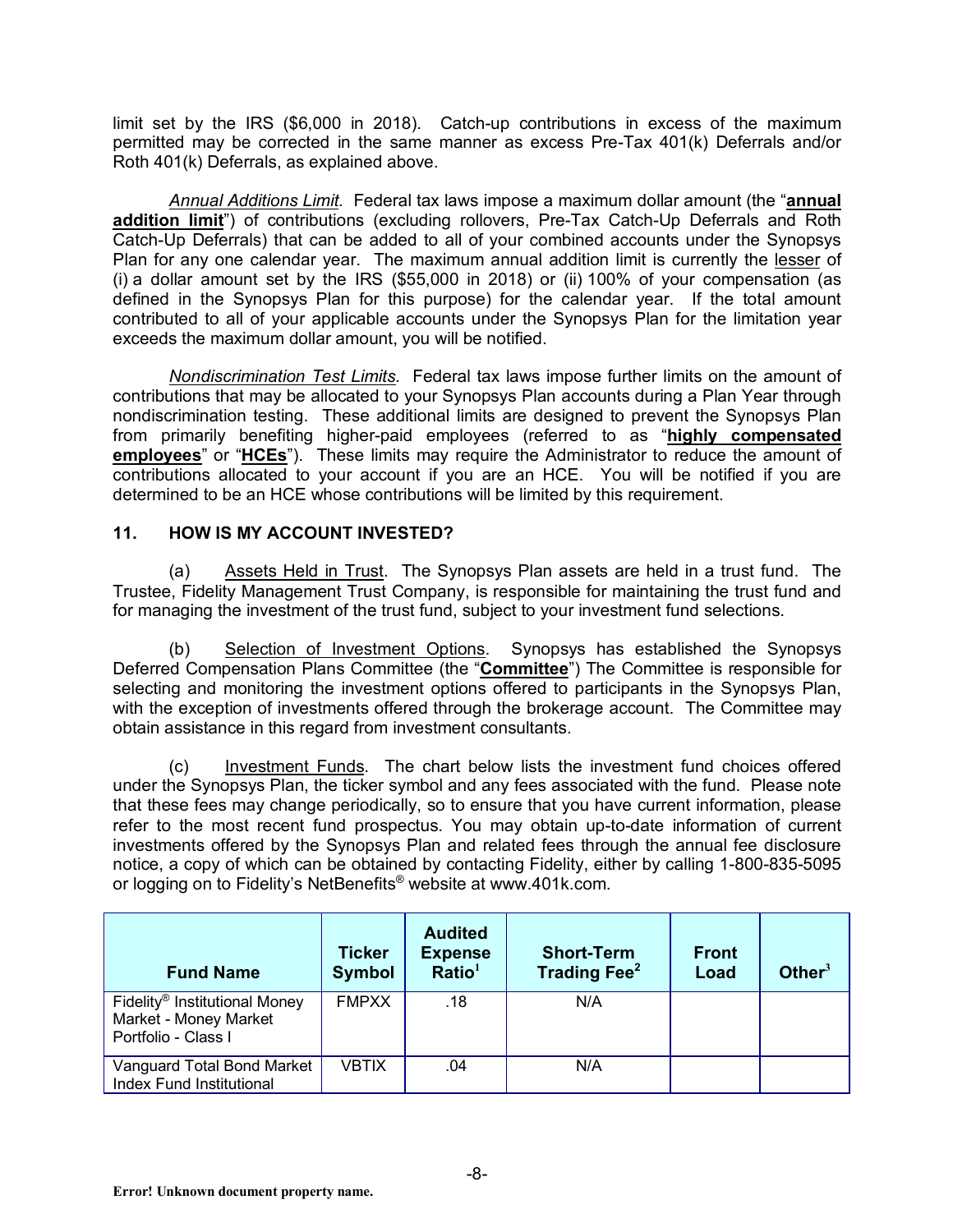| <b>Fund Name</b>                                                                       | <b>Ticker</b><br><b>Symbol</b> | <b>Audited</b><br><b>Expense</b><br>Ratio <sup>1</sup> | <b>Short-Term</b><br>Trading Fee <sup>2</sup> | <b>Front</b><br>Load | Other $3$ |
|----------------------------------------------------------------------------------------|--------------------------------|--------------------------------------------------------|-----------------------------------------------|----------------------|-----------|
| <b>Shares</b>                                                                          |                                |                                                        |                                               |                      |           |
| Vanguard Inflation-Protected<br>Securities Fund Institutional<br><b>Shares</b>         | <b>VIPIX</b>                   | .07                                                    | N/A                                           |                      |           |
| MFS® Value Fund Class R5                                                               | <b>MEIKX</b>                   | .49                                                    | N/A                                           |                      |           |
| Vanguard Institutional Index<br><b>Fund Institutional Shares</b>                       | <b>VINIX</b>                   | .02                                                    | N/A                                           |                      |           |
| <b>Fidelity Contrafund K</b><br>Unitized                                               | N/A                            | .38                                                    | N/A                                           |                      |           |
| <b>MFS® Growth Fund Class</b><br>R <sub>5</sub>                                        | <b>MFEKX</b>                   | .60                                                    | N/A                                           |                      |           |
| Hartford MidCap HLS Fund<br>Class IA                                                   | <b>HIMCX</b>                   | .70                                                    | N/A                                           |                      |           |
| Vanguard Extended Market<br><b>Index Fund Admiral Shares</b>                           | <b>VEXAX</b>                   | .05                                                    | N/A                                           |                      |           |
| T. Rowe Price Institutional<br>Small-Cap Stock Fund                                    | <b>TRSSX</b>                   | .67                                                    | N/A                                           |                      |           |
| Frontier Timpani Small Cap<br><b>Growth Fund Institutional</b><br>Class                | <b>FTSGX</b>                   | 1.1516                                                 | N/A                                           |                      |           |
| MFS® Research<br>International Fund Class R5                                           | <b>MRSKX</b>                   | .77                                                    | N/A                                           |                      |           |
| <b>Lazard Emerging Markets</b><br><b>Equity Inst'l Unitized</b>                        | N/A                            | 1.2414                                                 | 1.00 / 30 days                                |                      |           |
| <b>Fidelity Puritan K Unitized</b>                                                     | N/A                            | .25                                                    | N/A                                           |                      |           |
| Vanguard Institutional Target<br>Retirement Income Fund<br><b>Institutional Shares</b> | <b>VITRX</b>                   | .09                                                    | N/A                                           |                      |           |
| Vanguard Institutional Target<br>Retirement 2015 Fund<br><b>Institutional Shares</b>   | <b>VITVX</b>                   | .09                                                    | N/A                                           |                      |           |
| Vanguard Institutional Target<br>Retirement 2025 Fund<br><b>Institutional Shares</b>   | <b>VRIVX</b>                   | .09                                                    | N/A                                           |                      |           |
| Vanguard Institutional Target<br>Retirement 2035 Fund<br><b>Institutional Shares</b>   | <b>VITFX</b>                   | .09                                                    | N/A                                           |                      |           |
| Vanguard Institutional Target<br>Retirement 2045 Fund                                  | <b>VITLX</b>                   | .09                                                    | N/A                                           |                      |           |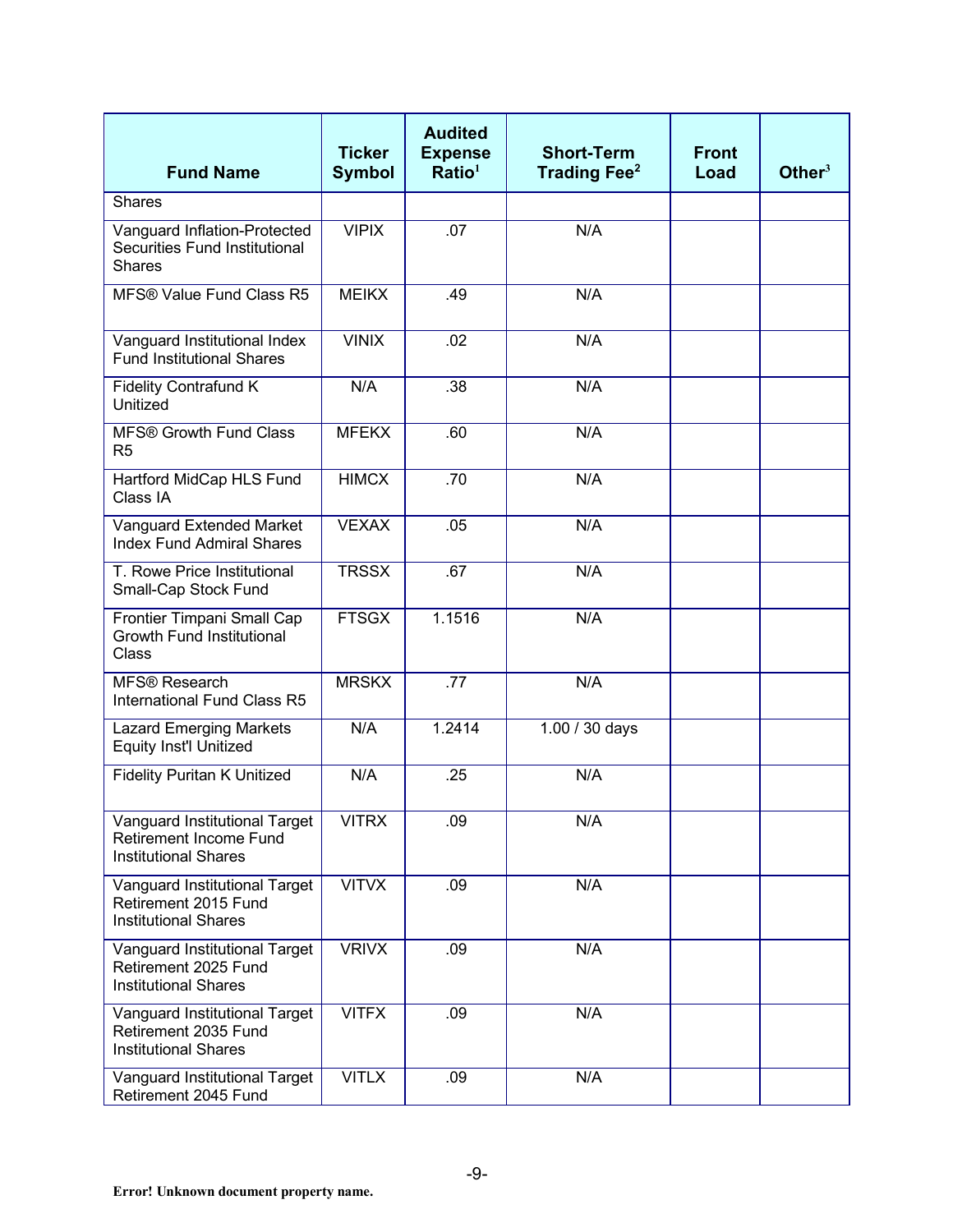| <b>Fund Name</b>                                                                     | <b>Ticker</b><br><b>Symbol</b> | <b>Audited</b><br><b>Expense</b><br>Ratio <sup>1</sup> | <b>Short-Term</b><br><b>Trading Fee</b> <sup>2</sup> | <b>Front</b><br>Load                             | Other $3$                                        |
|--------------------------------------------------------------------------------------|--------------------------------|--------------------------------------------------------|------------------------------------------------------|--------------------------------------------------|--------------------------------------------------|
| <b>Institutional Shares</b>                                                          |                                |                                                        |                                                      |                                                  |                                                  |
| Vanguard Institutional Target<br>Retirement 2055 Fund<br><b>Institutional Shares</b> | <b>VIVLX</b>                   | .09                                                    | N/A                                                  |                                                  |                                                  |
| <b>Brokerage Account4</b>                                                            | N/A                            | varies,<br>depending on<br>investments                 | varies, depending on<br>investments                  | varies,<br>depending<br><b>on</b><br>investments | varies.<br>depending<br><b>on</b><br>investments |

*<sup>1</sup> Expense data as reported by Morningstar. Audited Expense Ratio is the percentage of fund assets paid for operating expenses and management fees, as reported in the fund's audited annual report. Annual-report expense*  ratios reflect the actual fees charged during a particular fiscal year, while prospectus expense ratios reflect material *changes to the expense structure for the current period. A portion of each fund's expense ratio may be used to offset certain administrative expenses incurred by the Synopsys Plan.*

*<sup>2</sup> Certain funds charge a fee equal to a percentage of the value of shares sold that have been held in the fund for less than a specified number of days. The fee is called a short-term trading fee or a contingent redemption fee ("CRF"). The CRF does not apply to amounts invested as new contributions to your account in the Synopsys Plan (including loan repayments). The CRF is only applicable to shares sold in an exchange of assets from the fund to another fund.*

*<sup>3</sup> This column includes any of the following that may apply to the fund: investment transfer expenses, back-end loads and surrender charges. (Also, see paragraphs (k) and (l) below for more detailed information).*

*<sup>4</sup> The brokerage account investment alternative is a self-directed brokerage account that permits participants to invest in certain publicly traded investments. See paragraph (j) below for more detailed information.*

(d) The Plan as a 404(c) Plan. The Synopsys Plan is intended to be a "**404(c) plan**." A 404(c) plan is described in Section 404(c) of the Employee Retirement Income Security Act of 1974, as amended ("**ERISA**"), and Section 2550.404c-1 of Title 29 of the Code of Federal Regulations. A 404(c) plan enables you to decide how the assets in your account in the Synopsys Plan are invested. Fiduciaries of a 404(c) plan may not be liable for plan losses that are the direct and necessary result of your investment instructions.

(e) Prospectuses. Before you choose an investment fund you should request a copy of the fund's prospectus. A prospectus contains information on the fund's objectives and strategies, risks and expenses. You should read the prospectus carefully to make sure that the fund is appropriate for your goals and risk tolerance before you purchase the fund. You can request prospectuses for the mutual funds from **Fidelity's NetBenefits Website at www.401k.com** or by calling the **Fidelity Retirement Benefits Line at (800) 835-5095**.

(f) Default Investment. Amounts deposited to your Plan account for which you have made no investment election will be invested in the default fund determined by the Committee to be appropriate for you, based on your date of birth. The Plan's default funds, called "**Qualified Default Investment Alternatives**" or "**QDIAs**" are Vanguard® Target Date funds. The following chart shows the default funds and the birth date ranges applicable to each fund. Please see paragraph (c) above for more information on the expenses of each of the default funds.

| <b>If Your Date</b> |                              | <b>Ticker</b> |
|---------------------|------------------------------|---------------|
| of Birth is         | Your Designated QDIA Fund is | <b>Symbol</b> |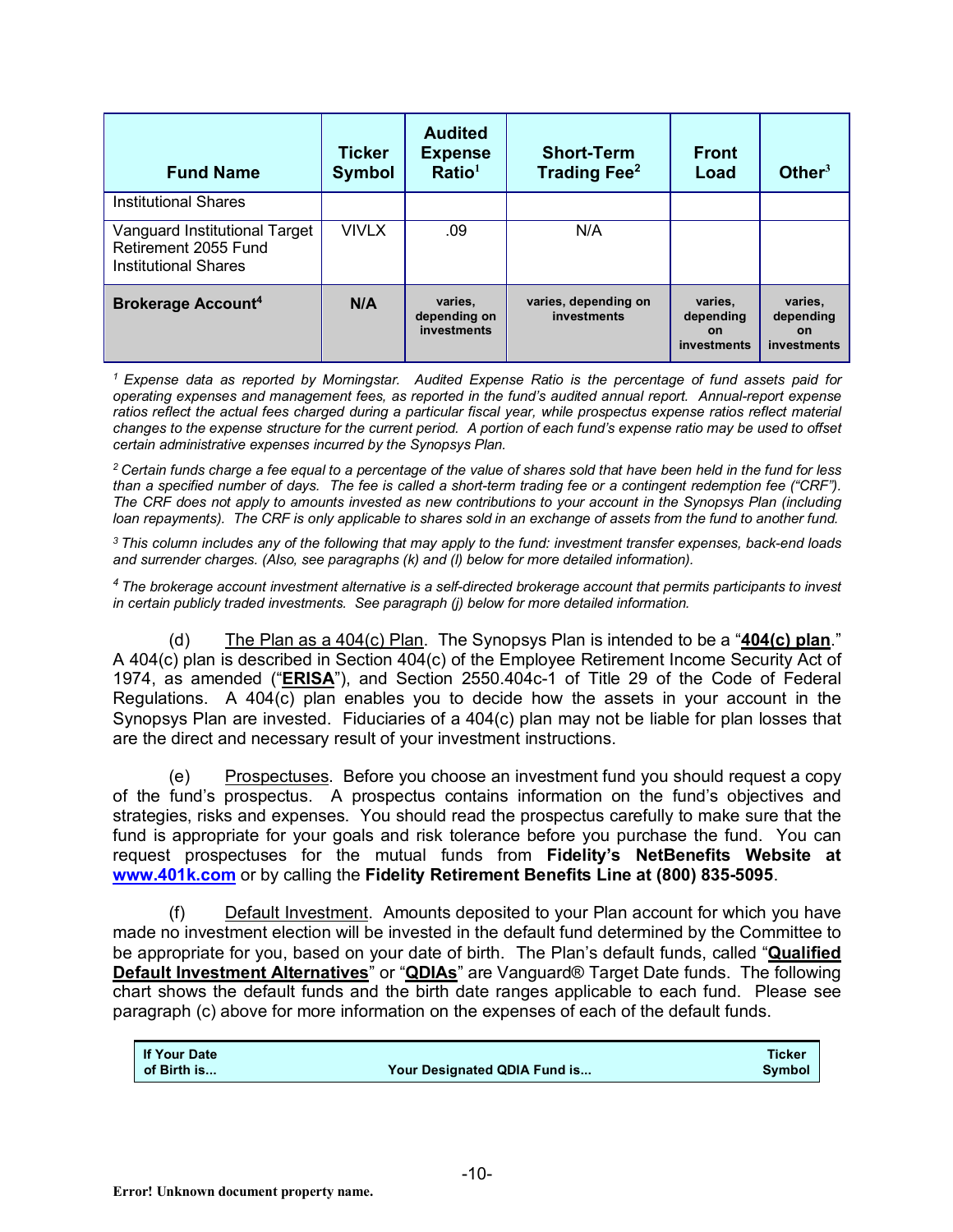| <b>If Your Date</b><br>of Birth is | Your Designated QDIA Fund is                                            | <b>Ticker</b><br><b>Symbol</b> |
|------------------------------------|-------------------------------------------------------------------------|--------------------------------|
| $1/1/1900 -$<br>12/31/1936         | Vanguard Institutional Index Fund Institutional Shares                  | <b>VINIX</b>                   |
| $1/1/1945 -$<br>12/31/1954         | Vanguard Institutional Target Retirement 2015 Fund Institutional Shares | <b>VITVX</b>                   |
| $1/1/1955 -$<br>12/31/1964         | Vanguard Institutional Target Retirement 2025 Fund Institutional Shares | <b>VRIVX</b>                   |
| $1/1/1965 -$<br>12/31/1974         | Vanguard Institutional Target Retirement 2035 Fund Institutional Shares | <b>VITFX</b>                   |
| $1/1/1975 -$<br>12/31/1984         | Vanguard Institutional Target Retirement 2045 Fund Institutional Shares | <b>VITLX</b>                   |
| 1/1/1985<br>and after              | Vanguard Institutional Target Retirement 2055 Fund Institutional Shares | <b>VIVLX</b>                   |

You can reallocate amounts invested in the QDIA funds at any time by accessing **Fidelity's NetBenefits Website at www.401k.com** or by calling the **Fidelity Retirement Benefits Line at (800) 835-5095***.*

(g) Changes to Investment Elections. You may change the investment allocation of your account by accessing **Fidelity's NetBenefits Website at www.401k.com** or by calling the **Fidelity Retirement Benefits Line at (800) 835-5095**. Both the web site and the Benefits Line provide detailed instructions. You must have your Social Security Number and PIN number available when accessing either the web site or the Participant Services Center.

(h) Trade Settlement Timing. Trades involving mutual funds made prior to 1:00 pm Pacific Time will be reflected in your account the next business day after your request is received (e.g., a request submitted on Monday at 10:00 am Pacific Time will be reflected in your account on Tuesday). Trades involving mutual funds made after 1:00 pm Pacific Time will be made to your account the second business day after your request is received (e.g., a request submitted Monday at 2:00 pm Pacific Time will be reflected in your account on Wednesday).

(i) Market Timing. Many mutual funds prohibit market timing, sometimes called short-term trading or disruptive trading. To help protect the interests of all investors (shareholders) in the mutual fund, a mutual fund may establish certain rules relating to exchanges in that fund. It is your responsibility as a shareholder in a mutual fund to understand and abide by the rules of that fund, as described in the fund's prospectus. If your trading activity in any of the mutual funds available under the Synopsys Plan exceeds the limits imposed in the mutual fund prospectus, your exchange/trading ability in the mutual fund may be restricted for a period of time. You can request prospectuses for the mutual funds from **Fidelity's NetBenefits Website at www.401k.com** or by calling the **Fidelity Retirement Benefits Line at (800) 835- 5095**.

(j) Brokerage Account. The brokerage account investment alternative is an individually directed brokerage account that permits participants to invest in certain publicly traded investments. Investments offered under the brokerage account are not monitored and reviewed by the Committee. The following rules apply to investments under the brokerage account: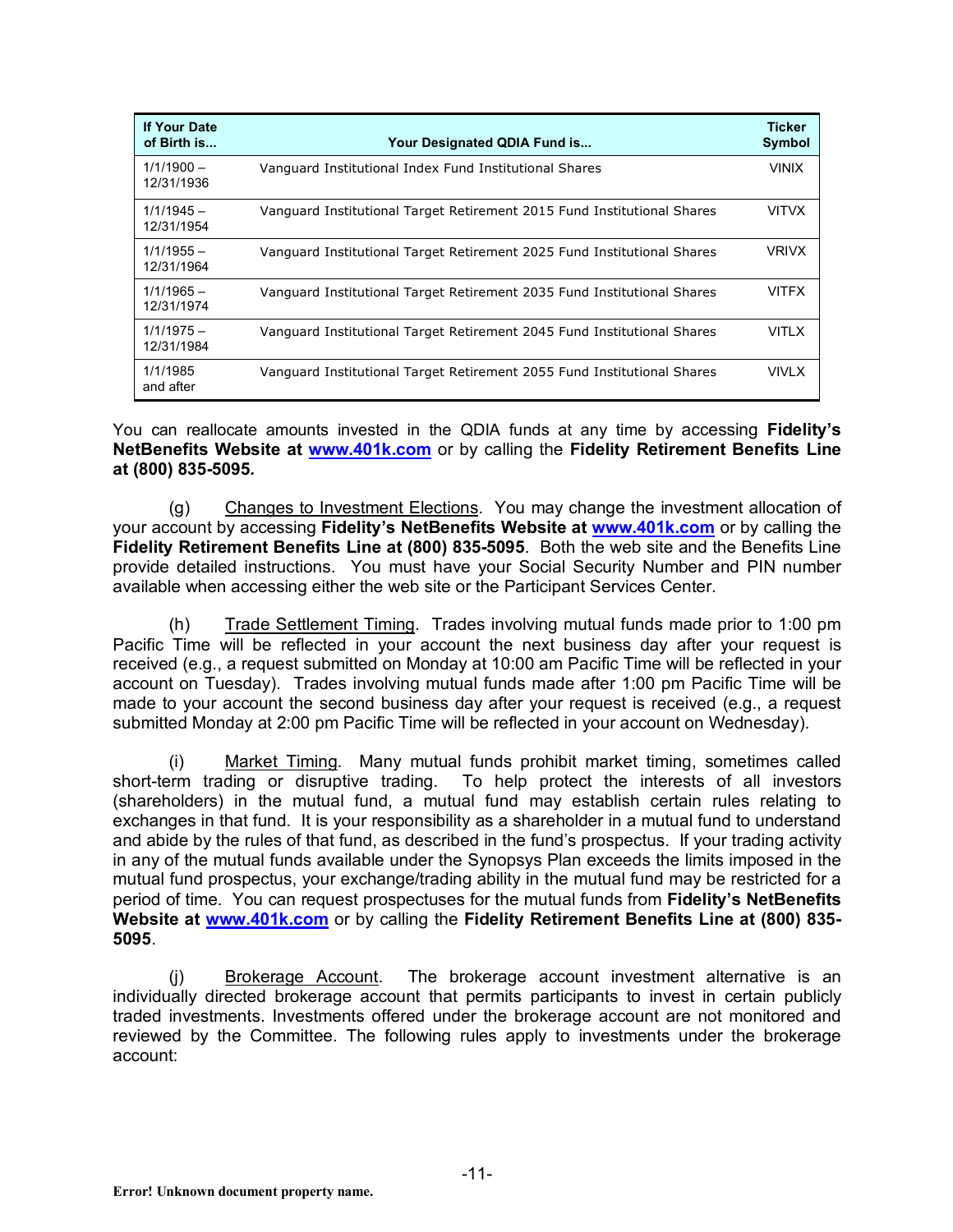(1) *Eligible Plan Assets*. You may transfer up to 100% of your vested Plan account balance to your Plan brokerage account. Your brokerage account may only be funded by transferring assets from your core investment alternatives to your brokerage account. You cannot direct the investment of new Plan contributions into your brokerage account.

(2) *Minimum Investment*. There is no minimum investment required for the brokerage account investment alternative; however, please note that certain investments made in your brokerage account may require a minimum investment amount.

(3) *Plan Loans*. Amounts held in your brokerage account are not available for participant loans. If necessary, you may sell holdings in your brokerage account and transfer the proceeds to the core investment alternatives before requesting a loan.

(4) *In-Service Withdrawals*. If you wish to take an in-service withdrawal (see Question 25) based on amounts held in your brokerage account, you must sell holdings in your brokerage account and transfer the proceeds to the core investment alternatives before requesting the withdrawal.

(5) *Fees*. Your brokerage account will be charged with all trading fees and commissions on investments you make in your brokerage account. For more information on trading commissions in your brokerage account, you may access **Fidelity's NetBenefits Website at www.401k.com** or call the **Fidelity Retirement Benefits Line at (800) 835-5095.**

(6) *Investments*. Following are a list of investments permitted and investment alternatives not permitted in the brokerage account.

- (A) *Allowable Investments*
	- U.S. equities
	- Mutual funds not offered as main Plan investment alternatives
	- U.S. Treasury securities
	- American Depositary Receipts (ADRs)
	- Corporate Bonds
	- Mortgage-backed securities
	- Certificates of deposit
- (B) *Investments Not Allowed*
	- Synopsys stock
	- Core investment alternatives under the Plan (you can invest in these funds through the Plan, but not in your brokerage account)
	- Any investment that generates Unrelated Business Taxable Income (UBTI) *(due to this restriction, most limited partnerships will not be allowed – check with Fidelity for further information)*
	- Any investment in securities that are not publicly traded
	- Collectibles, such as coins or art
	- Precious metals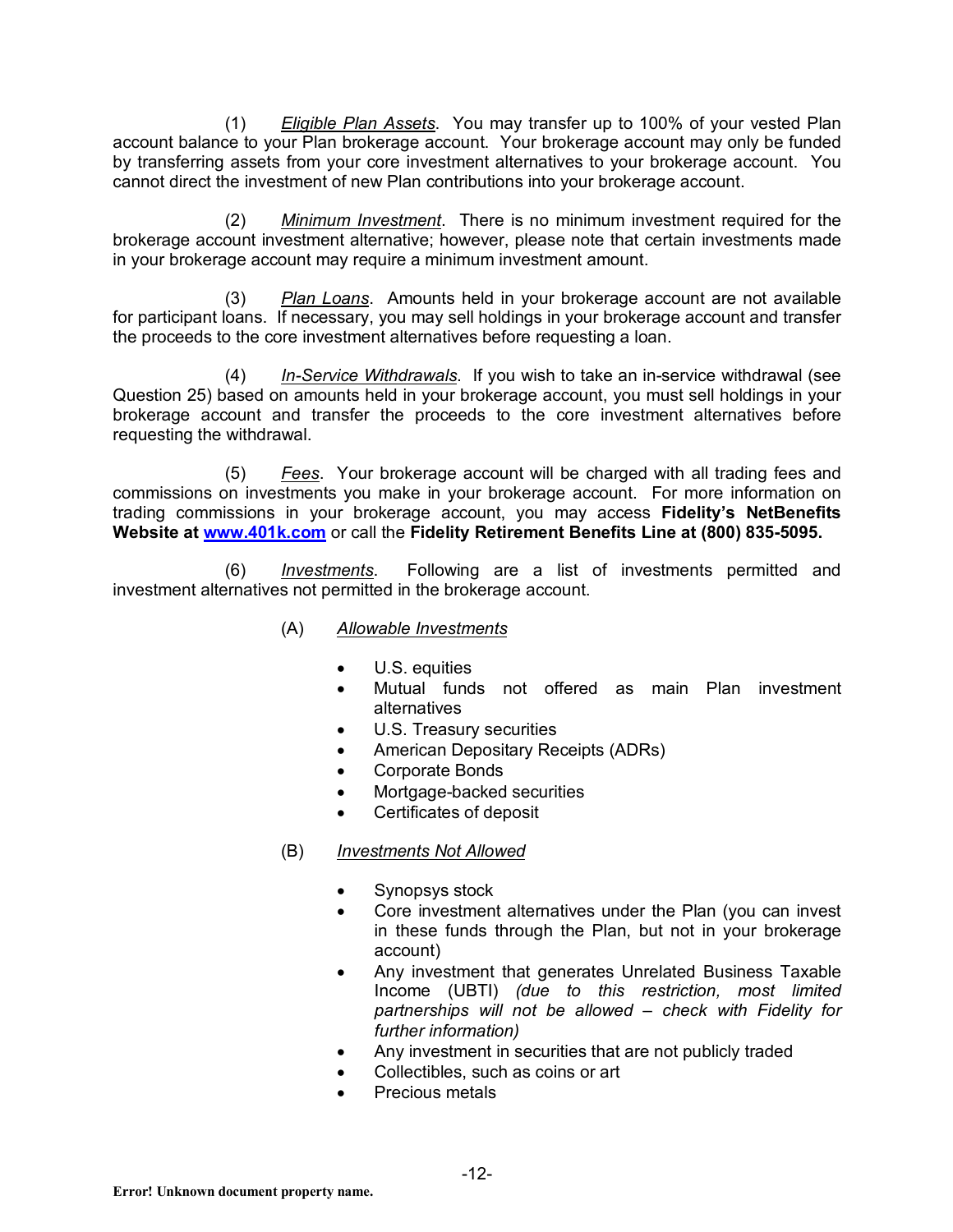- **Annuities**
- U.S. Savings Bonds
- Commodities
- Convertible Adjustable Preferred Stock
- Currencies, currency options and currency warrants
- Real property
- Derivative investments, such as Level 3, 4 and 5 options, interest rate options, and financial futures
- Securities with indicia of ownership outside the United States
- Tax preferred investments, such as municipal bonds and municipal bond funds
- Anything not listed under "Allowable Investments" above

(k) Account Statements. You will receive quarterly account statements from Fidelity. Your statements will be delivered to you electronically unless you direct Fidelity to send you a paper copy. It is your responsibility to review these statements to be sure that they are correct. Please contact Fidelity directly if you have questions about any of your statements.

(l) Account Value. The value of your account balance is based on the various investments that you have selected from the available choices and is subject to a number of factors, including, without limitation, fluctuations of the stock market, variations in market rates of interest, the economy, and the profitability of any of the investments. No assurances are given that the selection of investment options will produce any net earnings or appreciation, or that your account balance will not suffer any loss.

(m) Additional Information. Additional information available to you includes: (i) copies of prospectuses and/or financial reports relating to the funds; and (iii) information concerning the current value of shares or units in the funds and the value of the shares or units held in your account. Just log onto **Fidelity's NetBenefits Website at www.401k.com** or call the **Fidelity Retirement Benefits Line at (800) 835-5095**.

(n) Participant Responsibility. It is your responsibility to ensure that your investment election is properly implemented. After you have made an initial election or any time you change your investment allocation, please check your confirmation, by accessing **Fidelity's NetBenefits Website at www.401k.com** or by calling the **Fidelity Retirement Benefits Line at (800) 835-5095** to make sure your change was made.

## **12. WHEN DO I BECOME VESTED IN MY ACCOUNTS?**

You are always 100% vested in all contributions made to the Synopsys Plan. However, if you were a participant in another plan with assets that were partially vested at the time that plan was merged with the Synopsys Plan; those transferred assets may be subject to a vesting schedule. See below for specifics.

## *Participants in the Avant! Corporation 401(k) Plan or the ISE, Inc. 401(k) Plan.*

If you were a participant in the Avant! Corporation 401(k) Plan (the "**Avant! Plan**") with an account that was not fully vested at the time the Avant! Plan was merged with the Synopsys Plan (other than an account originally earned under the interHDL Inc. 401(k) Plan – see below), you will become 100% vested in your Avant! Plan account if you are still employed by the Employer when you reach the Avant! Plan's early retirement age (age 55), become disabled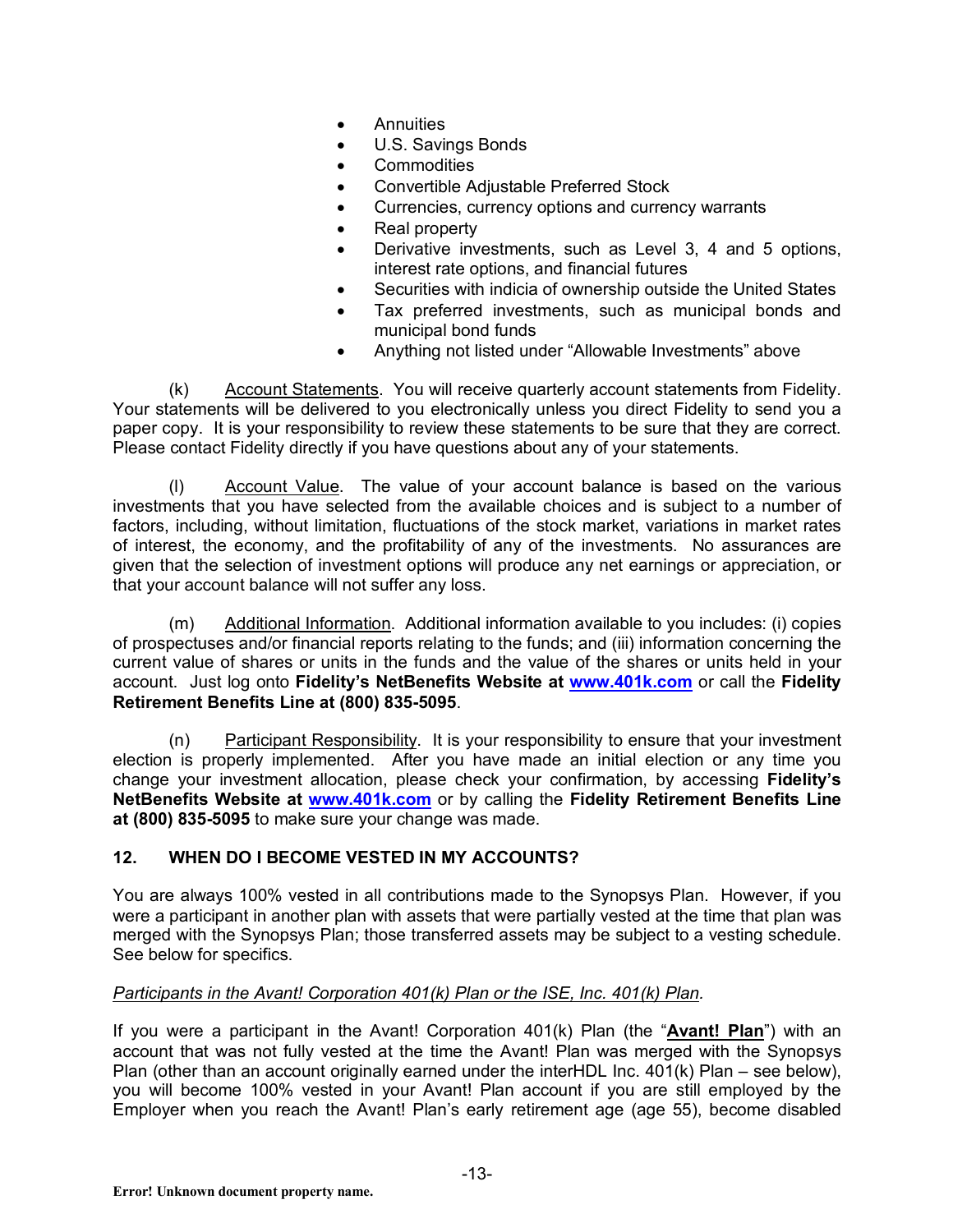(see Question 15) or die. In all other events, the unvested portion of your Avant! Plan account will vest according to the schedule shown below.

If you were a participant in the ISE, Inc. 401(k) Plan (the "**ISE Plan**") with an account that was not fully vested at the time the ISE Plan was merged with the Synopsys Plan, you will become 100% vested in your ISE Plan account when you reach the ISE Plan normal retirement age (age 59½ -- this is also the normal retirement age under the Synopsys Plan), become disabled (see Question 15) or die. In all other events, the unvested portion of your ISE Plan account will vest according to the schedule shown below.

| <b>Years of Service</b>       | <b>Vested Percentage</b> |
|-------------------------------|--------------------------|
| Less than 1 year              | 0%                       |
| 1 year but less than 2 years  | 20%                      |
| 2 years but less than 3 years | 40%                      |
| 3 years but less than 4 years | 60%                      |
| 4 years but less than 5 years | 80%                      |
| 5 years or more               | 100%                     |
|                               |                          |

#### *Participants in the interHDL, Inc. 401(k) Plan or the inSilicon Corporation 401(k) Plan.*

If you were a participant in the interHDL Inc. 401(k) Plan (the "**interHDL Plan**") prior to the merger of that plan with the Avant! Plan, with an account that was not fully vested at the time the Avant! Plan was merged with the Synopsys Plan, or if you were a participant in the inSilicon Corporation 401(k) Plan (the "**inSilicon Plan**") with an account that was not fully vested at the time the inSilicon Plan was merged with the Synopsys Plan, you will become 100% vested in your interHDL Plan account or your inSilicon Plan account according to the following schedule:

| <b>Years of Service</b>       | <b>Vested Percentage</b> |
|-------------------------------|--------------------------|
| Less than 1 year              | $0\%$                    |
| 1 year but less than 2 years  | 25%                      |
| 2 years but less than 3 years | 50%                      |
| 3 years but less than 4 years | 75%                      |
| 4 years or more               | 100%                     |

#### *Participants in the InnoLogic Systems, Inc. 401(k) Plan.*

If you were a participant in the InnoLogic Systems, Inc. 401(k) Plan (the "**InnoLogic Plan**") prior to the merger of that plan with the Synopsys Plan, with an account that was not fully vested at the time the InnoLogic Plan was merged with the Synopsys Plan, you will become 100% vested in your InnoLogic Plan account according to the following schedule: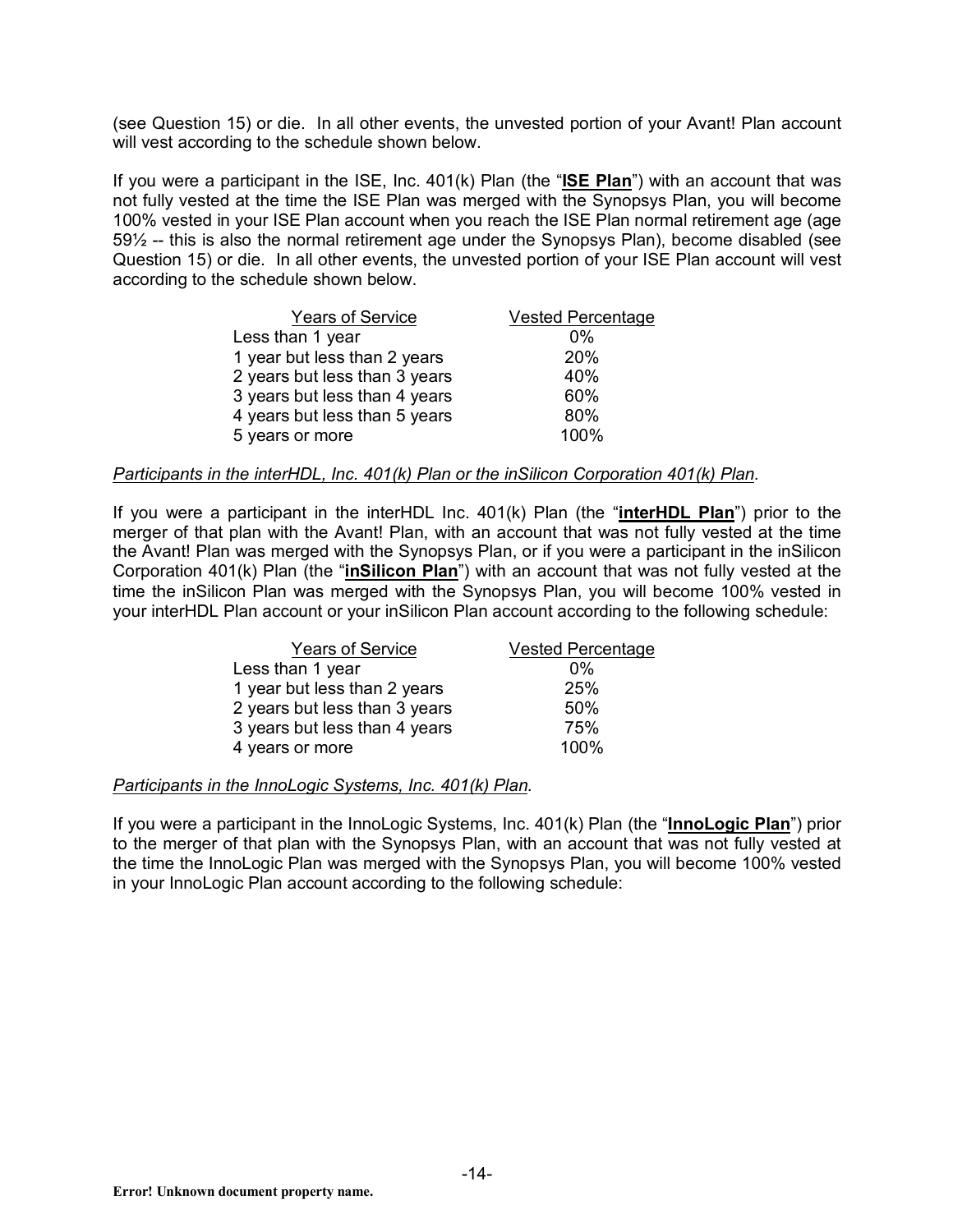| <b>Years of Service</b>       | <b>Vested Percentage</b> |
|-------------------------------|--------------------------|
| Less than 2 years             | $0\%$                    |
| 2 years but less than 3 years | 20%                      |
| 3 years but less than 4 years | 40%                      |
| 4 years but less than 5 years | 60%                      |
| 5 years but less than 6 years | 80%                      |
| 6 years or more               | 100%                     |

#### **13. HOW CAN I TELL HOW MANY YEARS OF VESTING SERVICE I HAVE?**

Remember, the vesting schedules in Question 12 do not apply to any contributions made to the Synopsys Plan – those contributions are always 100% vested. For accounts that are subject to vesting, a year of service for vesting purposes is a period of service equal to 365 days of service (including holidays, weekends, and other nonworking days). A year of service need not be completed within a 12-consecutive month period. In addition to your service with the Employer, service with Avant! Corporation, ArcSys, Inc., Integrated Silicon Systems, Inc., ISS Corporate Services, Inc., ISS Software, Inc. interHDL, Inc., inSilicon Corporation, ISE, Inc. and InnoLogic Systems, Inc. count in determining your vested percentage in your Avant! Plan account, your interHDL Plan account, your inSilicon Plan account, your ISE Plan account or your InnoLogic Plan account, as applicable.

The following special rules apply for computing the years of service of a participant who terminates employment and then is rehired by the Employer:

- Generally, if you terminate employment and are subsequently rehired (i.e., credited with at least an hour of service) before 12 consecutive months have lapsed, then you will receive vesting credit for all periods of service completed both before and after your date of rehire, as well as for your period of separation.
- If you terminate employment and are subsequently rehired (i.e., credited with at least an hour of service) after 12 or more consecutive months have lapsed, then you will receive vesting credit for all periods of service completed both before and after your date of rehire, but you will not receive credit for your period of separation.

## **14. WHAT HAPPENS WHEN I TERMINATE EMPLOYMENT WITH THE EMPLOYER?**

Upon your termination of employment with the Employer you are entitled to elect a distribution of your vested account in accordance with Question 17 below, whether or not you have attained "normal retirement age" under the Synopsys Plan (age 59½).

Remember, contributions made to the Synopsys Plan are always 100% vested. If you terminate employment with the Employer before you are 100% vested in your Avant! Plan account, your interHDL Plan account, your inSilicon Plan account, your ISE Plan account or your InnoLogic Plan account (see Question 12), then what happens to the non-vested portion of that account balance, if any, will depend on whether you choose (or are required) to take a distribution.

*You elect to receive or are required to take a distribution after you terminate employment*. If your employment terminates with the Employer before you are 100% vested in your Avant! Plan account, your interHDL Plan account, your inSilicon Plan account, your ISE Plan account or your InnoLogic Plan account and you receive a distribution, then you will forfeit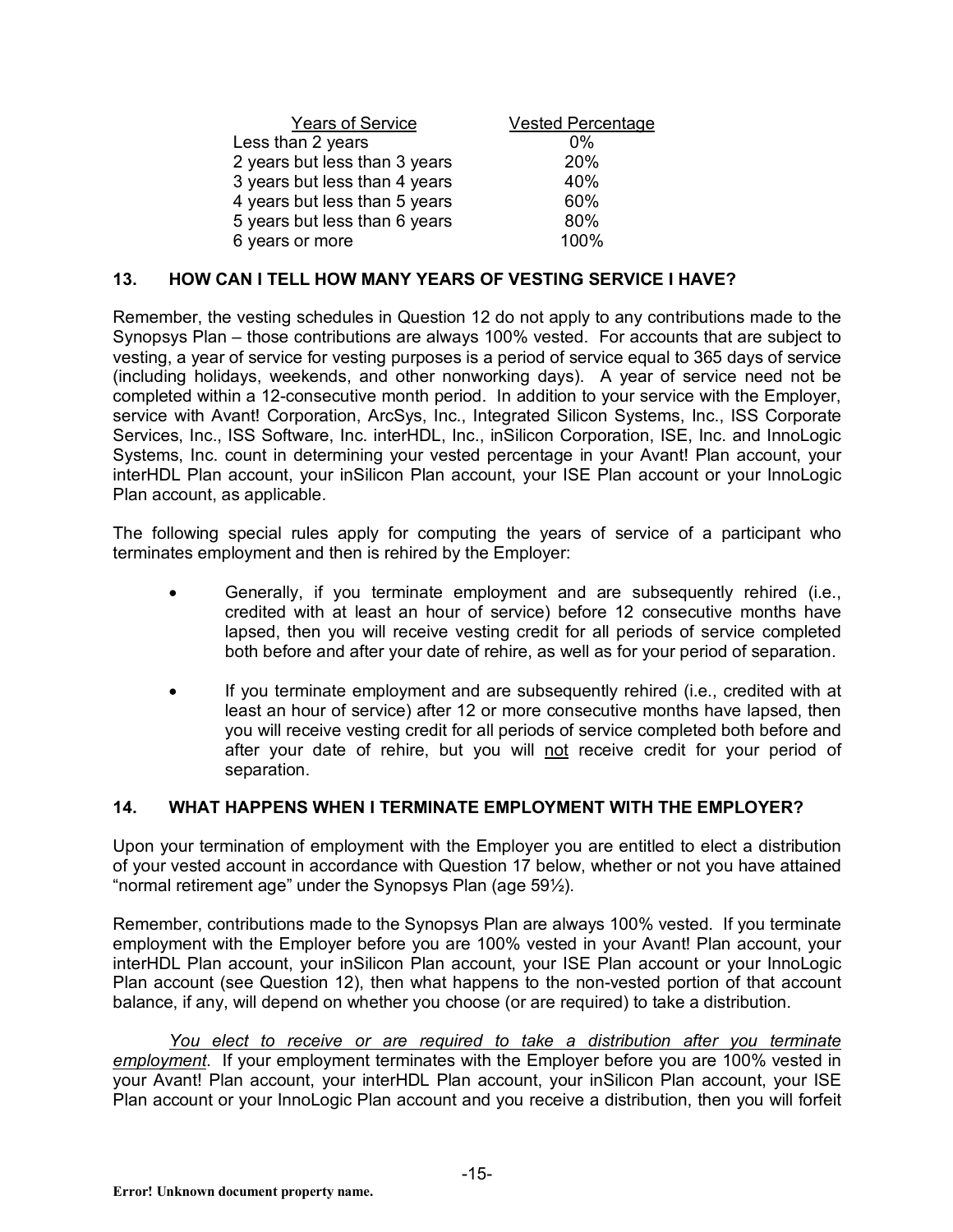any non-vested portion of your Avant! Plan account, your interHDL Plan account, your inSilicon Plan account, your ISE Plan account or your InnoLogic Plan account on the date you receive the distribution. As explained in Question 17 below, you either may be required to take a distribution (if your account is \$1,000 or less), or you may choose to elect a distribution (if your account is over \$1,000).

*You do not elect to receive or are not required to take a distribution after you terminate employment*. Upon termination of employment, if you do not elect and are not otherwise required to take a distribution, then you will forfeit any non-vested portion of your Avant! Plan account, your interHDL Plan account, your inSilicon Plan account, your ISE Plan account or your InnoLogic Plan account. The forfeiture will occur on the earlier of (i) the date you receive your distribution, or (ii) the last day of the Plan Year in which you have 5 consecutive 1-year breaks in service. As explained in Question 17 below, you are not required to take a distribution if the total value of your account is over \$1,000. A 1-year break in service is a period of severance of at least 12 consecutive months.

*Restoring a Forfeiture if You are Re-Employed*. As explained above, if you terminate employment before you are one hundred percent (100%) vested in your Avant! Plan account, your interHDL Plan account, your inSilicon Plan account, your ISE Plan account or your InnoLogic Plan account and you receive a distribution of the vested portion of your account, any non-vested portion will be forfeited when you receive the distribution. If you are reemployed by the Employer before you have 5 consecutive 1-year breaks in service, the Employer will restore the forfeiture (the non-vested portion) of your Avant! Plan account, your interHDL Plan account, your inSilicon Plan account, your ISE Plan account or your InnoLogic Plan account if you repay the amount previously distributed to you. You must repay the full amount before the earlier of (i) the  $5<sup>th</sup>$  anniversary of your reemployment, or (ii) before you have 5 consecutive 1-year breaks in service. If you do not repay the full amount distributed to you, then the previously forfeited amount will not be restored to your account. A one 1-year break in service is a period of severance of at least 12 consecutive months.

## **15. WHAT HAPPENS WHEN I DIE OR IF I BECOME DISABLED?**

*Death.* Your Synopsys Plan account will be payable to your beneficiary in accordance with Question 17 below as soon as administratively feasible after your death. Your beneficiary must provide the Administrator a copy of your death certificate to facilitate the process of transferring your Plan account to the name of your beneficiary. If you are employed by the Employer at the time of your death, any unvested amounts in your Avant! Plan account, your interHDL Plan account, your inSilicon Plan account, your ISE Plan account or your InnoLogic Plan account will become 100% vested.

*Disability*. You are disabled if you are eligible for benefits under the Employer's longterm disability program. If you have become disabled while you are employed by the Employer, you may request a distribution of your account in accordance with Question 17 below. If you are employed by the Employer at the time you are determined to be disabled, any unvested amounts in your Avant! Plan account, your interHDL Plan account, your inSilicon Plan account, your ISE Plan account or your InnoLogic Plan account) will be one hundred percent (100%) vested.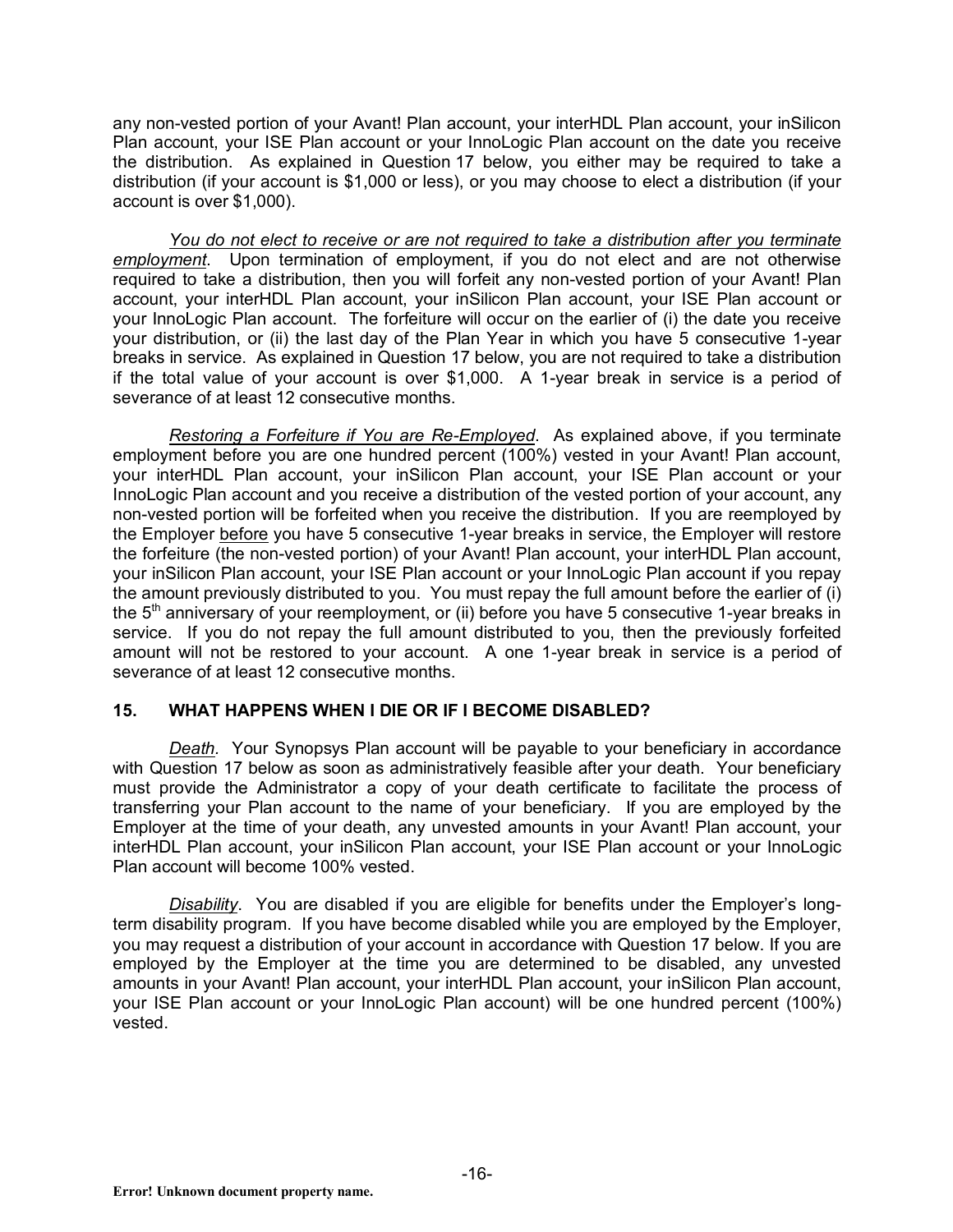## **16. HOW MAY I DESIGNATE A BENEFICIARY?**

You may name the person or persons you wish to receive your Synopsys Plan account on your death (your "**beneficiary**"), subject to certain IRS rules. You may designate a beneficiary (or change your existing beneficiary designation) by logging onto **Fidelity's NetBenefits Website at www.401k.com** or calling the **Fidelity Retirement Benefits Line at (800) 835-5095***.*

If you are married, you may not designate a beneficiary other than your Spouse (defined below) without your Spouse's written consent (if you go to the Fidelity NetBenefits website and wish to designate someone other than your Spouse, you will be mailed forms for your Spouse to sign and return to Fidelity). However, even if you are married, you may name someone other than your Spouse to be your beneficiary in the event that your Spouse dies before you do. Such a beneficiary is a "**contingent beneficiary**," and you do not need your Spouse's consent to name a contingent beneficiary. Your contingent beneficiary will be entitled to your account balance only if your Spouse dies before you.

You have the right to change your beneficiary designation at any time (subject to required Spousal consent, if applicable). Please note that if you get divorced or married, your existing beneficiary designation no longer may be valid. *It is very important that you designate a new beneficiary if your marital status changes (even if you wish to name the same person as your beneficiary).*

If you fail to name a beneficiary, if your beneficiary designation is not valid, or if your beneficiary does not survive you, then your Synopsys Plan account will be paid to your surviving Spouse, if any. If you do not have a surviving Spouse, then your Synopsys Plan account will be paid to the personal representative of your estate, or if there is no personal representative of your estate, in accordance with applicable laws.

Your "**Spouse**" means a person to whom you are legally married under the laws of any state or other jurisdiction.

*In any case, you are strongly encouraged to complete a beneficiary designation naming whomever you wish to be your beneficiary.*

## **17. HOW AND WHEN WILL MY BENEFITS BE PAID?**

*Right to a Distribution*. On your retirement, termination of employment, disability or death ("**distributable events**"), you (or your beneficiary) may elect a distribution of your vested Synopsys Plan account balance. If you wish to take a distribution, you must elect a distribution of your entire account. You may request a distribution by calling the **Fidelity Retirement Benefits Line at (800) 835-5095** or by logging onto **Fidelity's NetBenefits Website at www.401k.com**.

You may elect a distribution of your After-Tax Contributions which were made to the Plan on or after September 2, 2014 at any time, as long as the amount of the withdrawal is at least \$500 (and prior to any Roth conversion).

When you are entitled to a distribution from the Synopsys Plan, the Administrator will provide you with (i) a description of the investment alternatives available under the Synopsys Plan (including any associated fees) that are available if you do not consent to the distribution, and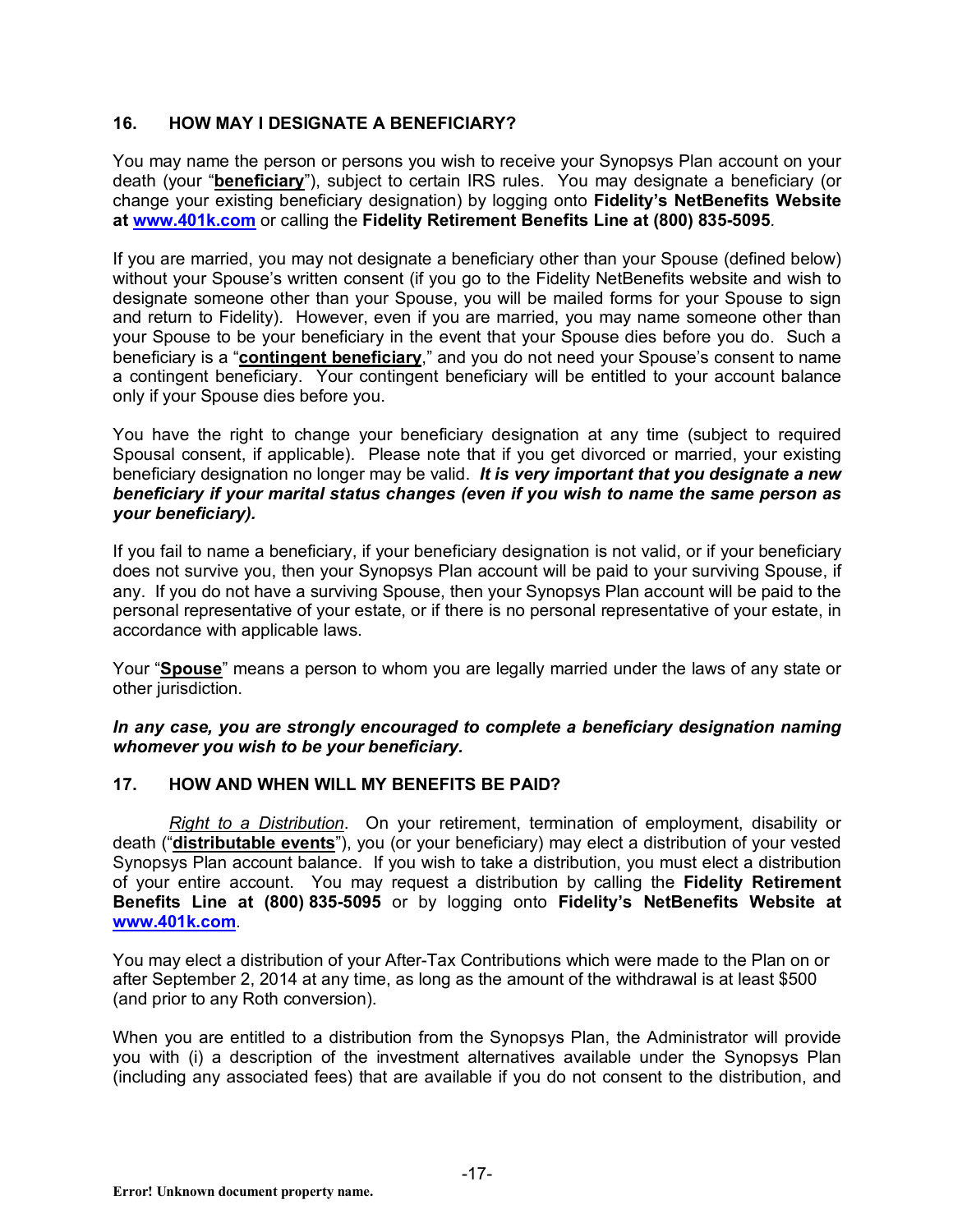(ii) information on any special rules that might materially affect your decision to defer distribution.

*Accounts of \$1,000 or Less*. If your vested account balance does not exceed \$1,000, you may elect to have your vested account balance distributed to you or paid in a direct rollover to another employer's plan or an Individual Retirement Account ("**IRA**"). If you do not elect to have your vested account balance distributed to you or paid in a direct rollover to another employer's plan or an IRA within 60 days of your distributable event, then your vested account will automatically be distributed to you or your beneficiary in a single cash lump sum paid in cash.

*Accounts over \$1,000*. If your vested account balance exceeds \$1,000, then you or your beneficiary must consent to the distribution. If you do not consent to a distribution, your vested account balance will be held in the Synopsys Plan until the earliest of (i) your death, (ii) your termination of employment on or after reaching normal retirement age (age 59½), or (iii) the date you or your beneficiary consent to a distribution. You may inform the Administrator that you would prefer to make a different election at any time.

*Form of Distribution*. The normal form of distribution permitted under the Synopsys Plan is a single lump sum paid in cash. However, if your vested account balance is greater than \$1,000, you (or your beneficiary, if you are deceased) may also choose to take a distribution in the form of annual installments over (1) a period calculated based on your life expectancy or the joint life expectancies of you and your beneficiary, or (2) a specified period of years that does not exceed your life expectancy or the joint and last survivor life expectancies of you and your beneficiary. A distribution in the form of installments does not mean that you will receive a greater benefit, as all forms of distribution are actuarially determined based on the amount of your vested Synopsys Plan account balance.

*Required Minimum Distribution at Age 70½*. Notwithstanding anything above to the contrary, if you reach age 70½ and you no longer work for the Employer, but you maintain an account balance in the Synopsys Plan, then you are required by IRS rules to begin receiving an annual minimum distribution (an "**RMD**").

*Distributions to a Beneficiary*. If your account is being distributed to your surviving Spouse (see Question 16 for the definition of Spouse) following your death, your surviving Spouse can elect a direct rollover to an IRA or to the plan of his or her employer, if that plan will accept the rollover, but a beneficiary who is not a surviving Spouse does not have that option. An account directly rolled over by a surviving Spouse to an IRA or another eligible retirement plan is then treated for tax and distribution purposes as if the surviving Spouse were the participant who received the contributions.

A beneficiary who is not a surviving Spouse may elect a direct rollover to an IRA (but not to the plan of his or her employer). The non-Spouse beneficiary's rollover IRA will be treated as an "inherited IRA" and will be subject to the taxation and distribution rules applicable to such an IRA. An "**inherited IRA**" is subject to different minimum distribution rules (generally, faster) than an IRA acquired by a surviving Spouse. If you are a non-Spouse beneficiary who will receive a distribution of a participant's account and intend to directly roll over the distribution to an IRA, you should consult with your tax advisor regarding the minimum distributions required to be made from the IRA.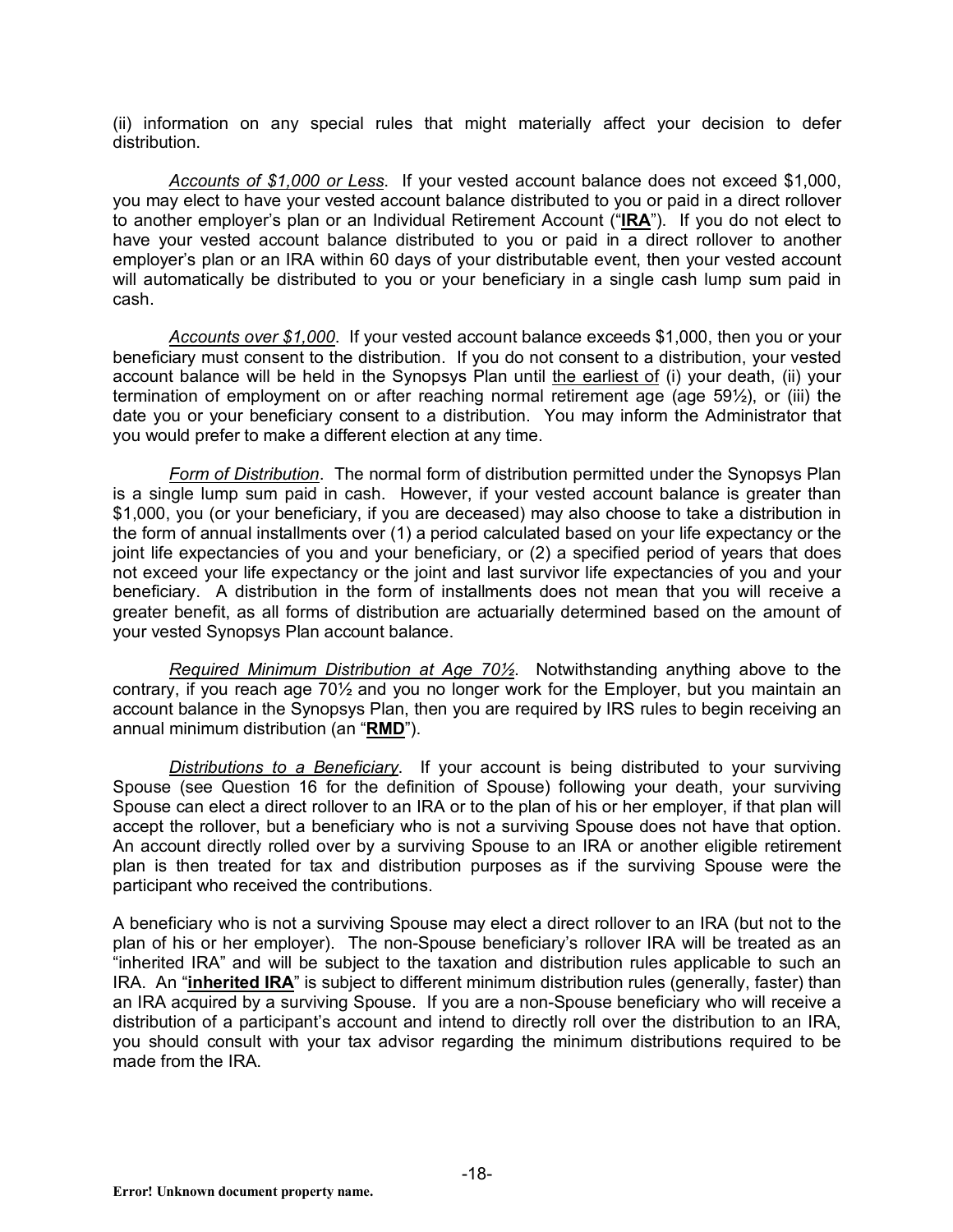## **18. CAN MY DISTRIBUTION BE MADE AS A DIRECT ROLLOVER?**

Generally, you may roll over your distribution. However, the following distributions are not eligible for rollover: a hardship distribution, an installment distribution that is one of a series of installments paid over more than a 10 year period, or an RMD after age 70½. Please note that different rules apply, depending on the type of account included in the distribution. You will receive a notice of your right to elect a direct rollover and of the withholding consequences, if applicable, of not electing a direct rollover in accordance with rules prescribed by the IRS. You may take up to 60 days from the date you receive the notice to decide whether to take the distribution or roll it over, unless you qualify for a waiver of the 60-day requirement under applicable IRS guidance.

*Direct Rollover Of Pre-Tax 401(k) Account*. You may request that a direct rollover of all or a portion of your "**Pre-Tax 401(k) Account**" (your Pre-Tax 401(k) Deferrals, Pre-Tax Catch-Up Deferrals, Pre-Tax Rollover Contributions, Matching Contributions, Success Sharing Contributions (if any) and earnings on all of these) be made to either an IRA or to the taxqualified plan of another employer willing to accept the rollover.

*Direct Rollover of Roth 401(k) Account*. You may request that a direct rollover of all or a portion of your "**Roth 401(k) Account**" (your Roth 401(k) Deferrals, your Roth Catch-Up Deferrals and your Roth Rollover Contributions, including earnings), be made to either a Roth IRA or to a Roth account in the 401(k) plan or 403(b) plan of another employer that is willing to accept the rollover. (Remember that Matching Contributions are always a part of your Pre-Tax 401(k) Account, even if they are made based on your Roth 401(k) Deferrals). See Question 23 for more details on the direct rollover of Roth 401(k) Accounts.

## **19. HOW IS MY DISTRIBUTION TAXED?**

That depends on whether the distribution includes (1) pre-tax amounts such as Pre-Tax 401(k) Deferrals, Pre-Tax Catch-Up Deferrals and Matching Contributions, or (2) Roth designated contributions.

## **20. WHAT ARE THE TAX RULES FOR IN-SERVICE WITHDRAWALS OR DISTRIBUTIONS OF MY PRE-TAX 401(k) ACCOUNT?**

When you receive an in-service withdrawal or a distribution from the Synopsys Plan from your Pre-Tax 401(k) Account, the entire amount of that withdrawal or distribution will be taxable to you as ordinary income. This amount also will be subject to an additional 10% Federal (and any applicable state) tax penalty, unless:

- you have reached age 591/<sub>2</sub>;
- the payment is applied to deductible medical expenses incurred by you, your Spouse or dependent (currently, medical expenses which exceed 7.5% of your adjusted gross income);
- you make an eligible rollover of the payment to another tax-qualified plan or an IRA, as described below);
- the payment is made on account of your death or disability (as defined in the Code for this purpose);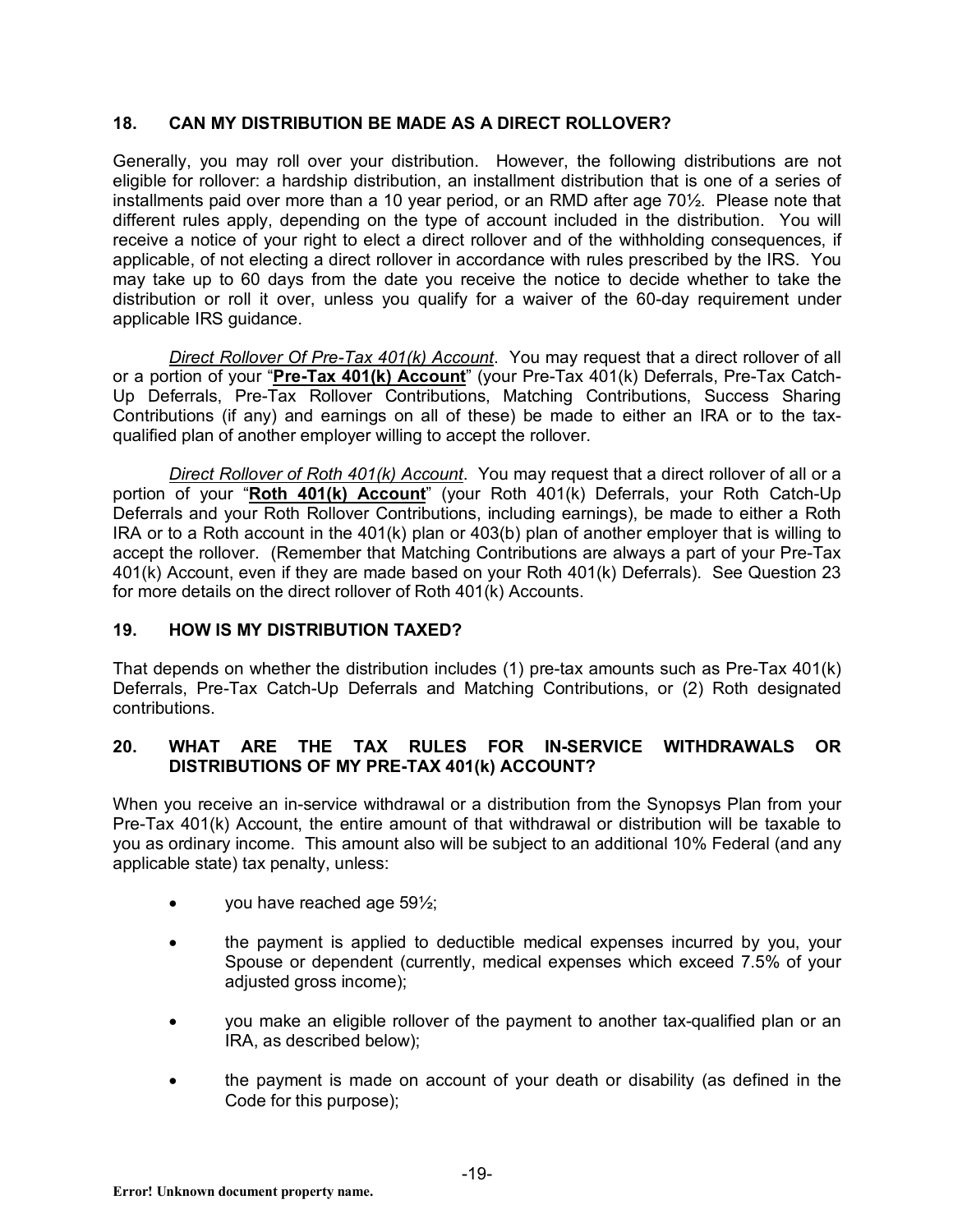- the payment is one of a series of installments paid over your life or the joint lives of you and your beneficiary;
- you have reached age 55 and have terminated employment with the Employer;
- the payment is to an alternate payee under a Qualified Domestic Relations Order (see Question 28); or
- the payment is required as a result of IRS limitations or nondiscrimination testing requirements.

You may postpone taxation of most types of withdrawals or distributions (other than hardship withdrawals) from your Pre-Tax 401(k) Account by rolling over your taxable withdrawal or distribution to the tax-qualified plan of another employer or to your IRA.

You may request the Synopsys Plan to make any rollover from your Pre-Tax 401(k) Account directly, or you may roll over the taxable portion on your own. If you decide to make the rollover on your own, you must do so within 60 days of receiving a distribution, unless you qualify for a waiver of the 60-day requirement. Any taxable portion of your Pre-Tax 401(k) Account distribution that you roll over will not be taxable to you until it is subsequently distributed to you from the other employer's tax-qualified plan or from your IRA. If you roll over only a portion of your Pre-Tax 401(k) Account distribution, then the portion you retain will be currently taxable.

Please note that unless you request a direct rollover of your Pre-Tax 401(k) Account distribution to an IRA or the tax-qualified plan of another employer, then a mandatory 20% Federal withholding tax will be withheld from the cash portion of your distribution, based on the entire taxable distribution amount (excluding hardship distributions). This mandatory withholding applies even if you intend to make a rollover of that taxable portion on your own within the 60 day period. This means that if you want to roll over the entire portion of your distribution on your own (without a direct rollover), then you must find other money to replace the portion of the distribution that was withheld.

#### **21. ARE THERE SPECIAL TAX RULES THAT APPLY TO IN-SERVICE WITHDRAWALS AND DISTRIBUTIONS FROM MY ROTH 401(k) ACCOUNT?**

Yes. Because Roth 401(k) Deferrals and Roth Catch-Up Deferrals (including such amounts in your Roth Rollover Contributions Account) are made on an after-tax basis, they will not be subject to taxation on distribution from the Synopsys Plan. However, in order for the *earnings* on these amounts to be distributed on a tax-free basis, the distribution must be a Qualified Roth Distribution. All withdrawals and/or distributions from your Roth 401(k) Account are subject to this requirement.

*Qualified Roth Distribution*. A "**Qualified Roth Distribution**" is one that (1) is made at least 5 years after the start of the year during which you made your first Roth 401(k) Deferrals (or Roth Catch-Up Deferrals), *and* (2) is distributed after you have attained age 59½, after your death, or on account of your disability.

*Distribution of Roth Amounts in a Non-Qualified Distribution.* If your Roth 401(k) Account does not meet the requirements for a Qualified Roth Distribution, then unless you roll over the distribution to another Roth 401(k) plan, a 403(b) plan or a Roth IRA, the Roth 401(k) Deferrals and/or Roth Catch-Up Deferrals will be distributed as non-taxable (because you have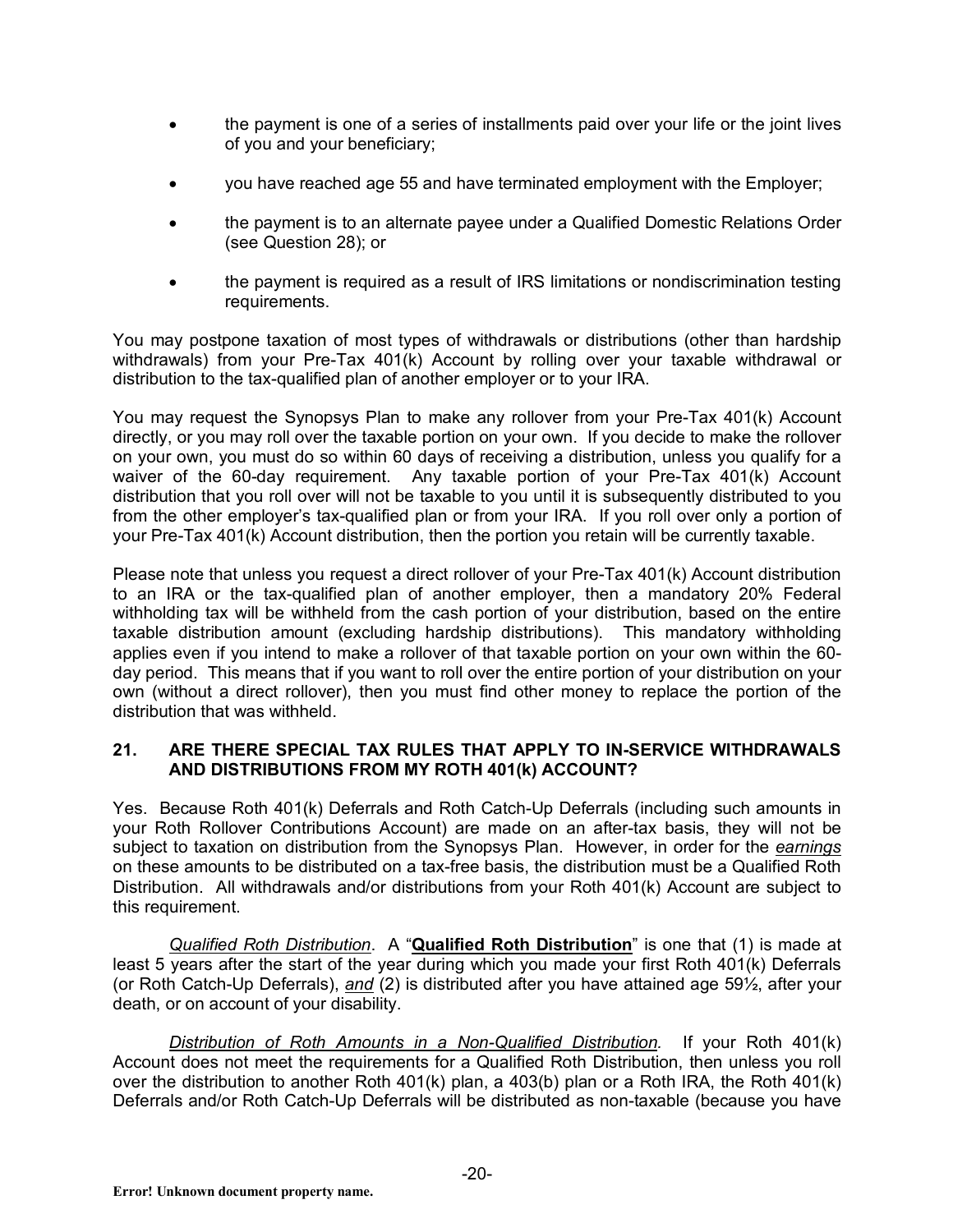already paid tax on them at the time of contribution) but the earnings will be currently taxable to you. The non-taxable portion is determined by multiplying the amount of your distribution by the ratio of your cumulative Roth 401(k) Deferrals and Roth Catch-Up Deferrals divided by your Roth 401(k) Account balance.

Example: If your Roth 401(k) Account is \$10,000, which includes \$9,400 in Roth 401(k) Deferrals and \$600 in earnings, and you receive a distribution of \$4,000 from the account, the portion that is taxable is determined as follows:

 $$9,400/\$10,000 = 94\%$  (ratio of Roth 401(k) Deferrals to total Roth 401(k) Account balance)

 $$4,000 \times 94\% = $3,760$  (portion of the distribution that is considered to be Roth 401(k) Deferrals)

Result: The distribution consists of \$3,760 as a non-taxable distribution of Roth 401(k) Deferrals and \$240 as a taxable distribution of earnings not distributed as a Qualified Roth Distribution

## *Calculation of Five Year Period to Meet the Qualified Roth Distribution Requirements.*

The 5-year period for a Qualified Roth Distribution begins on the January 1 of the first year in which you make Roth 401(k) Deferrals or Roth Catch-Up Deferrals, and includes all subsequent years in which your Roth 401(k) Account is in the Synopsys Plan. This is true even if you make Roth 401(k) Deferrals or Roth Catch-Up Deferrals late in the year or make them in one year and then do not make any other designated Roth contributions to the Synopsys Plan for several years. So if you first made Roth 401(k) Deferrals (and/or Roth Catch-Up Deferrals) in 2009, you will meet the 5-year requirement for distributions as of January 1, 2014.

Remember, however, that in order to be a Qualified Roth Distribution, a distribution must also be made after you attain age 59½, after your death, or on account of your disability. If your Roth 401(k) Account includes designated Roth amounts originally accrued under another 401(k) plan or 403(b) plan and then directly rolled over to this Plan, your 5-year requirement for determining the qualified status of your distribution from the Synopsys Plan may be calculated based on the year you first began making designated Roth contributions to the prior plan (see Question 23 below for more details).

*Hardship Withdrawals*. As noted in Question 25 below, earnings on your Roth 401(k) Deferrals and Roth Catch-Up Deferrals (as well as earnings on your Pre-Tax 401(k) Deferrals and Pre-Tax Catch-Up Deferrals) are not available for hardship withdrawal. However, if your hardship withdrawal is from your Roth 401(k) Account, then unless you meet the requirements for a Qualified Roth Distribution, IRS rules require that a portion of your hardship withdrawal be treated as currently taxable to you, as if it included a portion from the earnings on your Roth 401(k) Account.

#### **22. ARE THERE SPECIAL TAX RULES THAT APPLY TO IN-SERVICE WITHDRAWALS AND DISTRIBUTIONS FROM MY AFTER-TAX CONTRIBUTIONS ACCOUNT?**

Yes. Because After-Tax Contributions are made on an after-tax basis, they will not be subject to taxation on distribution from the Synopsys Plan. However, the *earnings* on these contributions will be subject to taxation on distribution, unless you delay taxation by rolling over these amounts to an IRA or to the tax-qualified plan of another employer that is willing to accept the rollover.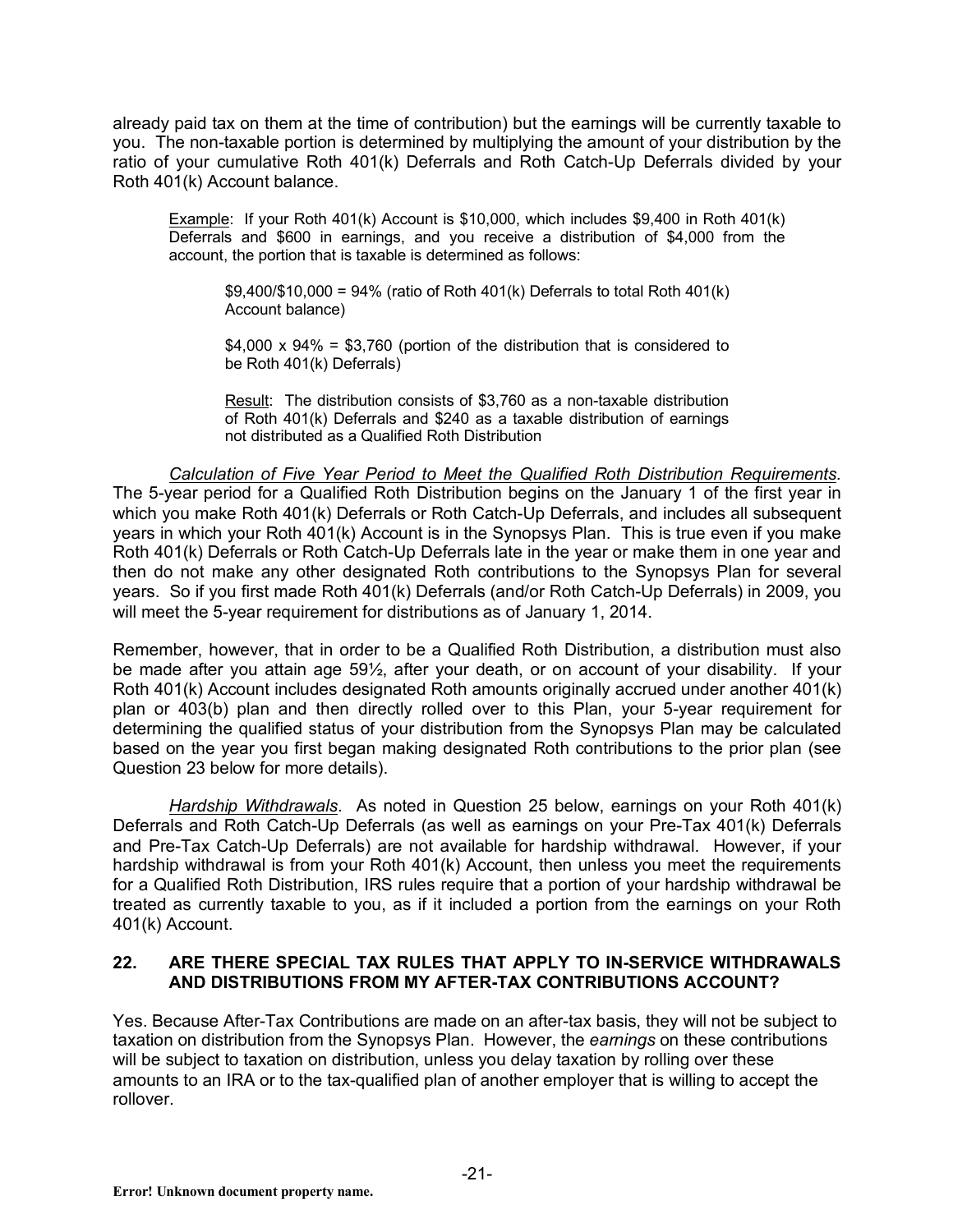#### **23. ARE THERE SPECIAL RULES RELATING TO THE ROLLOVER OF ROTH ACCOUNTS?**

Yes. As mentioned above, you may request that a direct rollover of all or a portion of your Roth 401(k) Account be made to either a Roth IRA or to a Roth account in a 401(k) plan or 403(b) plan of another employer that is willing to accept the rollover. Even if you are not eligible to make contributions to a Roth IRA, you may establish a Roth IRA for your rollover.

If you roll over your Roth 401(k) Account in a direct rollover to another 401(k) plan or 403(b) plan that permits designated Roth contributions, the Synopsys Plan must tell the receiving plan whether your distribution is a Qualified Roth Distribution. If your distribution is not a Qualified Roth Distribution, then the Synopsys Plan must tell the receiving plan the year in which you first made Roth 401(k) Deferrals (or Roth Catch-Up Deferrals) for purposes of tracking the 5-year period. Your 5-year period for purposes of determining a Qualified Roth Distribution will then start with the first year in which you made Roth 401(k) Deferrals (or Roth Catch-Up Deferrals) to the Synopsys Plan. Likewise, if you roll over to the Synopsys Plan amounts contributed to another employer's 401(k) plan or 403(b) plan as designated Roth contributions, the other employer must tell the Synopsys Plan whether or not the distribution is a Qualified Roth Distribution, and if not, the year in which you first made designated Roth contributions.

A rollover of your entire Roth 401(k) Account to another Roth 401(k) plan or 403(b) plan can *only* be made in the form of a direct rollover. If you receive a distribution that is not a direct rollover from a Roth 401(k) plan or 403(b) plan, you can still roll over the entire distribution to a Roth IRA, as long as it is done within 60 days of receipt of the distribution. However, the only portion of a Roth 401(k) plan or 403(b) plan distribution that can be rolled over to another Roth 401(k) plan or 403(b) plan following distribution to the participant is earnings distributed in a non-Qualified Roth Distribution (provided that the plan will accept such a rollover). With respect to the earnings rolled over, you will not be able to look back to the first year of Roth 401(k) contributions on the contributions that were distributed to you for purposes of counting the 5 year period for Qualified Roth Distribution status under the recipient Roth 401(k) plan or 403(b) plan. A new 5-year period for determining the Qualified Roth Distribution timing begins with the rollover to the recipient Roth 401(k) plan or 403(b) plan (or the year you first made designated Roth contributions to that plan, if earlier).

Roth IRAs require that in order for distributions to be completely tax-free, the IRA must have been in existence for 5 years. Unfortunately, the IRS does not permit coordination between Roth 401(k) plans (or 403(b) plans) and Roth IRAs for this purpose. For purposes of meeting the Roth IRA 5-year period, the date starts on the date the Roth IRA was established.

If you roll over a Qualified Roth Distribution to a Roth IRA, the entire amount will be treated as a basis (non-taxable) amount in the Roth IRA. However, any subsequent earnings on the rollover will only be eligible for tax-free distribution when the Roth IRA 5-year period has been met (and any other Roth IRA distribution requirements are satisfied).

If you roll over a non-Qualified Roth Distribution to a Roth IRA, the portion of the rollover that is attributable to Roth 401(k) Deferrals (or Roth Catch-Up Deferrals) will be treated as basis (nontaxable) in the Roth IRA, but earnings on the Roth 401(k) Deferrals and/or Roth Catch-Up Deferrals that are rolled over and any subsequent earnings will only be tax-free when the Roth IRA 5-year period has been met (and any other Roth IRA distribution requirements are satisfied).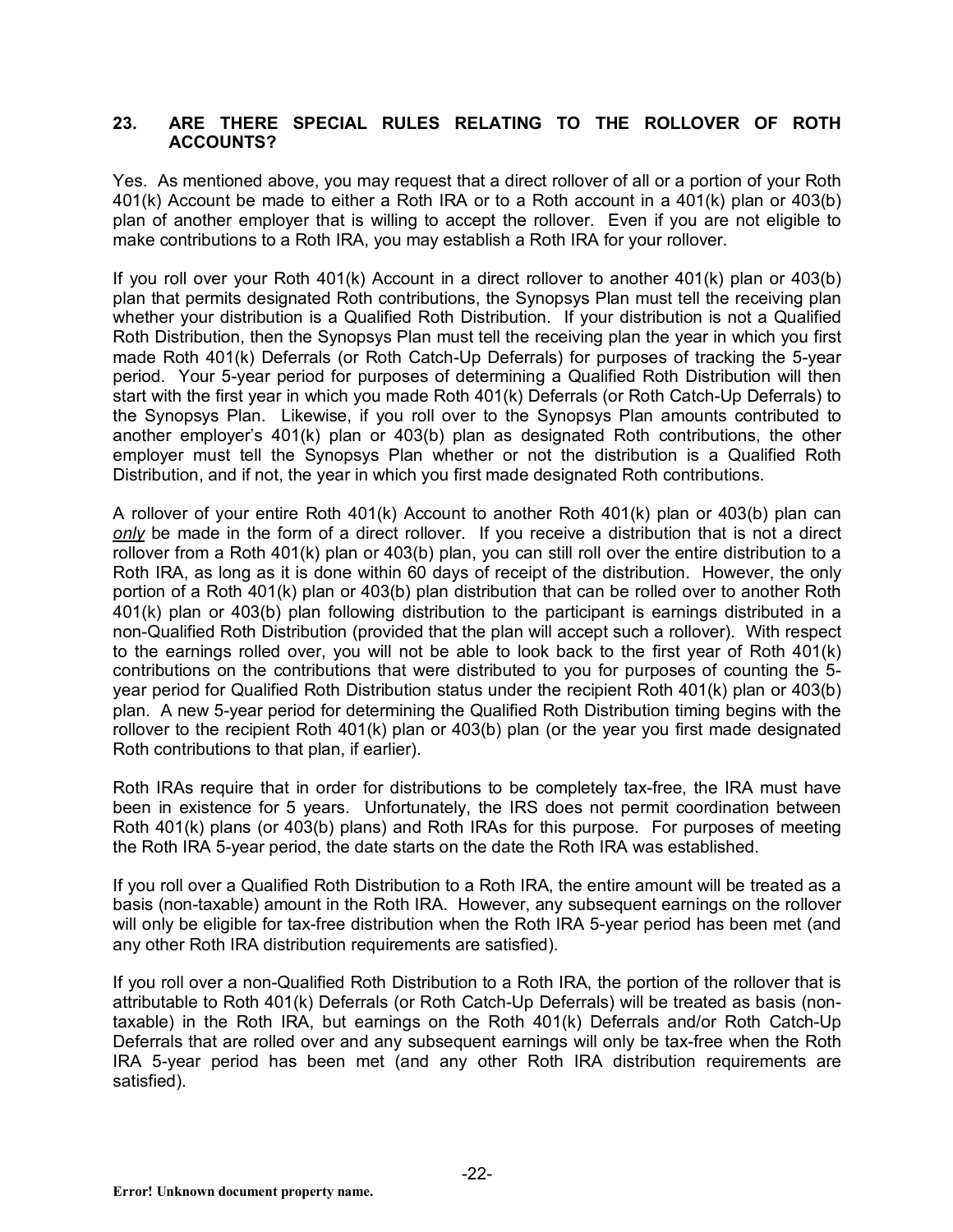#### **24. CAN I CONVERT MY PRE-TAX DEFERRALS, AFTER-TAX CONTRIBUTIONS, OR MATCHING CONTRIBUTIONS INTO ROTH AMOUNTS?**

If you are a participant, a Spouse Beneficiary, or a Spouse alternate payee, and you are eligible for a distribution from the Plan, you may elect an in-plan Roth conversion of any amounts eligible for distribution (except amounts in your Roth 401(k) Deferral Account or your Roth Rollover Contributions Account. ) The converted amounts will be included in your income in the year of the in-plan Roth conversion (i.e., you will be taxed on these amounts in the year you convert them). These rules are complex, and we recommend that you consult with a personal tax expert before electing an in-Plan Roth conversion.

You can also convert these amounts into Roth by rolling them over to a Roth IRA or to a Roth account in a 401(k) plan or 403(b) plan of another employer that is willing to accept the rollover. The converted amounts will be included in your income in the year of the external Roth conversion. These rules are complex, and we recommend that you consult with a personal tax expert before rolling over such amounts.

## **25. MAY I WITHDRAW FUNDS FROM MY SYNOPSYS PLAN ACCOUNT WHILE I AM EMPLOYED BY THE EMPLOYER?**

Yes, but only under the limited circumstances listed below. You may request a withdrawal by calling the **Fidelity Retirement Benefits Line at (800) 835-5095** or by logging onto **Fidelity's NetBenefits Website at www.401k.com**. Such withdrawals will, of course, reduce the value of your Synopsys Plan benefits when you leave the Employer.

Withdrawals will be subject to state and Federal taxation, unless rolled over to another employer's eligible retirement plan or an IRA (see Questions 18 and 23). Note: hardship withdrawals are subject to applicable state and Federal taxation, but cannot be rolled over to another employer's eligible retirement plan or to an IRA.

*Withdrawal from Rollover Contributions Account.* At any time, you may request a withdrawal of all or a portion of your rollover contributions account attributable to amounts directly rolled over to the Synopsys Plan or to another plan that is subsequently merged into the Synopsys Plan. Such withdrawals will be subject to state and Federal taxation, unless rolled over to another employer's tax-qualified plan or an IRA (see Questions 18 and 23).

*Withdrawal at Age 59½*. If you are age 59½ or older, you may request a withdrawal of all or a portion of your vested Synopsys Plan account balance. Such withdrawals will be subject to state and Federal taxation, unless rolled over to another employer's tax-qualified plan or an IRA (see Questions 18 and 23).

*Hardship Withdrawals*. If you have an immediate and heavy financial need that cannot be met through other resources, you may request a hardship withdrawal. A hardship is limited to:

- expenses incurred or necessary for medical care for you, your Spouse (defined in Question 16), your dependents or your Primary Beneficiary (defined below) that would be deductible to you under Code Section 213(d) (determined without regard to whether the expenses exceed 7½% of your adjusted gross income);
- costs associated with purchasing your principal residence;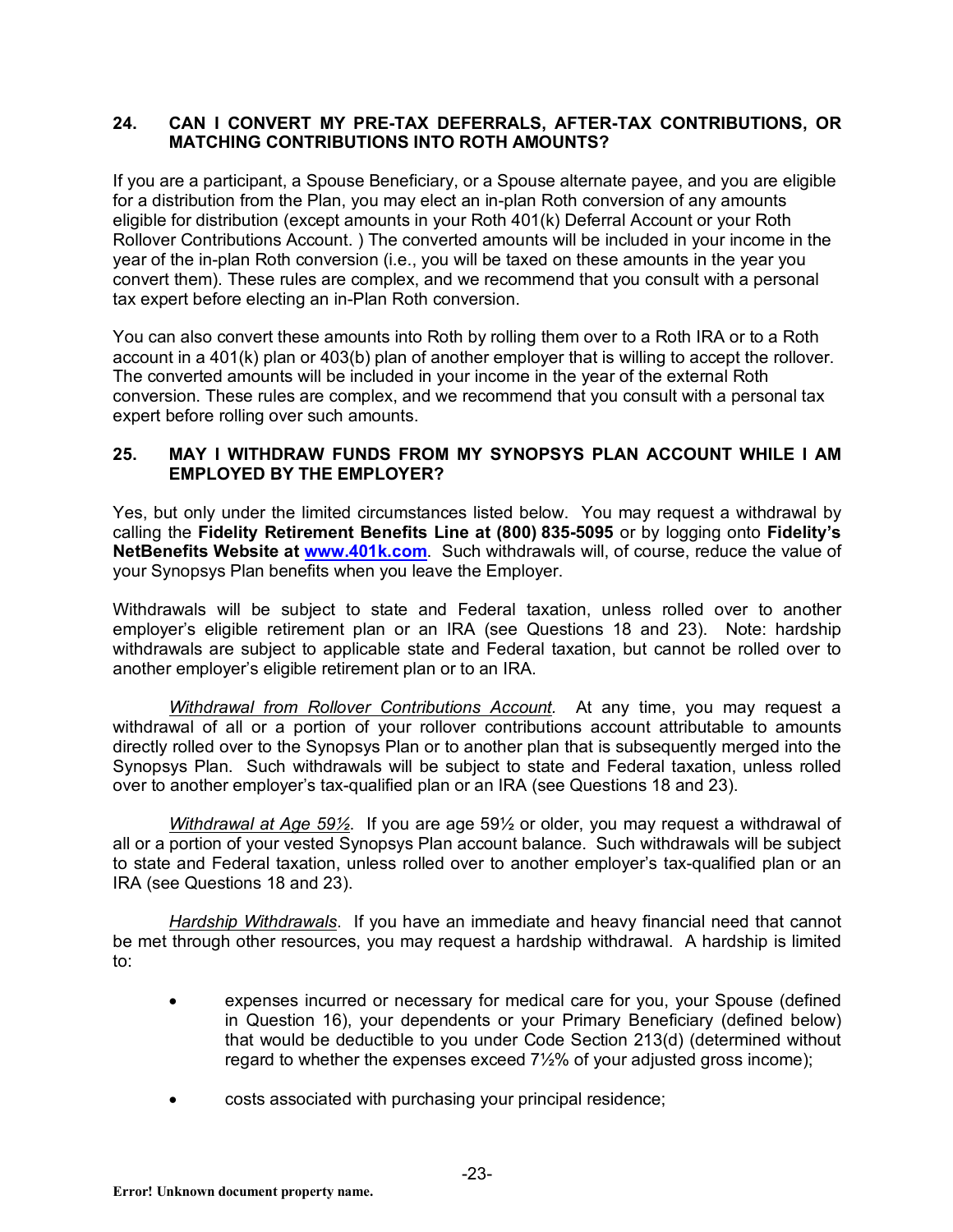- payment of post-secondary tuition, related educational fees, and room and board expenses for the next 12 months for you, your Spouse, children, dependents or Primary Beneficiary;
- payment required to prevent eviction from or foreclosure on your principal residence;
- payments for burial or funeral expenses for your deceased parent, Spouse, children, dependents or Primary Beneficiary; or
- expenses for the repair of damage to your principal residence that would qualify for the casualty deduction under Code Section 165 (determined without regard to whether the loss exceeds 10% of your adjusted gross income).

For purposes of hardship withdrawals, your "**Primary Beneficiary**" is the individual(s) who is named and designated as your beneficiary (see Question 16) and who has an unconditional right to all or part of your Synopsys Plan account balance on your death.

The Administrator will determine if you qualify for a hardship withdrawal, and may distribute part or all of your vested Plan account (not including earnings on Elective Deferrals or any portion of your Plan account that represents an outstanding loan to you).

If you receive a hardship withdrawal, then you will be required to stop making Elective Deferrals to the Synopsys Plan for 6 months following your receipt of the hardship withdrawal.

*Viewlogic Plan, Avant! Plan and InnoLogic Plan Employee After-Tax Contributions*. After-tax employee contributions (other than Roth 401(k) Deferrals and Roth Catch-Up Deferrals) are not permitted under the Synopsys Plan. However, such contributions were permitted in the Viewlogic Systems, Inc. 401(k) Savings Plan (the "**Viewlogic Plan**"), the Avant! Plan and the InnoLogic Plan. After-tax employee contributions accounts may exist for certain former participants in those plans whose accounts were transferred to the Synopsys Plan. Such accounts are always 100% vested. A participant with such an after-tax contribution account may request a withdrawal from that account at any time.

*Military Leave*. Employees called to active military duty may be entitled to request withdrawal or distributions in connection with such military duty. Please see Question 30 for more information regarding your Synopsys Plan account while on military leave.

*Qualified Reservist Withdrawal*. If you are a reservist or national guardsman (as defined in the U.S. Code) who is ordered or called to active duty for a period in excess of 179 days or for an indefinite period while you are employed by the Employer, you may request a withdrawal from your Elective Deferral accounts in the Synopsys Plan. Any amounts distributed will not be subiect to the 10% Federal early withdrawal penalty. Following your active duty you may repay the amounts withdrawn, but the repayment must be to an IRA and must be made within 2 years from the end of your active duty period.

*Military Service Distribution.* If you are on active duty for a period in excess of 30 days, you will be considered to have terminated your employment with the Employer, solely for purposes of permitting you to request a distribution from your Synopsys Plan account. If you receive such a distribution that includes amounts in your Elective Deferrals account, you may not make Elective Deferrals to the Synopsys Plan for a period of 6 months following your receipt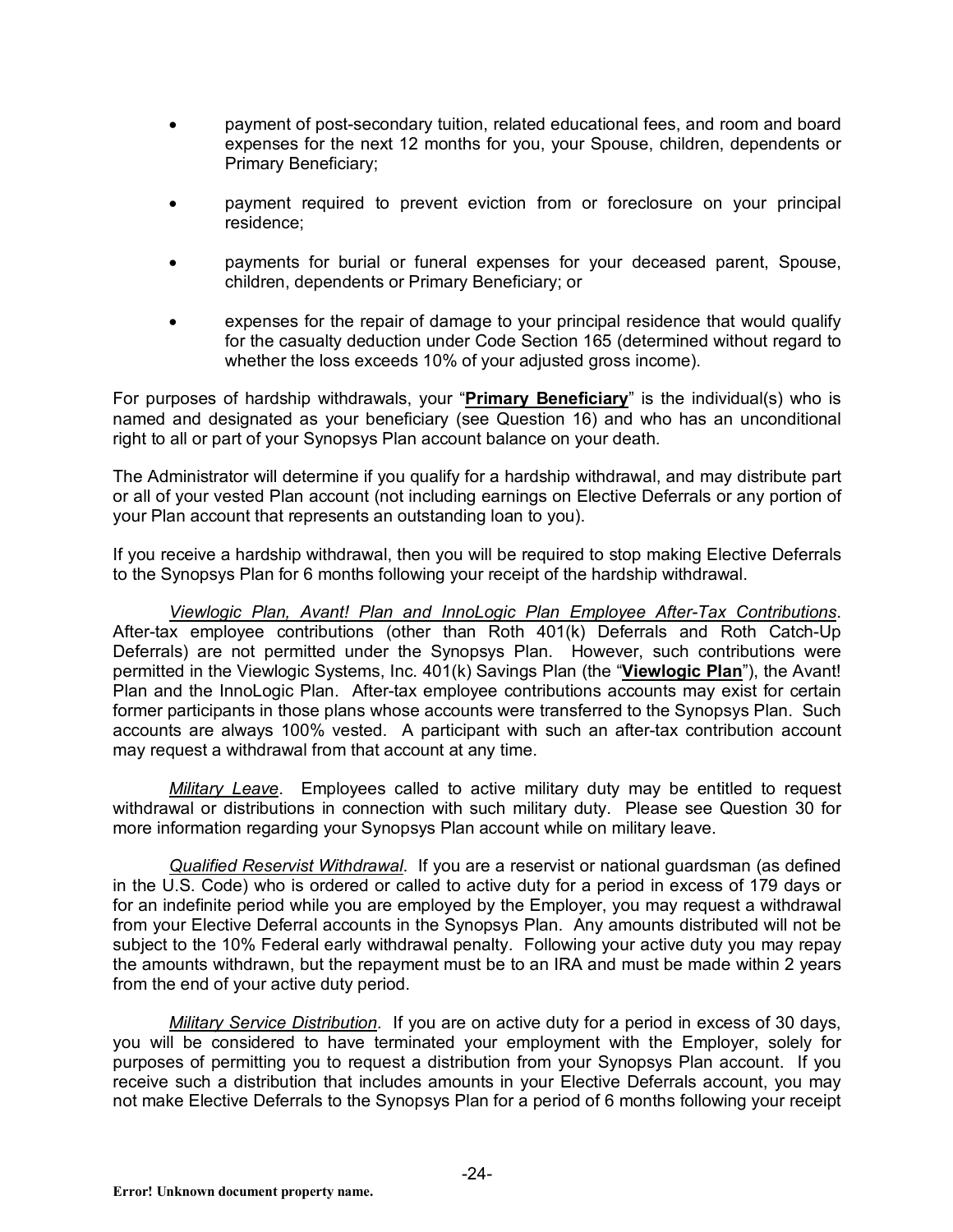of the distribution. Please see Questions 17 through 23 for general information regarding distributions from the Synopsys Plan.

#### **26. MAY I BORROW FROM THE SYNOPSYS PLAN?**

(a) Administration. In accordance with the terms of the Synopsys Plan, the Committee is responsible for determining interest rates and otherwise making any determination or decision relating to loans from the Synopsys Plan.

(b) Loan Application. Any individual who has an account balance under the Synopsys Plan and who is currently employed by the Employer or who is otherwise a "party-ininterest" as defined in ERISA Section 3(14), and who otherwise qualifies under the conditions described in this Question, may apply for a loan from the Synopsys Plan (an "**applicant**").

All applications shall be made though an electronic authorization system available through the Fidelity Retirement Benefits Line at (800) 835-5095 or by accessing Fidelity's NetBenefits Website at www.401k.com*.* If the loan is approved, a check and loan documentation will be mailed directly to the address on file for the applicant (generally, the applicant's residence) in approximately 3 - 5 business days (*please note, due to additional documentation requirements, additional time may be involved in funding a residential loan*).

(c) Number of Loans Outstanding. No applicant shall have more than 1 loan from the Synopsys Plan outstanding at any time. A current loan must be paid in full before applying for a new loan.

(d) Loan Amount. No loan shall be approved for an amount less than \$1,000. In addition, no loan shall be approved in an amount that, when added to the outstanding balance of all other Synopsys Plan loans to that applicant, exceeds the lesser of (i) 50% of the applicant's vested account balance, as reflected by the books and records of the Synopsys Plan, or (ii) \$50,000, reduced by the difference between the highest outstanding balance of loans to the applicant under the Synopsys Plan during the 1-year period ending on the day before the date on which the current loan will be made and the applicant's outstanding balance loans from the Synopsys Plan on the date the current loan will be made.

(e) Interest. Interest rates must be commensurate with the prevailing rates of commercial lenders for similar loans and shall be determined by the Committee. The interest rate for each loan is set at the time of the loan application and is fixed for the duration of the loan.

(f) Loan Term. General purpose loans may not have a term for repayment in excess of 5 years. If the loan is for the purpose of acquiring a dwelling unit that, within a reasonable time, will be used by the applicant as his or her principal residence, the term for repayment may be as long as 15 years. Reasonable substantiation of the purpose of the loan must be provided before a loan with a repayment term in excess of 5 years will be granted.

(g) Adequate Security. All loans under the Synopsys Plan shall be adequately secured. An applicant shall secure a loan with an irrevocable pledge and assignment of 50% of the applicant's Synopsys Plan account balance.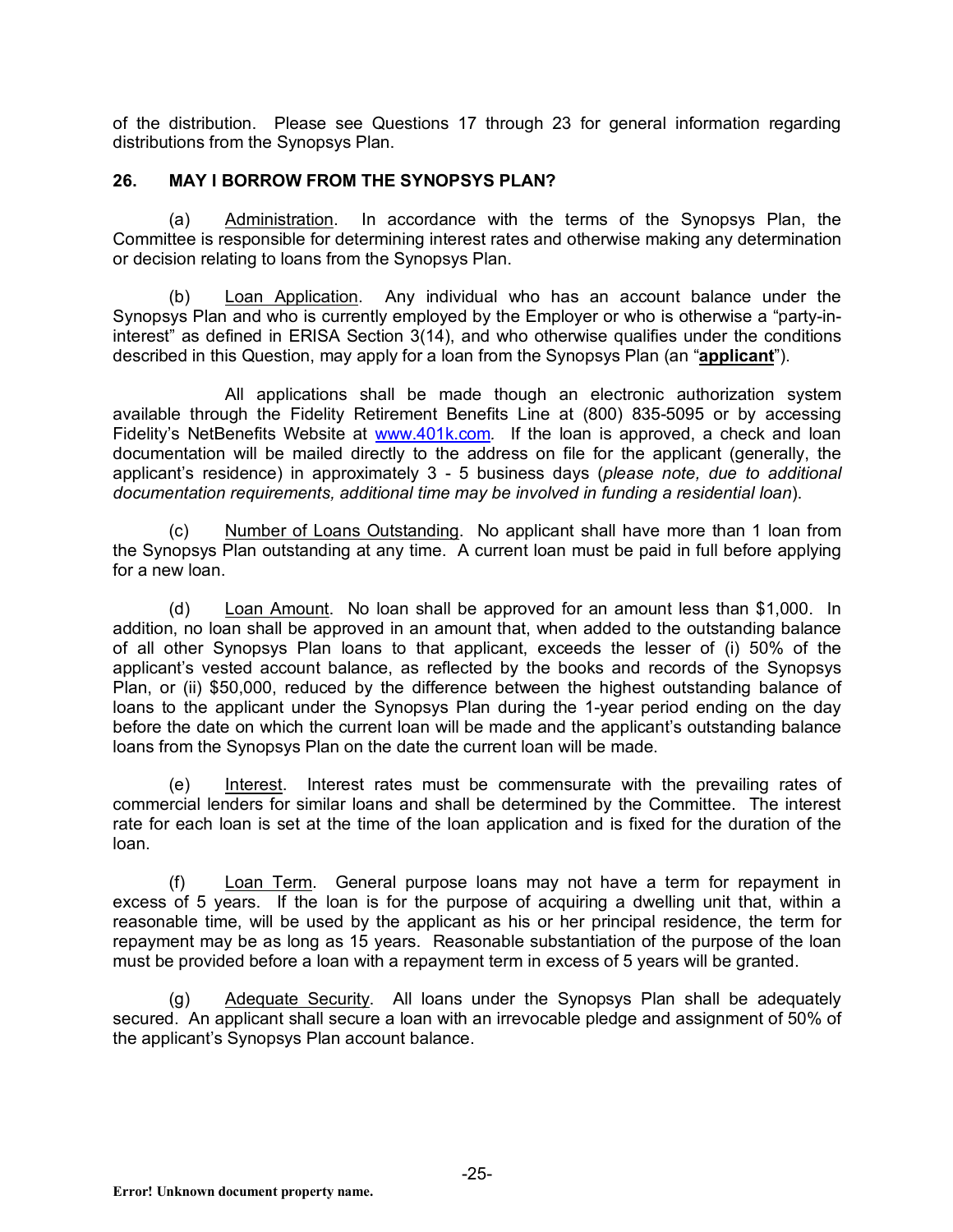(h) Promissory Note. Every loan shall be documented by a promissory note. Utilization of the applicant's PIN and endorsement of the loan check shall act as execution of the promissory note and acceptance of the terms of the loan.

(i) Accounting for the Loan*.* Subject to any restrictions on withdrawals from a particular investment fund, loan proceeds will be taken pro rata from the investment fund or funds in which the applicant's Synopsys Plan account balance is invested. As a loan is repaid, an applicant's payments will be allocated to the investments he or she has selected under the Synopsys Plan on a pro rata basis, based on the investment election in effect for new contributions on the date a payment is deposited to the Synopsys Plan.

(j) Loan Payments*.* Loan payments shall be fully amortized over the term of the loan, and principal and interest shall be payable each paycheck. All scheduled loan payments by applicants currently on the Employer's payroll (other than those on an approved leave of absence) must be made by payroll deduction from the applicant's paychecks.

(k) Suspension of Loan Payments*.* If approved, payments may be suspended for a period not exceeding 1 year (or possibly longer in the case of certain military leaves) that occurs during an approved leave of absence. No such suspension shall extend the term of the loan, interest shall continue to accrue, and upon resumption, the amortization shall be recalculated to assure payment of the entire loan by a date that is not less than 5 years from the original due date (15 years in the case of a principal residence loan, or possibly longer than 5 or 15 years, as applicable, in the case of certain military leaves  $-$  see paragraph (q) for a discussion of the rules relating to loans for applicants on a qualified military leave).

(l) Prepayment*.* Once granted, a loan may be prepaid in full, without penalty, at any time. Any such payment must be by cashier's check or money order. A terminated applicant may prepay an outstanding loan in whole prior to the loan's default (see paragraph (m)). Any pre-payment must be by cashier's check or money order and must be received by Fidelity on or before the date on which the loan would otherwise be deemed to be in default (see paragraph (m)).

(m) Default. If a scheduled payment is missed, a default will occur after 90 days unless the amount in arrears is paid in full. A default will result in a taxable distribution to the applicant of the entire outstanding amount of the loan. However, if the applicant is still employed by the Employer and if any portion of the loan consists of amounts attributable to Elective Deferrals, a default will be deemed a taxable event instead of a distribution. In that event, foreclosure of the loan against an applicant's vested account balance will be delayed until the applicant's termination of employment or earlier entitlement to a distribution from the Synopsys Plan. Also, if a defaulted loan consists of amounts attributable to Elective Deferrals, then solely for purposes of determining the limits under paragraph (d) above, interest will continue to accrue until such defaulted loan amount plus accrued interest is repaid.

(n) Termination of Employment*.* Upon termination of employment with the Employer, an applicant may request a rollover of an outstanding loan that is not currently in default to an eligible employer's plan, provided that the eligible employer consents to such rollover (please note that an IRA *is not permitted to* accept a loan rollover). You also have the additional option of continuing to make your loan payments. Please contact Fidelity to request the necessary form to continue your payments via ACH. If you wish to utilize this option, you must leave your balance within the Plan during the time you are making payments. You may continue making these payments for the life of your loan, per the original amortization schedule.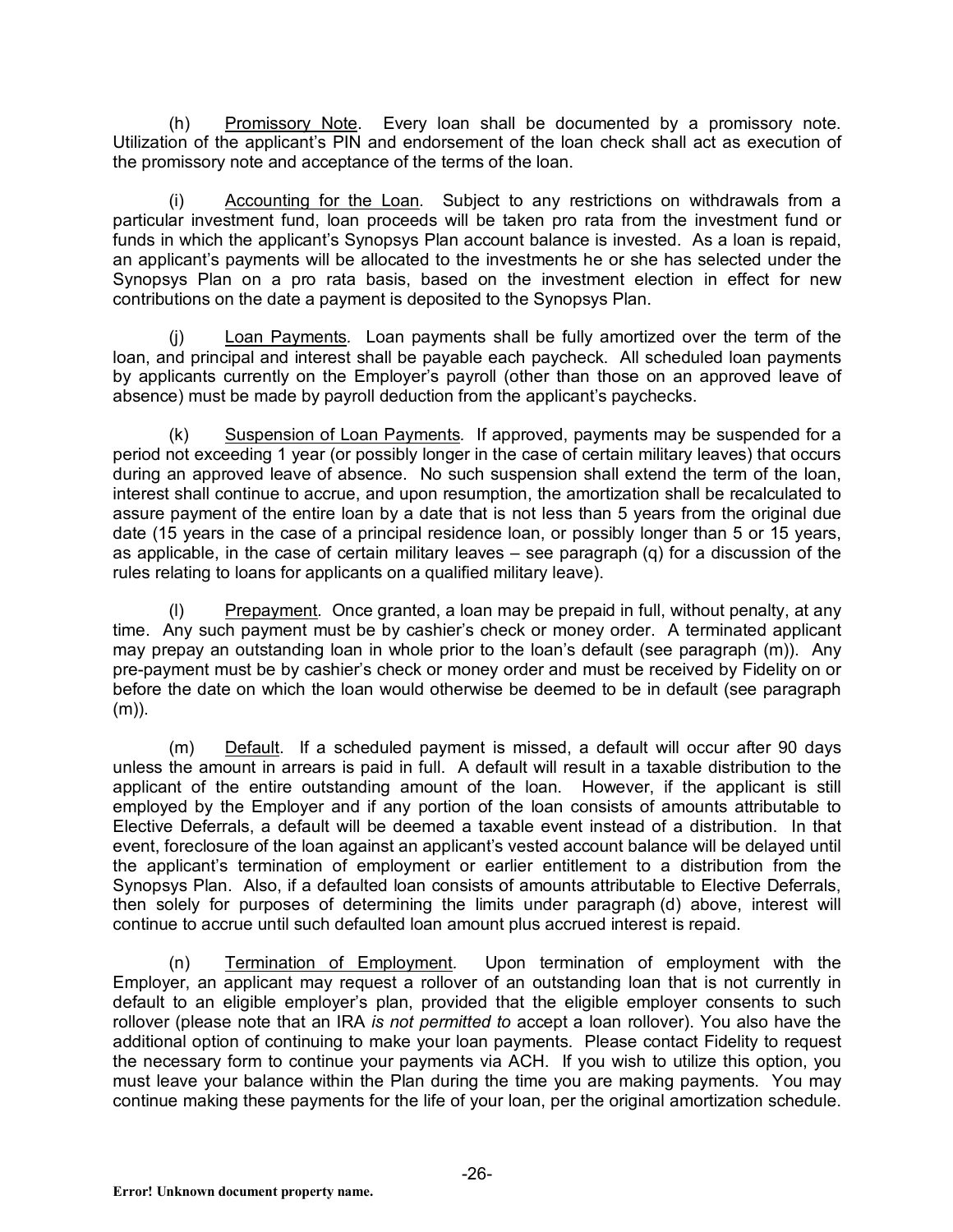If you choose this option, the loan will be considered to be in default if any periodic payment is not remitted by 90 days after the payment was due. If you have any additional questions on this process, or if you do not receive the necessary ACH form within 60 days of your termination date, please contact the Fidelity Retirement Benefits Line at (800) 835-5095. If you do not set up ACH payments and your loan is not rolled over to an eligible employer's plan or repaid in full prior to the date on which default occurs (see paragraph (m), the Trustee will reduce the amount of the applicant's Synopsys Plan account balance by the amount of the outstanding loan (including interest accrued but unpaid).

(o) Loan Treated as Directed Investment. In accordance with the terms of the Synopsys Plan, the Committee shall treat any loan made pursuant to this Question 26 as an applicant's direction of investment of a portion of his or her Synopsys Plan account balance. The applicant's account alone shall share in any interest paid to the Synopsys Plan on the loan, and it alone shall bear any expense or loss that occurs in connection with the loan.

(p) Expenses. A reasonable application fee, as well as any reasonable ongoing expenses or costs incurred by the Synopsys Plan as a result of any loan granted hereunder may be charged to the applicant. The Committee may make reasonable estimates of such costs. Currently, a \$50 set-up fee and no ongoing loan administrative expenses are being charged to applicants.

(q) Military Leave*.* If an applicant is on a leave of absence due to qualifying military service (as defined in 38 U.S.C. chapter 43), loan repayments may be suspended for the entire period of military leave as permitted by Code Section 414(u)(4). Interest will continue to accrue during a suspension period and the loan will be reamortized at the end of the suspension period over the remaining term of the original loan plus the number of months within the suspension period, even though the term of the loan may extend beyond the 5-year limit. Moreover, the term of the loan may be extended to the latest permissible term of the loan (e.g. 5 years for a general purpose loan or 15 years for a residential loan) plus the period of military leave. In addition, pursuant to the Servicemember's Civil Relief Act of 2003, no more than a 6% annual interest rate may be charged on the loan during the period of military service. If you wish to make loan payments while you are on a military leave, please contact Fidelity to request the necessary form to continue your payments via ACH.

(r) Responsibility for Repayment. Clerical or administrative errors on the part of the Employer, the Committee or Fidelity are not an excuse for failure to comply with these requirements. Applicants should immediately advise the Committee of any errors in the amount or terms of any loan, or of any failure to properly withhold loan payments from the applicant's paycheck.

# **27. MAY I ASSIGN OR TRANSFER MY ACCOUNTS PRIOR TO DISTRIBUTION?**

In general, your interest in the Synopsys Plan cannot be subject to a claim against you, or attached or subject to garnishment or other legal process by a creditor, and you generally cannot sell, assign or transfer your interest in the Synopsys Plan before it is distributed to you. However, your interest in the Synopsys Plan can be reduced due to:

- Federal tax levies and executions on Federal tax judgments against you;
- payments made in satisfaction of the rights of an alternate payee pursuant to a qualified domestic relations order (see Question 28); or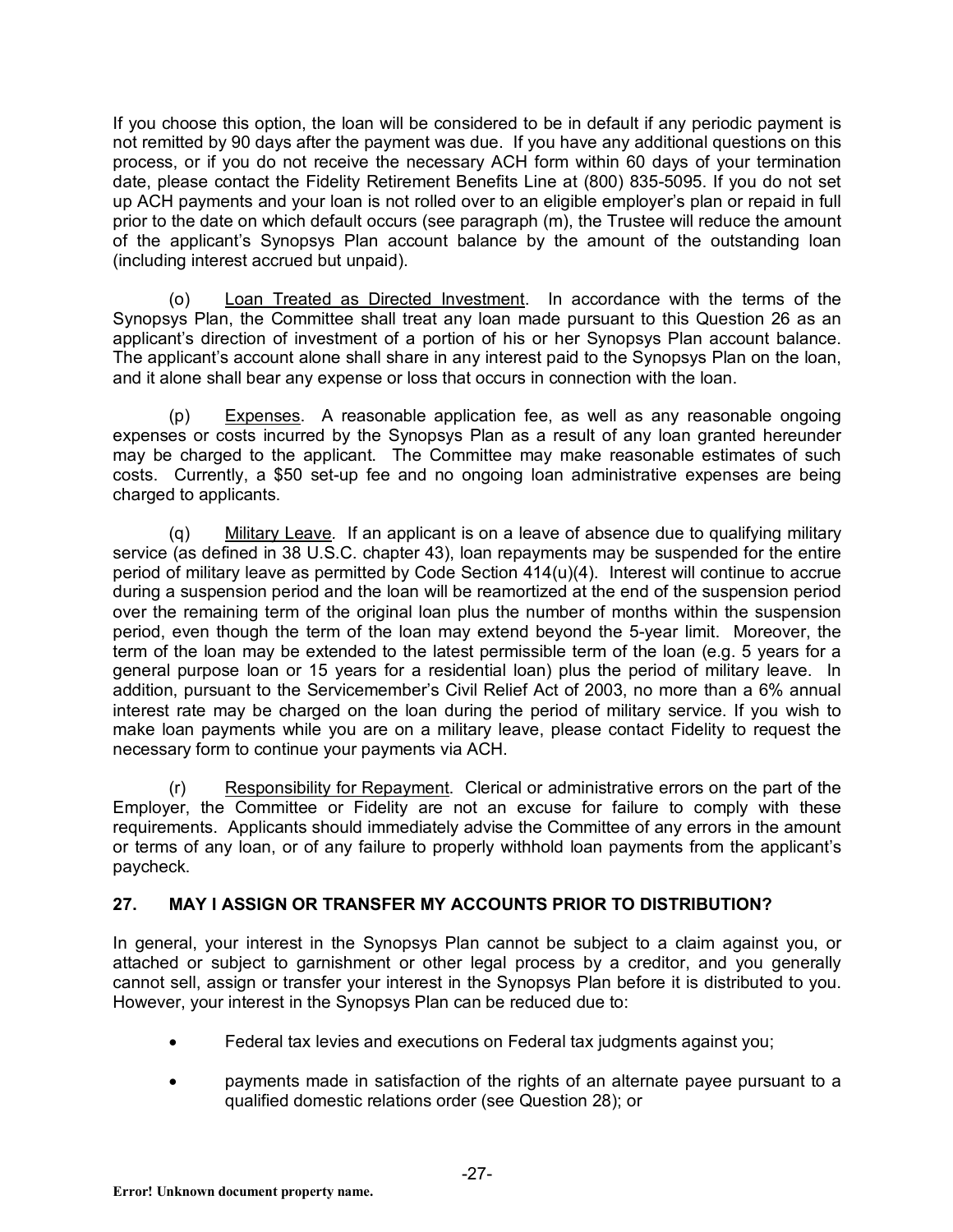• a judgment or settlement against you, as specifically provided for in the Code or by Court order, in which you agree to relinquish your interest in the Synopsys Plan or you are required by law to relinquish your interest in the Synopsys Plan.

## **28. WHAT IS A QUALIFIED DOMESTIC RELATIONS ORDER?**

A domestic relations order is a court order that creates or recognizes the right of an alternate payee (for example, your former Spouse or child) to all or a part of your Synopsys Plan benefits. While ERISA generally protects Synopsys Plan benefits from creditors (as discussed in Question 27), a domestic relations order that meets certain requirements is an exception. The Administrator must notify you if the Synopsys Plan receives a domestic relations order that affects your account and must also determine, within a reasonable time, if that order is a qualified domestic relations order (a "**QDRO**"). You and each alternate payee will be notified of the decision. If the Administrator determines that a domestic relations order is a QDRO, and if the QDRO allocates a portion of your Synopsys Plan account to an alternate payee, a separate Synopsys Plan account will be established for the alternate payee that will hold his or her portion of your account.

If the Synopsys Plan Administrator receives information that a domestic relations order is or may be pending against your account, a hold will be placed on your account. This means that you may not receive any form of withdrawal or distribution from your account (including a hardship distribution) and you may not receive a loan from the Synopsys Plan. However, if you have an existing loan at such time, your payments on that loan will continue. You will still be able to change your investment selections and increase, decrease or stop your Elective Deferrals. Please call the **Fidelity Retirement Benefits Line at (800) 835-5095** if you have questions or if you would like a copy of the Synopsys Plan's QDRO procedures.

# **29. WHO ADMINISTERS THE SYNOPSYS PLAN?**

Synopsys, Inc. is the Administrator of the Synopsys Plan. However, the Administrator may designate other persons to assume certain administrative responsibilities in connection with the Synopsys Plan. The Administrator has sole discretionary authority to construe and interpret the terms and conditions of the Synopsys Plan, and to determine eligibility and the amount, manner and time of payment of any benefits thereunder.

## **30. DO I HAVE SPECIAL RIGHTS IF I AM ON MILITARY LEAVE?**

The Synopsys Plan complies with the requirements of the Uniformed Services Employment and Reemployment Rights Act of 1994 ("**USERRA**") and other related laws regarding your qualified military service. If you are on a USERRA military leave, your contributions, benefits and service credit may be affected under the Synopsys Plan. Specifically:

- you may be eligible to make additional Elective Deferrals from your post-leave pay which you otherwise may have made to the Synopsys Plan but for the period of military leave;
- Pre-Tax 401(k) Deferral and Roth 401(k) Deferral make-up contributions are eligible to receive Matching Contributions;
- you may be able to suspend payments on any Synopsys Plan loan during the period of your military leave and receive an extended period to repay the loan;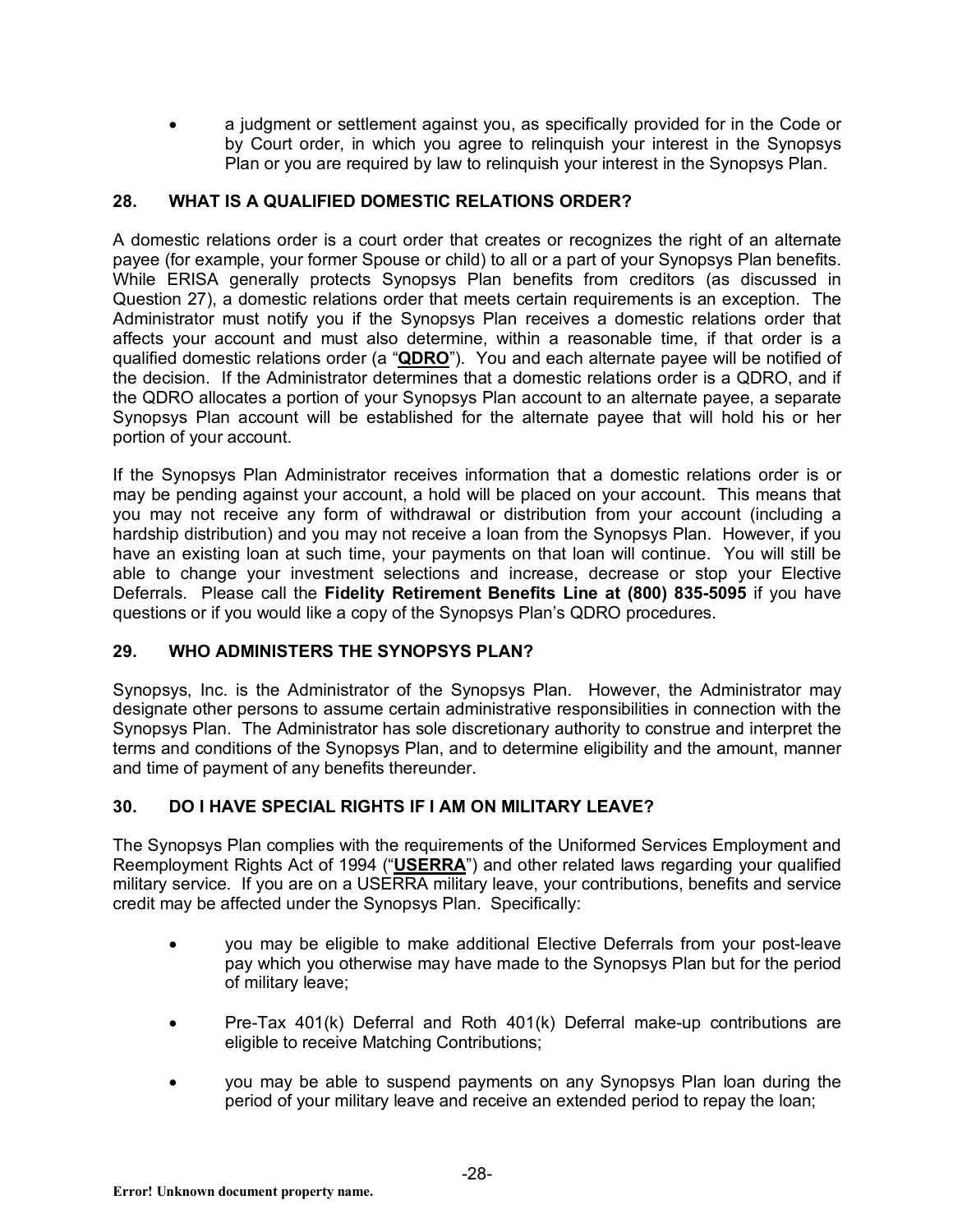- the interest rate on any outstanding loan may be adjusted for the period of your leave (see Question 26, item (q) for more information on loans while on military leave); and
- you may be entitled to certain withdrawals or distributions from the Synopsys Plan (see Question 25 for more details).

In order to preserve your military benefits under the Synopsys Plan, you are required to return to employment with the Employer within certain time periods following your military leave. However, if you should die while on military duty, then for purposes of the Synopsys Plan you will be considered to have returned to employment with the Employer on the day prior to your death. In addition, if you fail to return to active employment with the Employer within the required time periods due to your death or disability (see Question 15), then for purposes of the Synopsys Plan you will be considered to have returned to active employment with the Employer on the day immediately prior to your death or disability and then terminated employment as a result of death or disability.

As noted above, your rights under USERRA are subject to certain conditions and time restrictions. Therefore, you should contact the Synopsys Plan Administrator, who may be reached at the address and phone number shown in Question 36, before commencing leave and as soon as you return to employment.

#### **31. WHAT DO I DO IF I BELIEVE I AM ENTITLED TO BENEFITS THAT I HAVE NOT RECEIVED?**

Distribution of your benefits under the Synopsys Plan will normally be made as described in Question 17. However, if you do not receive a distribution to which you believe you are entitled, then you may file a claim in writing with the Administrator for any unpaid benefits.

**Any lawsuit or other court action for benefits must be filed no later than one (1) calendar year after receipt of the final claim denial (as explained below), or, if earlier, more than four (4) calendar years after the facts or event's giving rise to your claim regardless of any state or federal statues establishing provisions relating to limitations on actions, and must be filed in the Northern District of California.**

## **Procedures for Benefit Claims:**

If you or your representative submit a written claim for a benefit (other than a benefit due to disability) under the Synopsys Plan and your claim is denied in whole or in part, the Administrator will notify you in writing of such denial within 90 days after the claim is received, unless special circumstances require an extension of up to 90 more days, in which case you will be notified in writing of the extension, the special circumstances requiring the extension and the date by which the Administrator expects to render its decision. The denial notice will include:

- the specific reason(s) for the denial;
- references to the specific Synopsys Plan provision(s) on which the denial was based;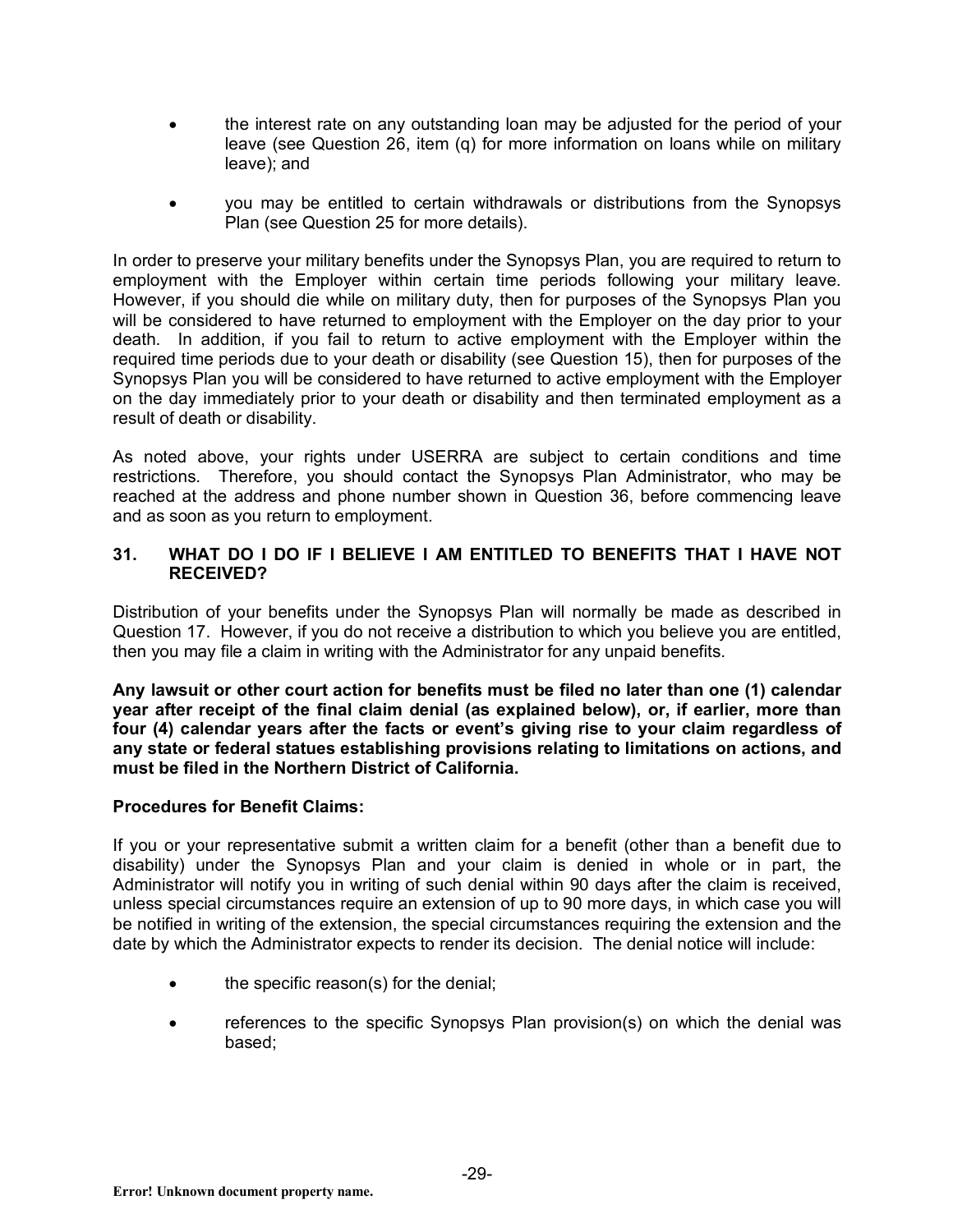- a description of any additional material or information that is necessary to perfect the claim and an explanation of why such material or information is necessary; and
- a description of the Synopsys Plan's procedures for appealing the denial.

If you disagree with the Administrator's decision, you or your representative have 60 days from the receipt of the original denial notice to appeal the decision. This appeal must be in writing and sent to the Synopsys Plan Administrator, at the address and phone number shown in Question 36.

You or your representative have the right to review (upon request and at no charge) all documents and other information relevant to your claim and to submit written comments, documents and other information relating to your claim. The Administrator will notify you in writing of its decision within 60 days after it receives your appeal, unless special circumstances require an extension of up to 60 more days, in which case you will be notified in writing of the extension, the special circumstances requiring the extension and the date by which the Administrator expects to render its decision. If your appeal is denied, the Administrator will give you written notice that includes:

- the specific reason(s) for the denial;
- references to the specific Synopsys Plan provision(s) on which the denial was based;
- a statement that you will be provided, upon request and free of charge, reasonable access to, and copies of, all documents and other information relevant to your claim; and
- a statement regarding your right to bring an action under Section 502(a) of ERISA.

## **32. CAN THE SYNOPSYS PLAN BE AMENDED OR TERMINATED?**

Yes. Synopsys reserves the right to amend or terminate the Synopsys Plan at any time and for any reason. Your entire account will be 100% vested and cannot be forfeited if the Synopsys Plan is terminated. If the Synopsys Plan is terminated, and if the Employer does not maintain another defined contribution plan, your account will be paid to you in accordance with the distribution provisions of the Synopsys Plan.

## **33. WILL MY ACCOUNT BE CHARGED FOR EXPENSES OF PLAN ADMINISTRATION OR TERMINATION?**

The Plan provides that fees and expenses of the Administrator, the Committee, and/or the Trustee incurred in the performance of their duties to the extent permitted by law will be charged against participant accounts unless the Employer elects to pay such expenses. Generally, there are three types of plan expenses that may apply to your Synopsys Plan accounts: (1) Synopsys Plan administration fees, (2) investment fees, and (3) fees for individual services. The payment of any expenses by the Synopsys Plan generally will reduce the amount of your benefits available under the Synopsys Plan.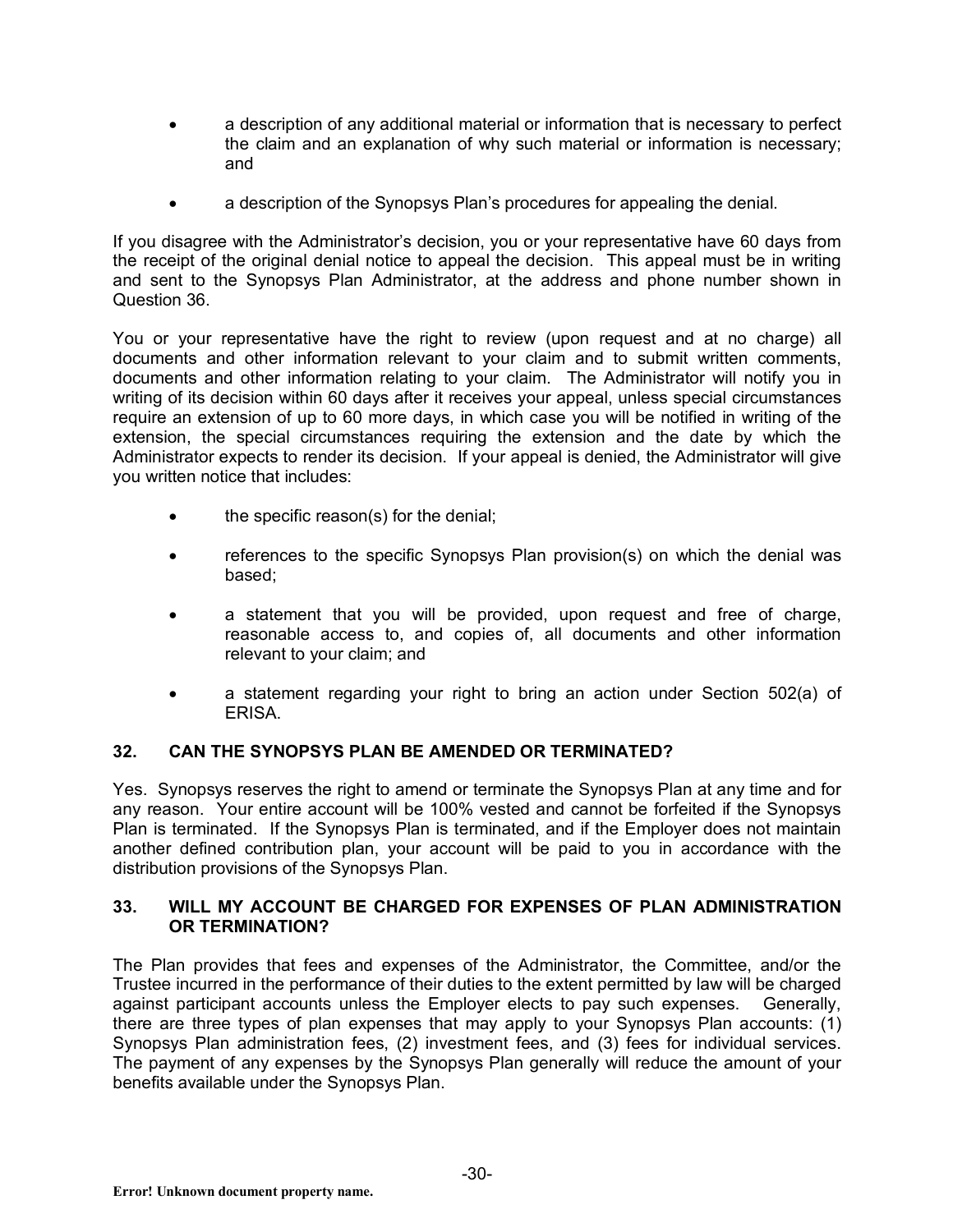(a) *Plan Administration Fees.* Synopsys Plan administration fees include fees necessary for the day-to-day operation of the Synopsys Plan, such as plan recordkeeping, accounting, legal and trustee services. These fees may also include additional services such as telephone voice response systems, access to a customer service representative, educational seminars, electronic access to plan information, daily valuation, and online transactions. The fee is currently \$25 per quarter (\$100 annually) and will be deducted from your account in the month following the end of each quarter. The annual fee is the same for all participants and is not impacted by your account balance or the investments you have chosen. The fee will appear as a separate line item on your quarterly account statement. If you elect distribution of your entire account balance, you will be charged any remaining portion of the annual fee at the time of distribution. You will be notified if the amount of the Synopsys Plan administration fees are changed.

(b) *Investment Fees.* The largest component of fees is associated with your investment selections. These fees are discussed in Question 11. Investment fees are ordinarily assessed as a percentage of assets. These fees are paid by you in the form of an indirect charge against your account because they are deducted directly from your investment returns. Your net total return for a specific investment option is your return after these fees have been deducted. There are several different types of investment fees that may apply to your investment selections: sales charges, also known as loads or commissions (*i.e.,* front-end load, back-end load, deferred sales charges or redemption fees), investment advisory or management fees, 12b-1 fees, and other investment-related fees. You can find out more information about investment fees by reviewing the investment information for each investment option (*e.g.,* the prospectus for the fund). *We strongly encourage you to review the investment information for each investment alternative available under the Synopsys Plan.*

(c) *Individual Service Fees.* In addition to overall plan administration fees, there may be individual service fees associated with optional features offered under the Synopsys Plan. Individual service fees may be charged separately to the accounts of those who choose to take advantage of a particular Plan feature. For example, Participants receiving a loan under the Synopsys Plan (see Question 26(p)) are charged a \$50 loan set up fee at the time the loan is funded.

## **34. ARE MY BENEFITS INSURED?**

No. The benefits under the Synopsys Plan are based solely upon contributions to your account and the earnings thereon. Consequently, the Pension Benefit Guaranty Corporation does not insure your benefits.

# **35. WHAT ARE MY RIGHTS UNDER ERISA?**

As a participant in the Synopsys Plan, you are entitled to certain rights and protections under the Employee Retirement Income Security Act of 1974, as amended ("**ERISA**"). ERISA provides that all plan participants shall be entitled to:

# **Receive Information About Your Plan and Benefits**

Examine, without charge, at the Administrator's office and at other specified locations, such as worksites, all documents governing the Synopsys Plan and a copy of the latest annual report (Form 5500 Series) filed by the Synopsys Plan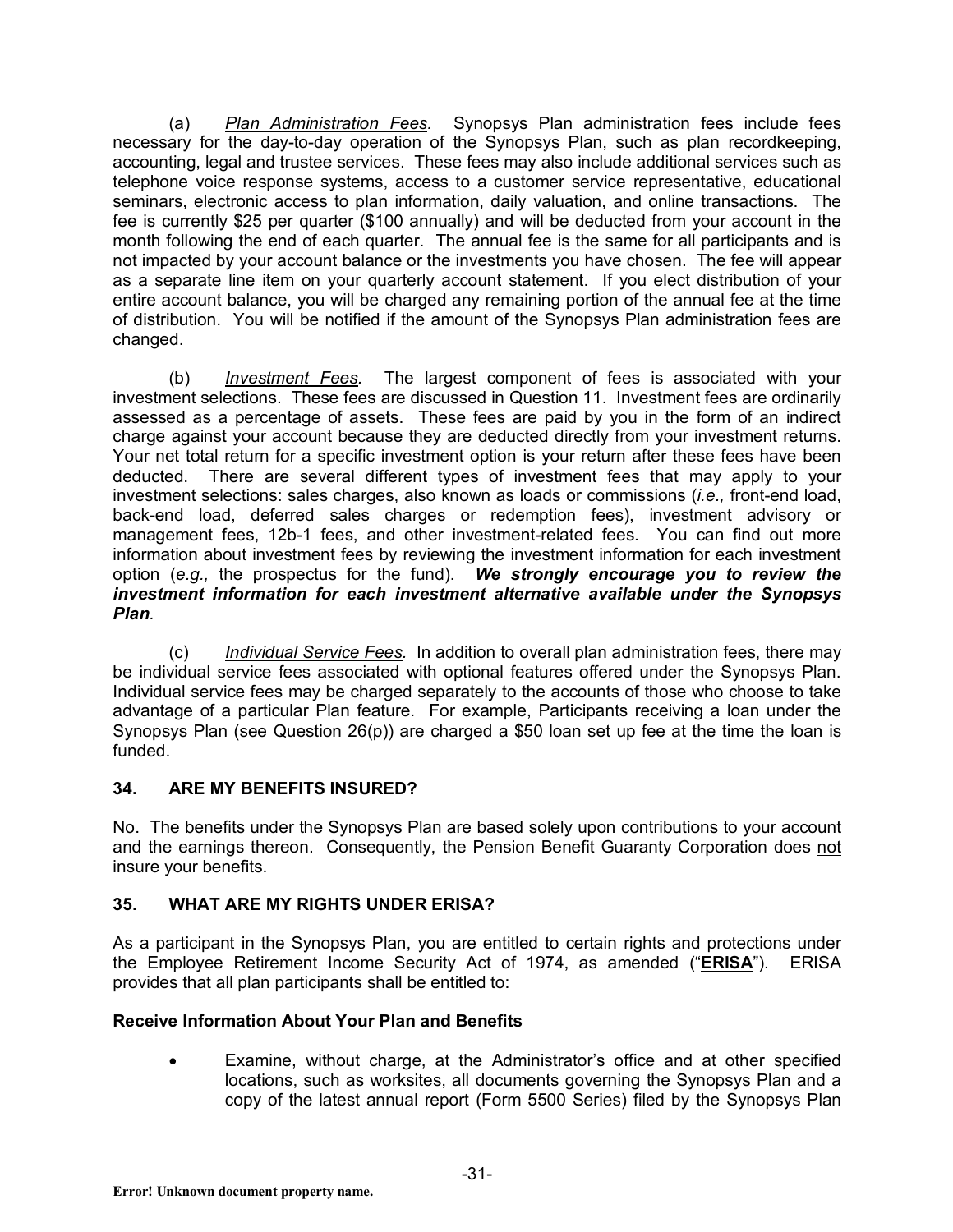with the U.S. Department of Labor and available at the Public Disclosure Room of the Employee Benefits Security Administration;

- Obtain, upon written request to the Administrator, copies of documents governing the operation of the Synopsys Plan and copies of the latest annual report (Form 5500 Series) and updated summary plan description. The Administrator may make a reasonable charge for the copies;
- Receive a summary of the Synopsys Plan's annual financial report. The Administrator is required by law to furnish each participant with a copy of this summary annual report; and
- Obtain a statement telling you whether you have a right to receive a benefit at normal retirement age (age 59½) and, if so, what your benefits would be at normal retirement age if you stop working under the Synopsys Plan now. If you do not have a right to a benefit, the statement will tell you how many more years you have to work to get a right to a benefit. This statement must be requested in writing and is not required to be given more than once every 12 months. The Synopsys Plan must provide the statement free of charge.

#### **Prudent Actions by Plan Fiduciaries**

In addition to creating rights for Synopsys Plan participants, ERISA imposes duties upon the people who are responsible for the operation of the Synopsys Plan. The people who operate your Synopsys Plan, called "fiduciaries" of the Synopsys Plan, have a duty to do so prudently and in the interest of you and other Synopsys Plan participants and beneficiaries. No one, including your employer or any other person, may fire you or otherwise discriminate against you in any way to prevent you from obtaining a pension benefit or exercising your rights under ERISA.

## **Enforce Your Rights**

If your claim for a benefit is denied or ignored, in whole or in part, you have a right to know why this was done, to obtain copies of documents relating to the decision without charge, and to appeal any denial, all within certain time schedules.

Under ERISA, there are steps you can take to enforce the above rights. For instance, if you request a copy of Synopsys Plan documents or the latest annual report from the Synopsys Plan and do not receive them within 30 days, you may file suit in a Federal court. In such a case, the court may require the Administrator to provide the materials and pay you up to \$110 a day until you receive the materials, unless the materials were not sent because of reasons beyond the control of the Administrator. If you have a claim for benefits which is denied or ignored, in whole or in part, you may file suit in a state or federal court. In addition, if you disagree with the Synopsys Plan's decision, or lack thereof, concerning the qualified status of a domestic relations order, you may file suit in Federal court. **However, any such lawsuit or other court action must be filed no later than one (1) calendar year after receipt of the final claim denial, or, if earlier, more than four (4) calendar years after the facts or events giving rise to your claim, regardless of any state or federal statues establishing provisions relating to limitations on actions, and must be filed in the Northern District of California.** If it should happen that Synopsys Plan fiduciaries misuse the Synopsys Plan's money, or if you are discriminated against for asserting your rights, you may seek assistance from the U.S.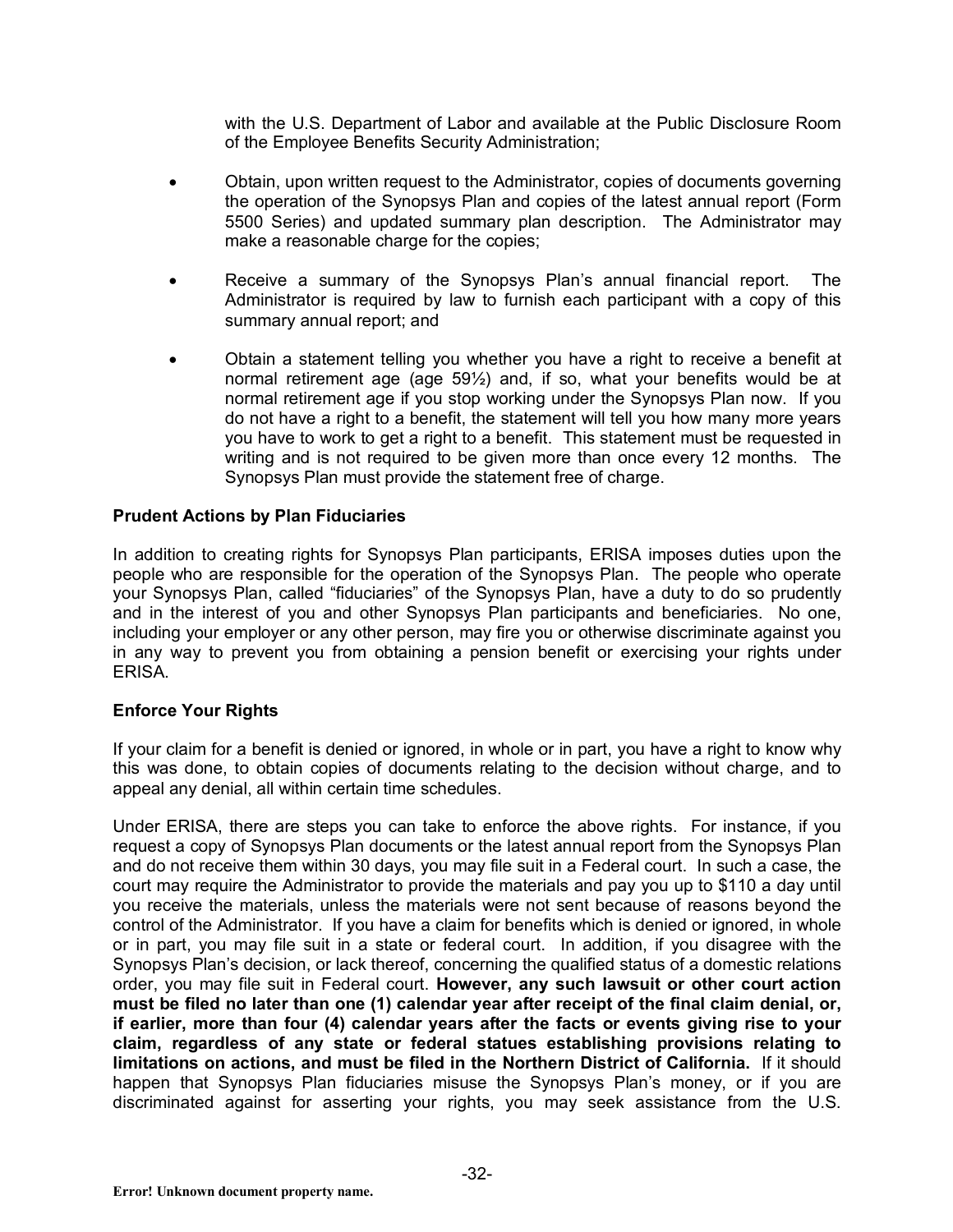Department of Labor, or you may file suit in a federal court. The court will decide who should pay court costs and legal fees. If you are successful, the court may order the person you have sued to pay these costs and fees. If you lose, the court may order you to pay these costs and fees, for example, if it finds that your claim is frivolous.

#### **Assistance With Your Questions**

If you have any questions about your Synopsys Plan, you should contact the Administrator. If you have any questions about this statement or about your rights under ERISA, or if you need assistance in obtaining documents from the Administrator, you should contact the nearest office of the Employee Benefits Security Administration, U.S. Department of Labor, listed in your telephone directory or the Division of Technical Assistance and Inquiries, Employee Benefits Security Administration, U.S. Department of Labor, 200 Constitution Avenue N.W., Washington, D.C. 20210. You may also obtain certain publications about your rights and responsibilities under ERISA by calling the publications hotline of the Employee Benefits Security Administration.

| <b>Plan Sponsor Name, Address and Phone</b><br><b>Number:</b> | Synopsys, Inc.<br>690 East Middlefield Road                                                                                                                                                                                                      |
|---------------------------------------------------------------|--------------------------------------------------------------------------------------------------------------------------------------------------------------------------------------------------------------------------------------------------|
|                                                               | Mountain View, CA 94043-4033<br>$(650)$ 962-5000                                                                                                                                                                                                 |
| <b>Plan Sponsor Federal Identification Number:</b>            | 56-1546236                                                                                                                                                                                                                                       |
| <b>Plan Name:</b>                                             | Synopsys 401(k) Plan                                                                                                                                                                                                                             |
| <b>Plan Number:</b>                                           | 001                                                                                                                                                                                                                                              |
| <b>Original Effective Date:</b>                               | January 1, 1990                                                                                                                                                                                                                                  |
| <b>Most Recent Restatement Effective Date:</b>                | January 1, 2018                                                                                                                                                                                                                                  |
| <b>Plan Year:</b>                                             | January 1 through December 31                                                                                                                                                                                                                    |
| <b>Plan Administrator:</b>                                    | Synopsys, Inc.<br>Attn: 401(k) Administrator<br>690 East Middlefield Road<br>Mountain View, CA 94043-4033<br>$(650)$ 962-5000                                                                                                                    |
| <b>Plan Trustee:</b>                                          | <b>Fidelity Management Trust Company</b><br>82 Devonshire Street<br>Boston, MA 02109<br>$(800)$ 544-6666                                                                                                                                         |
| <b>Agent for Service of Process:</b>                          | Legal process may be served on Synopsys's<br>General Counsel (acting on behalf of the Synopsys<br>Plan Administrator) at the address shown above for<br>Synopsys. Legal process may also be served on<br>the Trustee at the address shown above. |

## **36. GENERAL INFORMATION**